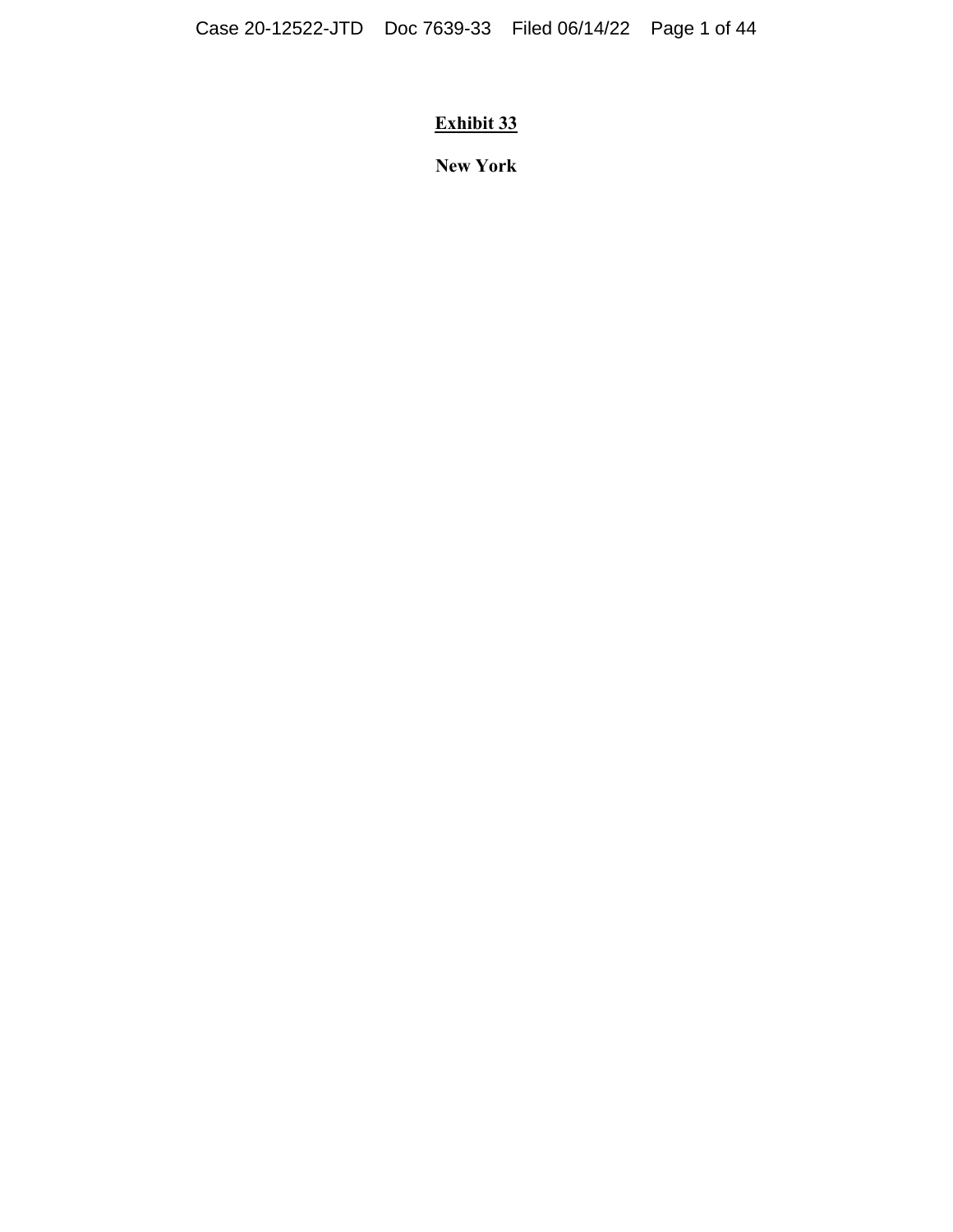#### **STATE SETTLEMENT AGREEMENT**

# **I. PARTIES**

This Settlement Agreement (the "Agreement")<sup>1</sup> is entered into between the State of New York (the "State") and Mallinckrodt plc and Mallinckrodt ARD LLC (f/k/a Questcor Pharmaceuticals, Inc.), debtors and debtors-in-possession, acting on behalf of themselves and their estates (singularly and collectively, as applicable, "Mallinckrodt"). Mallinckrodt and the State, through their authorized representatives, shall be referred to collectively as the "Parties."

### **II. PREAMBLE**

As a preamble to this Agreement, the Parties agree to the following:

A. Mallinckrodt plc is an Irish public limited company ("PLC"). Mallinckrodt ARD, LLC (f/k/a Questcor Pharmaceuticals, Inc.) ("ARD"), a subsidiary of PLC, is a California LLC with its principal place of business in Bedminster, New Jersey. At all relevant times, ARD distributed, marketed, and sold pharmaceutical products in the United States, including a drug sold under the trade name of H.P. Acthar Gel ("Acthar").

B. On September 20, 2018*,* James Landolt (the "Relator") filed a *qui tam* action in the United States District Court for the District of Massachusetts captioned *United States of America et al., ex rel. Landolt v. Mallinckrodt ARD LLC (f/k/a Mallinckrodt ARD, Inc.; f/k/a Questcor Pharmaceuticals Inc.),* Civil Action No. 1:18-cv-11931*.* This *qui tam* action will be referred to below as the "Civil Action." The Civil Action alleges that Mallinckrodt knowingly and improperly

 $<sup>1</sup>$  All capitalized terms not defined when initially used shall have the meanings ascribed to them elsewhere in the</sup> Agreement, including, without limitation, in Exhibit A hereto.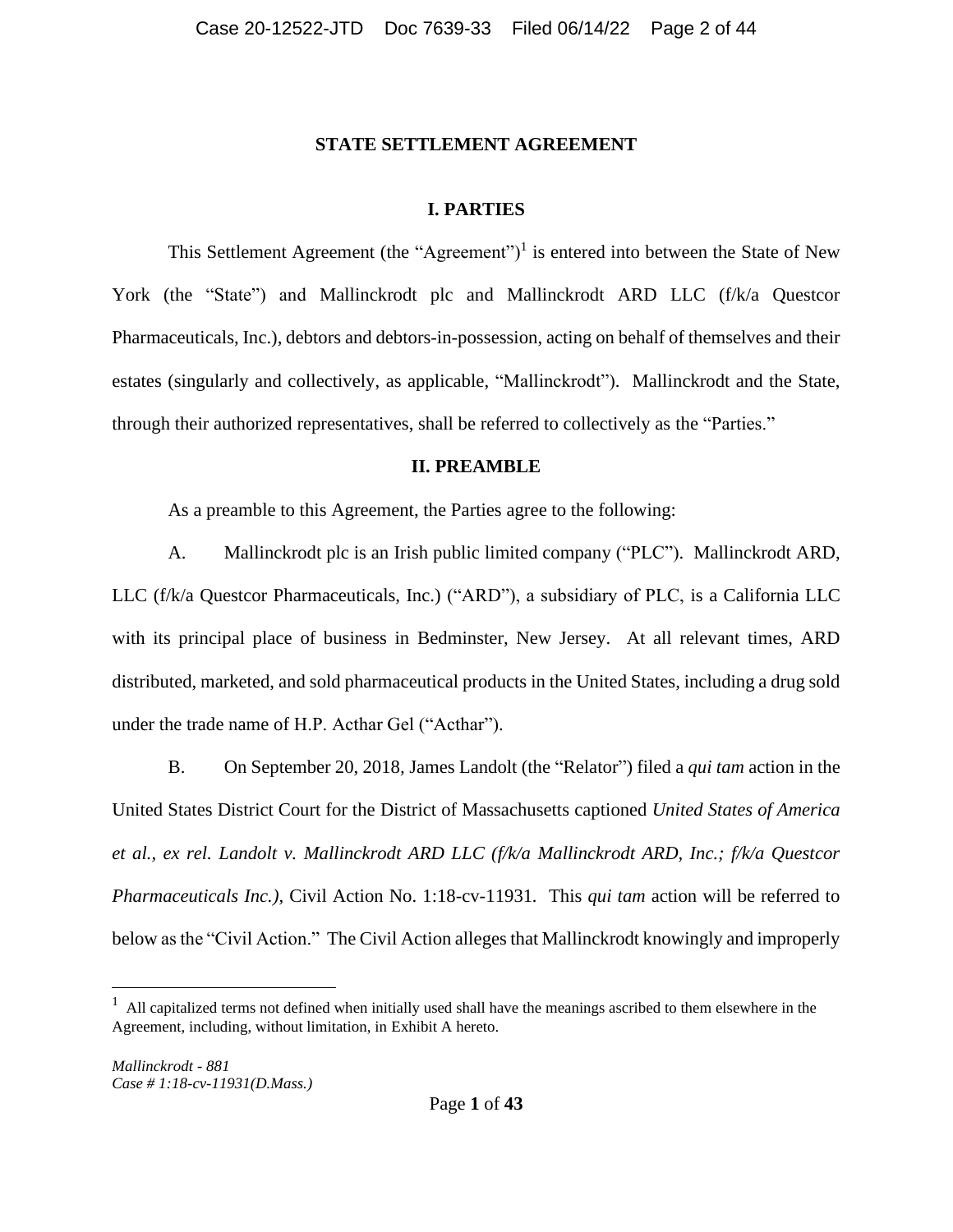## Case 20-12522-JTD Doc 7639-33 Filed 06/14/22 Page 3 of 44

avoided paying rebates to the Medicaid program for Mallinckrodt's drug Acthar. The United States intervened in the Civil Action on March 2, 2020 and filed a Complaint-in-Intervention on March 3, 2020. Twenty-six states, the District of Columbia, and Puerto Rico intervened in the Civil Action and filed a Complaint-in-Intervention ("States' Complaint-in-Intervention") on July 16, 2020.

C. Mallinckrodt has entered into a separate civil settlement agreement of claims in the Civil Action (the "Federal Settlement Agreement") with the United States of America (the "United States").

D. The State contends that it has certain civil and administrative causes of action against Mallinckrodt arising from conduct alleged in the States' Complaint-in-Intervention in the Civil Action for the time period of January 1, 2013 through and including June 30, 2020. This conduct is referred to below as the "Covered Conduct."

E. Mallinckrodt admits and agrees that there is only one Acthar, which the FDA approved pursuant to a New Drug Application in 1952 and which was first produced, distributed, and marketed prior to 1990. Mallinckrodt has reinstated in the Centers for Medicare & Medicaid Services' drug data reporting system ("DDR") the Base Date AMP for Acthar as Acthar's AMP from the third quarter of 1990 and agrees that it will not change that Base Date AMP in the DDR.

F. The Parties have negotiated this Agreement in good faith and at arm's length and intend the Agreement to be consummated through (a) the voluntary cases under chapter 11 of the Bankruptcy Code<sup>2</sup> (the "Chapter 11 Cases") filed in the United States Bankruptcy Court for the

 $^{2}$  11 U.S.C. §§ 101-1532 (the "Bankruptcy Code").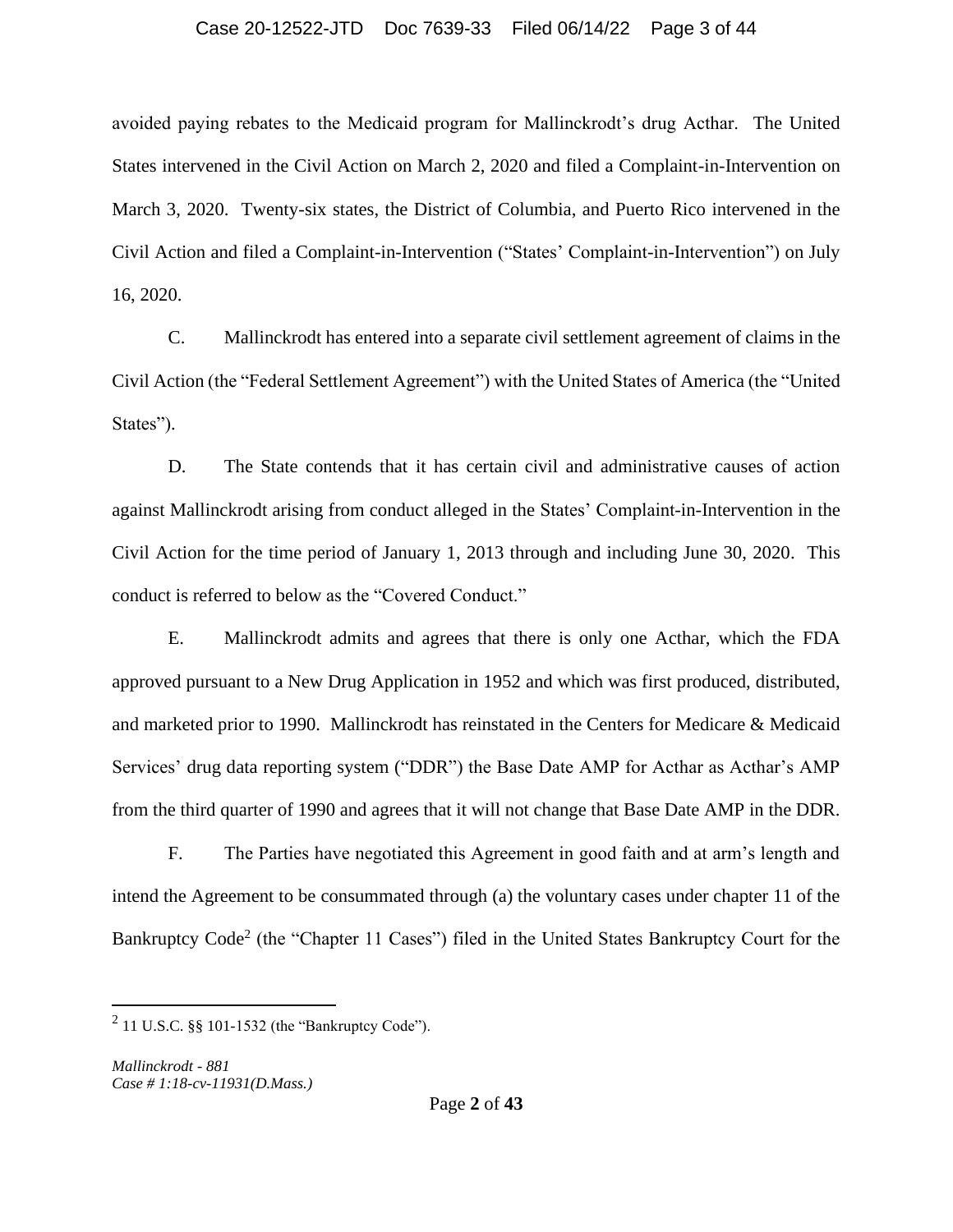#### Case 20-12522-JTD Doc 7639-33 Filed 06/14/22 Page 4 of 44

District of Delaware (the "Bankruptcy Court"), lead Case No. 20-12522 (JTD), by Mallinckrodt plc and certain of its affiliates and subsidiaries on October 12, 2020, (b) the examinership proceeding to be commenced by Mallinckrodt plc under the laws of Ireland (the "Examinership Proceeding"), and (c) the proceedings commenced under Part IV of the Canadian Companies Arrangement Act to recognize in Canada the Chapter 11 Cases and to recognize in Canada certain orders of the Bankruptcy Court (the "Canadian Recognition Proceeding" and, collectively with the Chapter 11 Cases and the Examinership Proceeding, the "Bankruptcy Proceedings").

G. Fifty-two jurisdictions including 50 states, Puerto Rico, and the District of Columbia (collectively, the "States") have each timely filed proofs of claim against Mallinckrodt plc and Mallinckrodt ARD LLC on account of the Covered Conduct, which in the aggregate total approximately \$1.9 billion (the "States' Proofs of Claim"). The States' Proofs of Claim that were filed by the Medicaid Participating States (as defined below), and are listed on Exhibit B, shall be deemed allowed as Class 10 claims for purposes of the Approved Plan on the Effective Date of this Agreement and treated in accordance with the terms of this Agreement.

H. The Parties mutually desire to reach a full and final settlement as set forth in this Agreement.

#### **III. TERMS AND CONDITIONS**

NOW, THEREFORE, in reliance on the representations contained herein and in consideration of the mutual promises, covenants and obligations set forth in this Agreement, and for good and valuable consideration as stated herein, the Parties agree as follows:

1. The recitals in Section I (Parties) and Section II (Preamble) are agreed to by the Parties.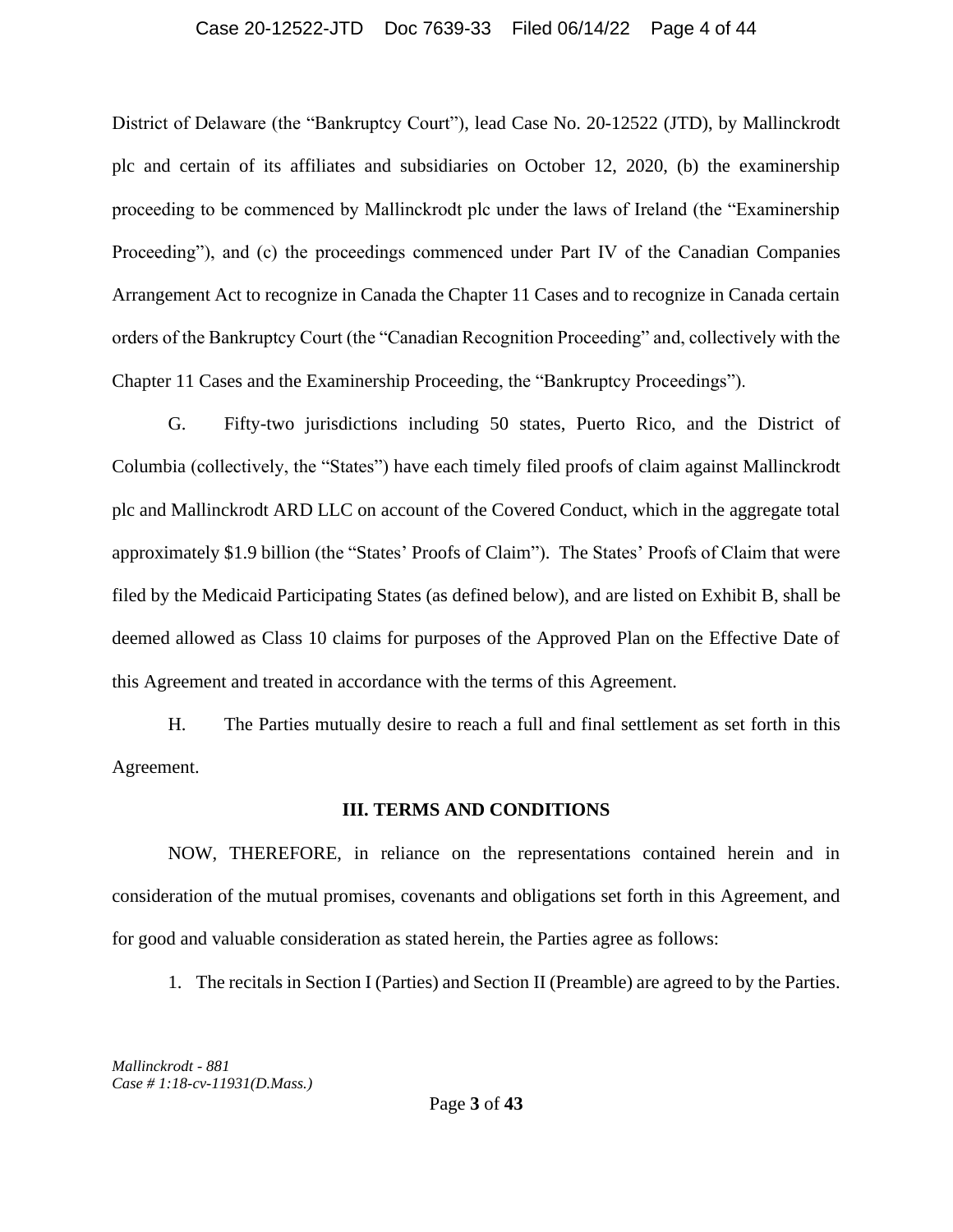# Case 20-12522-JTD Doc 7639-33 Filed 06/14/22 Page 5 of 44

2. Subject to Paragraph 2(d) below, Mallinckrodt agrees to pay to the United States and the Medicaid Participating States (as defined in Paragraph 2(c) below), collectively, the sum of \$233,707,865.18, plus interest accruing at an annual rate of 0.6255% (together with Default Interest, only as may be applicable in accordance with Paragraph 22(a), "Interest") from September 21, 2020, in eight installments (the "Installment Payments"), pursuant to the installment payment schedule described in Exhibit C (inclusive of Interest, the "Settlement Amount"). The Interest described in the foregoing sentence shall accrue on the unpaid balance of the Installment Payments and all then-accrued Interest shall be payable in cash to the United States and the Medicaid Participating States (as defined below) contemporaneously with each Installment Payment as set forth on Exhibit C. Each of the Mallinckrodt entities is jointly and severally liable for payment of the Settlement Amount. The entire Settlement Amount shall be considered restitution. The entire Settlement Amount, or any portion thereof, may be prepaid without premium or penalty. If Mallinckrodt elects to prepay the Settlement Amount, or any portion thereof, Interest shall accrue through the date on which Mallinckrodt makes said prepayment. If Mallinckrodt is sold, merged, or transferred into a non-affiliated entity, or all or substantially all of the assets of Mallinckrodt (on a consolidated basis) are sold, merged, or transferred, Mallinckrodt shall promptly notify the United States and Medicaid Participating States, and, whether or not Mallinckrodt provides such notice, the unpaid balance of the Settlement Amount, including, without limitation, all remaining Installment Payments owed pursuant to the Agreement, shall be accelerated and become immediately due and payable upon consummation of such transaction, without prejudice to any Medicaid Participating State's rights, as a creditor, under applicable fraudulent transfer or conveyance law. Except as otherwise provided in Paragraphs 13, 14, 22 or 23 with respect to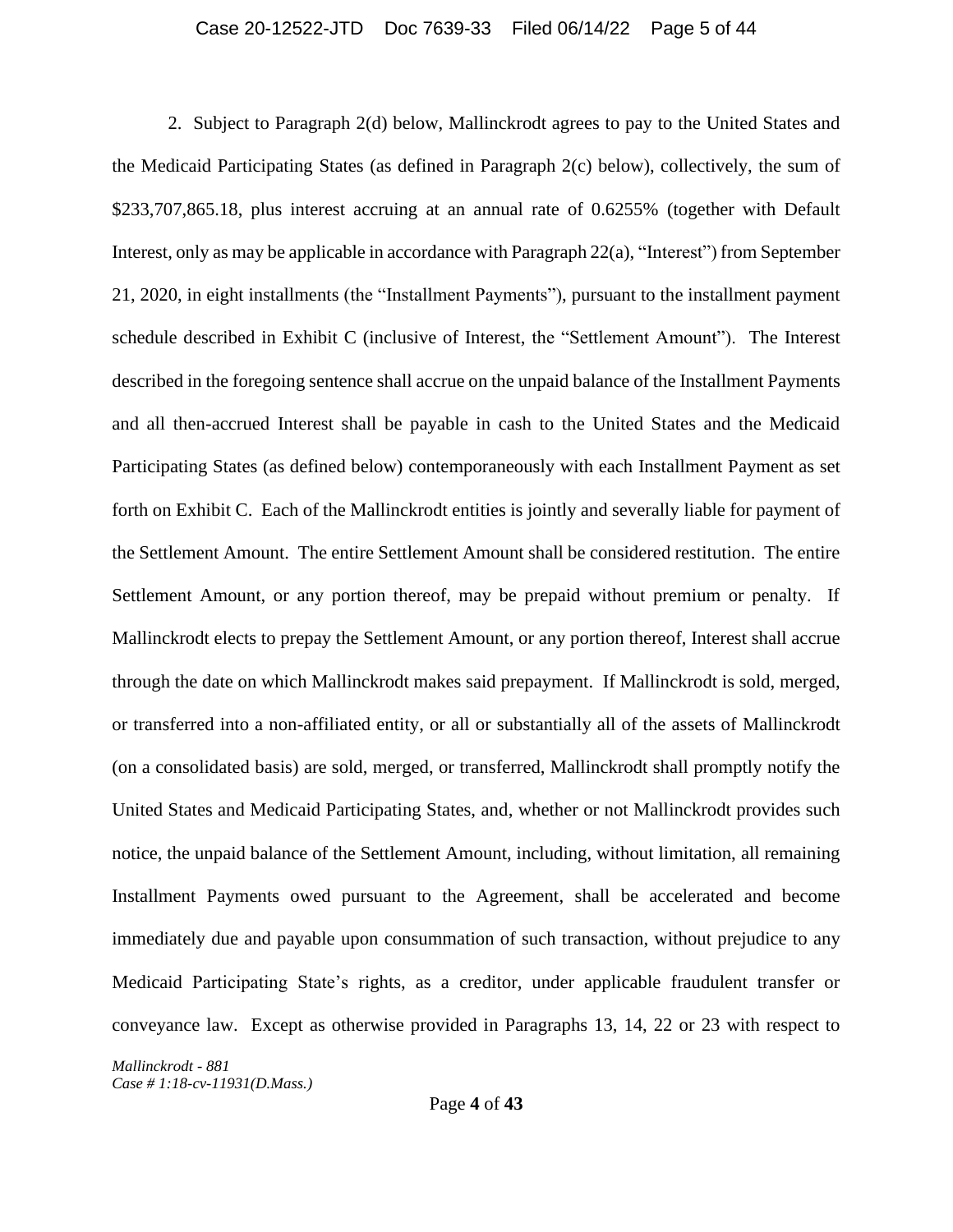#### Case 20-12522-JTD Doc 7639-33 Filed 06/14/22 Page 6 of 44

remedies granted to the Medicaid Participating States upon the occurrence of certain events, the Settlement Amount, constituting a debt owed to the United States and to the Medicaid Participating States, shall forever be discharged by payment in full of the Settlement Amount to the United States and the Medicaid Participating States as follows:

(a) The total Medicaid recovery for the Covered Conduct is \$233,707,865.18 consisting of (i) \$110,065,718.45 (plus Interest) for the States pursuant to this Agreement and (ii) \$123,642,146.73 (plus interest) for the United States pursuant to the Federal Settlement Agreement.

(b) Mallinckrodt shall pay to the Medicaid Participating States, on account of their States' Proofs of Claim in the Chapter 11 Cases, the sum of \$110,065,718.45 plus Interest through and including the day the final Installment Payment is made under this Agreement pursuant to Exhibit C (the "Medicaid State Settlement Amount"), subject to the non-participating state deduction provision of Paragraph 2(d) below (the "Medicaid Participating State Settlement Amount"). Each Installment Payment comprising in the aggregate the Medicaid Participating State Settlement Amount, shall be paid and deposited by electronic funds transfers to the New York State Attorney General's National Global Settlement Account pursuant to written instructions from the National Association of Medicaid Fraud Control Units ("NAMFCU") state negotiating team (the "State Team"), which written instructions shall be delivered to counsel for Mallinckrodt. The State shall be deemed to have been paid its share of each Installment Payment upon receipt and deposit of each Installment Payment via such electronic funds transfers into the New York State Attorney General's National Global Settlement Account.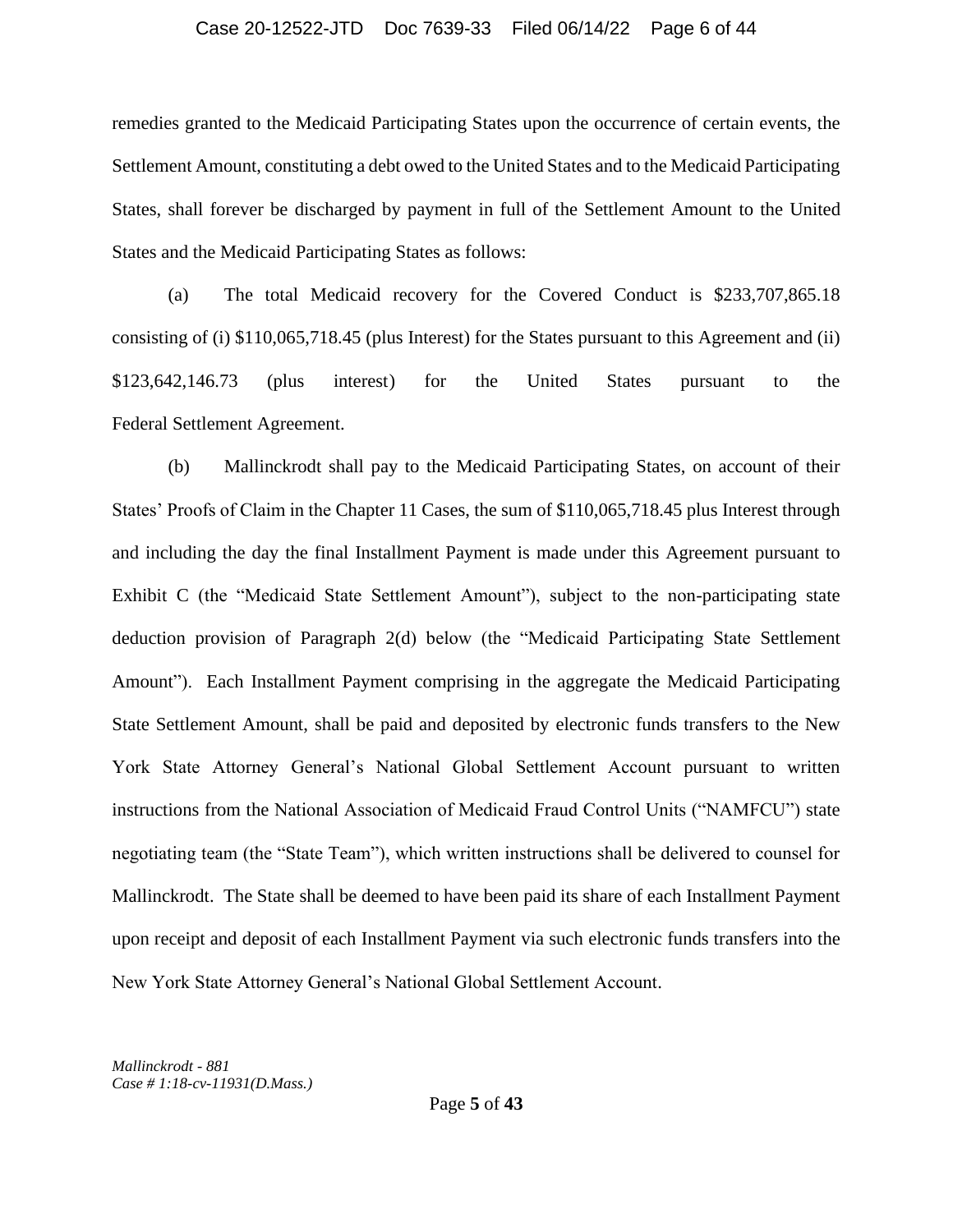#### Case 20-12522-JTD Doc 7639-33 Filed 06/14/22 Page 7 of 44

(c) Mallinckrodt shall execute a State Settlement Agreement with any state that executes such an agreement in the form to which Mallinckrodt and the State Team have agreed, or in a form otherwise agreed to by Mallinckrodt and an individual state (a "State Settlement Agreement"). A state that executes a State Settlement Agreement shall constitute a "Medicaid Participating State," provided a State Settlement Agreement is fully executed by the state and delivered to Mallinckrodt's attorneys within 60 days of receiving this Agreement. Mallinckrodt's offer to resolve this matter with the state shall become null and void after such 60-day period absent written agreement between counsel for Mallinckrodt and the State Team to extend the 60 day period. All states that timely execute a State Settlement Agreement shall be referred to in this Agreement as the "Medicaid Participating States."

(d) The total portion of the amount paid by Mallinckrodt in settlement for the Covered Conduct for the State is \$26,839,979.43, consisting of a portion paid to the State under this Agreement and another portion paid to the United States as part of the Federal Settlement Agreement. The amount allocated to the State under this Agreement is the sum of \$16,143,174.02 plus applicable Interest (the "State Amount"), of which the entire amount is restitution. If the State does not execute a State Settlement Agreement within 60 days of receiving this Agreement or as otherwise directed by the Bankruptcy Court, the applicable State Amount and any accrued Interest on that amount shall be deducted from the Medicaid State Settlement Amount and shall not be paid by Mallinckrodt absent (1) written agreement between counsel for Mallinckrodt and the State Team to extend the time period for executing this Agreement, or (2) leave of the Bankruptcy Court. Mallinckrodt shall pay the State pursuant to the payment schedule attached hereto as Exhibit C.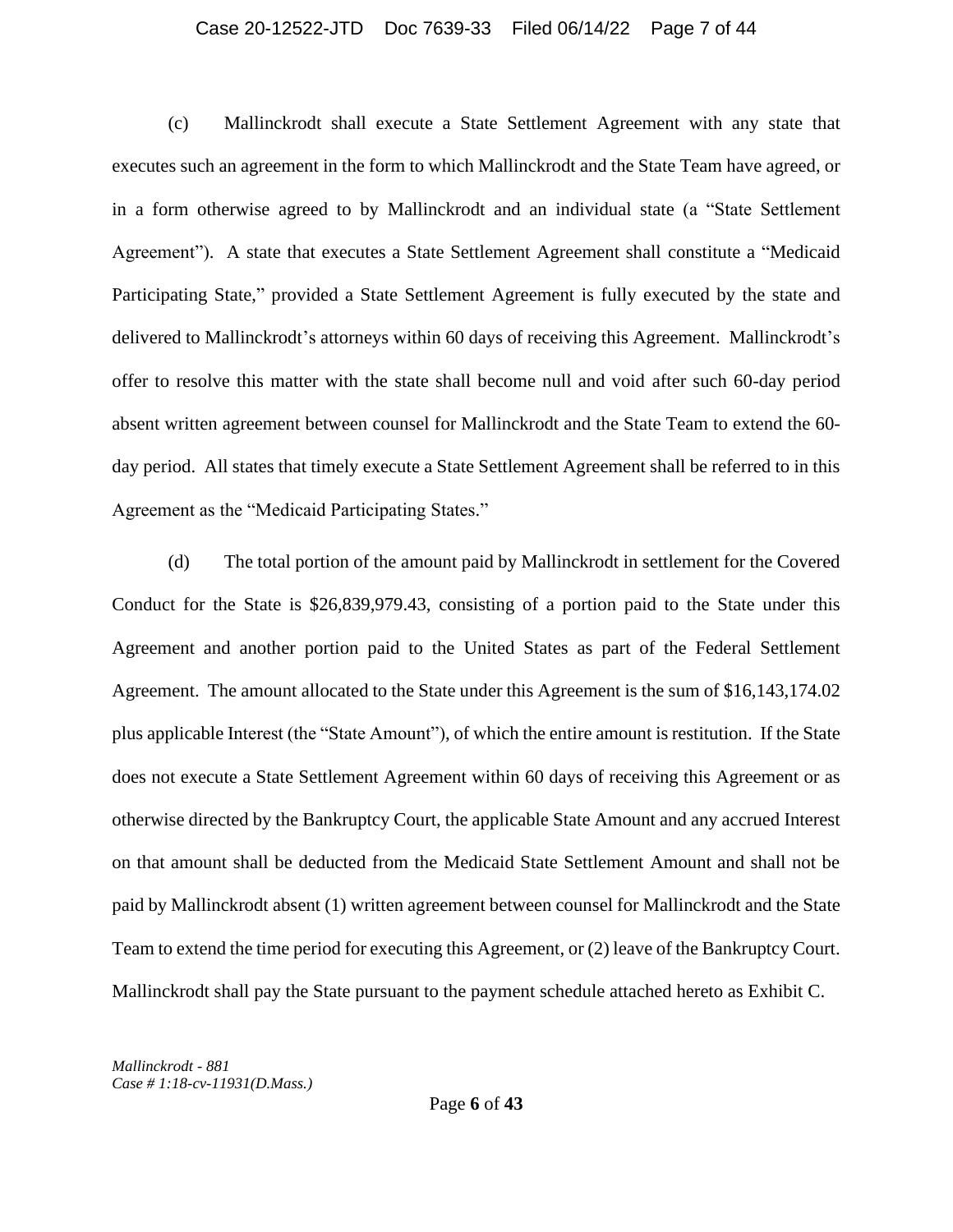# Case 20-12522-JTD Doc 7639-33 Filed 06/14/22 Page 8 of 44

3. In addition to the Medicaid State Settlement Amount, Mallinckrodt agrees to pay \$250,000.00 representing the NAMFCU State Team's reasonable expenses and fees, including the hiring of NAMFCU consultants and NAMFCU administrative fees. Mallinckrodt will pay this amount by separate payment to "The National Association of Medicaid Fraud Control Units," with the payment of the First Installment Payment, or as otherwise agreed by the Parties.

4. In addition to the Medicaid State Settlement Amount or any other amount due the State under this Agreement, contemporaneously with the payment of the First Installment Payment, Mallinckrodt further agrees to reimburse the Ad Hoc Committee of Government Entities Holding Medicaid Rebate Claims up to \$100,000 for reasonable attorneys' fees and expenses.

5. Subject to Paragraph 8 and the remedies accorded the State in Paragraphs 13, 14, 22 and 23, (a) upon receipt of the First Installment Payment of the State Amount, the State agrees to dismiss without prejudice any state law claims arising from the Covered Conduct currently pending against Mallinckrodt that the State has the authority to dismiss in state or federal court and (b) upon receipt and deposit of the final Installment Payment as set forth in Exhibit C, and the passage of 91 days, the State agrees to submit to Mallinckrodt a Stipulation of Dismissal with Prejudice for the Covered Conduct.

6. Only Medicaid Participating States that are named parties to the Civil Action, properly served, and liable to pay a relator share agree to pay a relator share as set forth in this Paragraph 6; all other Medicaid Participating States that are not liable to pay a relator share will, in this Paragraph 6, reflect an amount owed of \$0. The State agrees to pay the Relator \$3,228,634.80 plus applicable interest over the payout period as set forth in the Side Letter with the Relator in the Civil Action.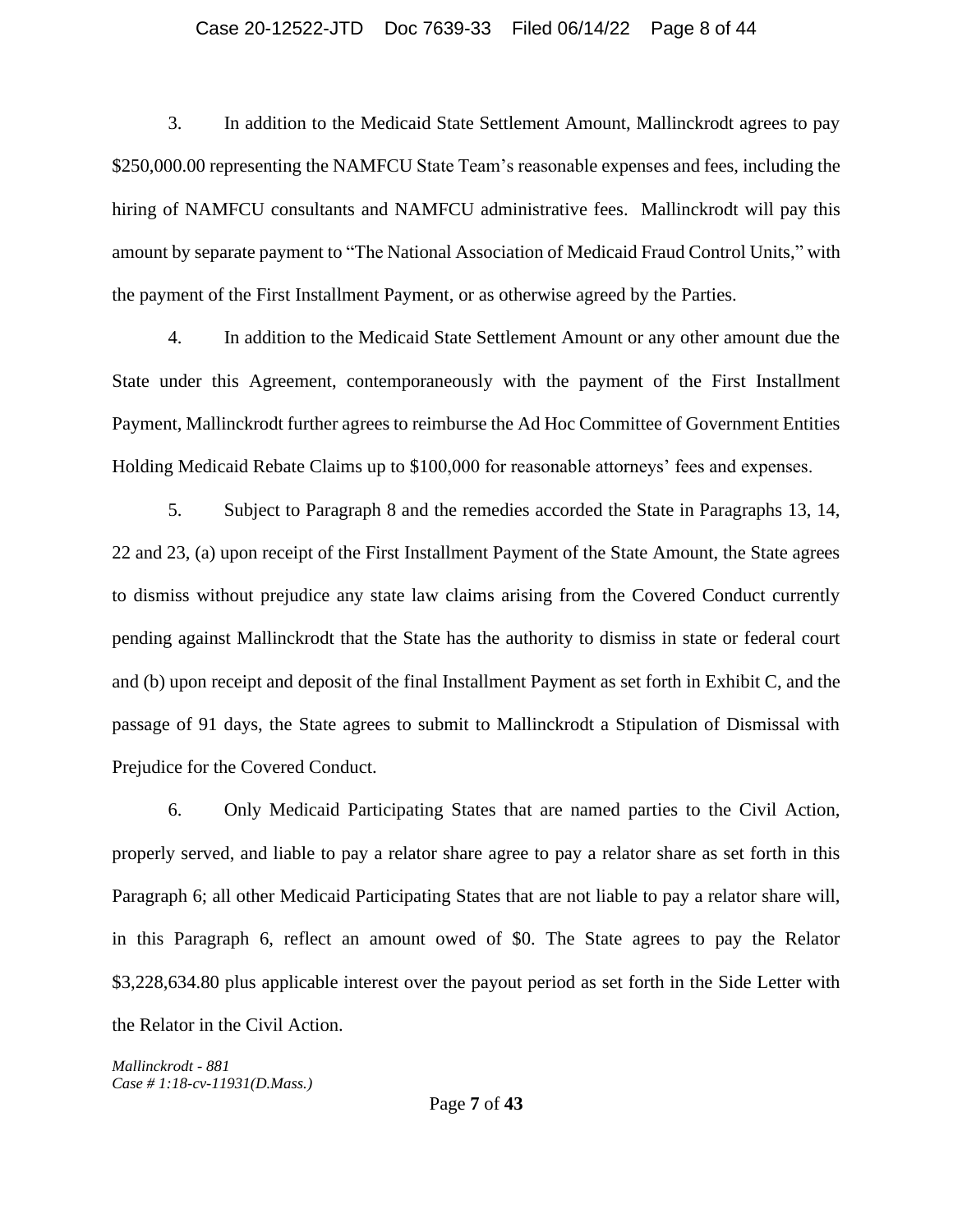#### Case 20-12522-JTD Doc 7639-33 Filed 06/14/22 Page 9 of 44

7. Subject to the terms and conditions of this Agreement, including, without limitation, the exceptions in Paragraph 8 below and the right to pursue the Civil Action or file a new suit based on the Covered Conduct to the extent provided in Paragraphs 13, 14, 22 and 23 below, and in consideration of the obligations of Mallinckrodt set forth in this Agreement, and conditioned upon receipt of the State Amount in full in accordance with the terms of this Agreement, the State agrees to release Mallinckrodt*,* together with its predecessors and current and former parent corporations, divisions, subsidiaries, brother or sister corporations, current or former corporate owners, affiliates, successors, transferees, heirs, and assigns (collectively, the "Mallinckrodt Released Entities"), from any civil monetary cause of action that the State has for any claims submitted or caused to be submitted to the State's Medicaid Program as a result of the Covered Conduct.

8. Notwithstanding the releases given in Paragraph 7 of this Agreement, or any other term of this Agreement, the following claims of the State are specifically reserved and are not released under the terms of this Agreement:

- (a) any criminal, civil, or administrative liability arising under state revenue codes;
- (b) any criminal liability;

(c) any civil or administrative liability that any person or entity, including any of the Mallinckrodt Released Entities, has or may have to the State or to individual consumers or state program payors under any statute, regulation, or rule not expressly covered by the releases in Paragraph 7 above, including, but not limited to, any and all of the following claims: (i) state or federal antitrust violations; and (ii) claims involving unfair and/or deceptive acts and practices and/or violations of consumer protection laws;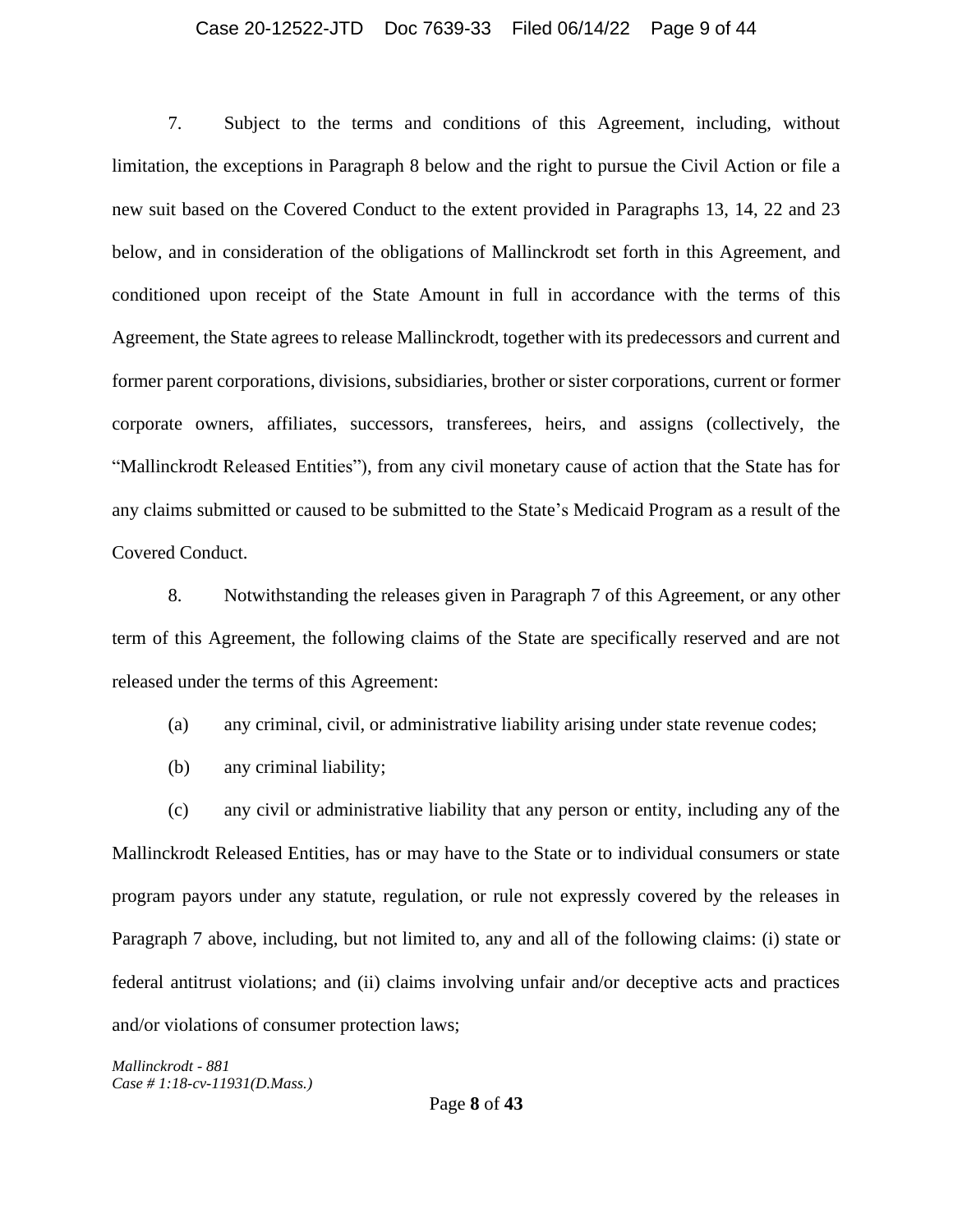# Case 20-12522-JTD Doc 7639-33 Filed 06/14/22 Page 10 of 44

(d) any liability to the State for any conduct other than the Covered Conduct;

(e) the obligations created by this Agreement;

(f) except as explicitly stated in this Agreement, any administrative liability, including mandatory or permissive exclusions from the State's Medicaid Program;

(g) any liability for express or implied warranty claims or other claims for defective or deficient products and services, including quality of goods and services;

(h) any liability for personal injury or property damage or for other consequential damages arising from the Covered Conduct;

(i) any liability for failure to deliver goods or services due; or

(j) any liability of individuals.

9. Mallinckrodt hereby waives and shall not assert any defenses it may have to criminal prosecution or administrative action for the Covered Conduct, which defenses may be based in whole or in part on a contention, under the Double Jeopardy Clause of the Fifth Amendment of the U.S. Constitution or the Excessive Fines Clause of the Eighth Amendment of the U.S. Constitution, that this Agreement bars a remedy sought in such criminal prosecution or administrative action.

10. Subject to the proviso in this Paragraph 10, in consideration of the obligations of the State set forth in this Agreement, each of the Mallinckrodt Released Entities hereby waives and discharges the State and any of its agencies, departments, and personnel including, but not limited to, officials, employees, and agents, whether current or former in their official and individual capacities, from any causes of action (including attorneys' fees, costs, and expenses of every kind and however denominated) that the Mallinckrodt Released Entities have against the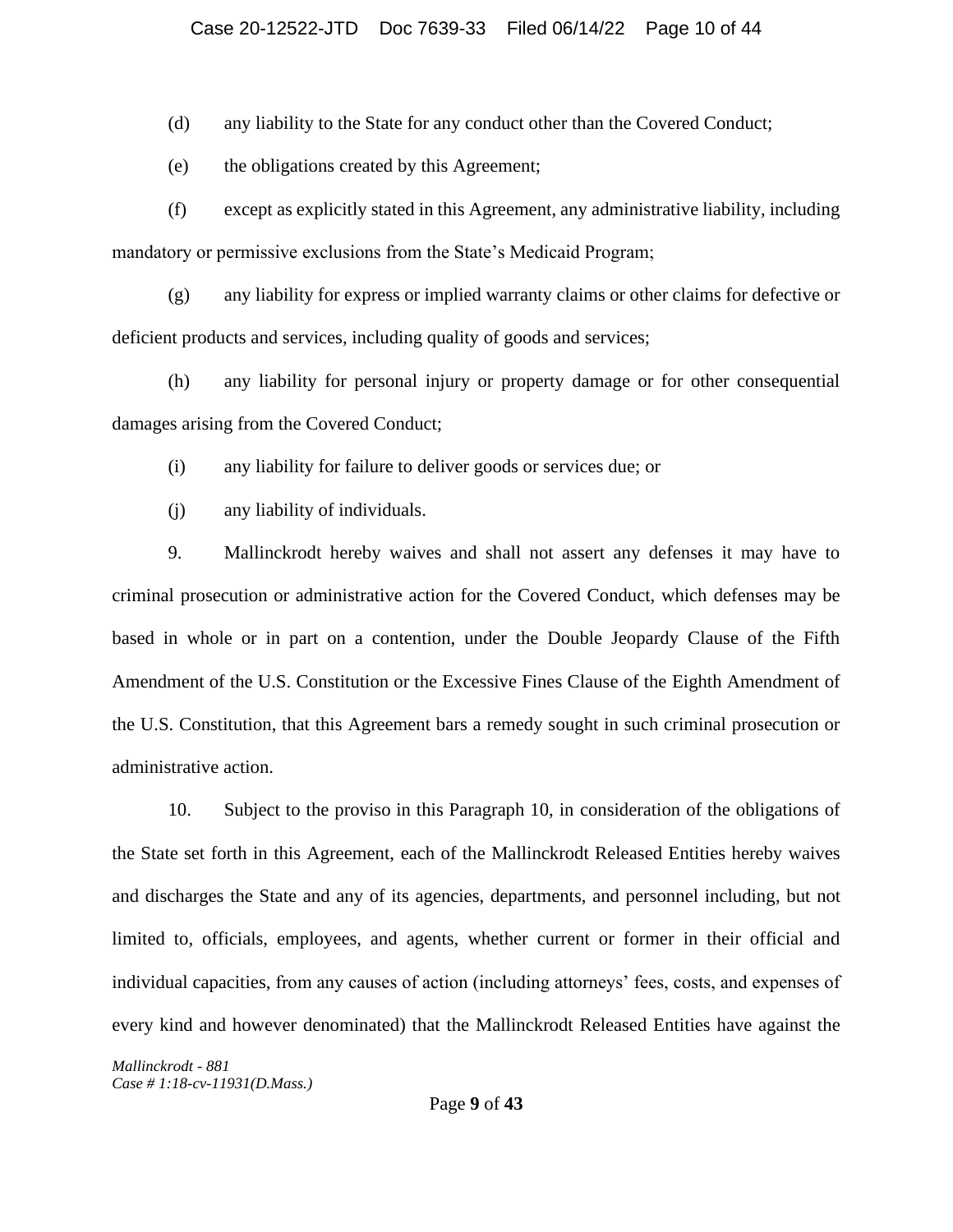#### Case 20-12522-JTD Doc 7639-33 Filed 06/14/22 Page 11 of 44

State and any of its agencies, departments, and personnel as previously referenced arising from the State's investigation and prosecution of the Covered Conduct, *provided*, that if, as permitted under the terms of this Agreement, the State opts to rescind this Agreement, then automatically, and without further action or notice by any party, the releases set forth in Paragraphs 7 and 10 shall be deemed rescinded with and to the same effect.

11. The amount that Mallinckrodt must pay to the State pursuant to Paragraph 2 above will not be decreased as a result of the denial of any claims for payment now being withheld from payment by the State's Medicaid Program, or any other state program payor, which denials were based on the Covered Conduct; and Mallinckrodt agrees not to resubmit to the State's Medicaid Program, or any other state program payor, any previously denied claims, which denials were based on the Covered Conduct, and agrees to withdraw the appeal of, or not to appeal or cause the appeal of, any such denials of claims.

12. Mallinckrodt shall not seek payment for any claims for reimbursement to the State's Medicaid Program covered by this Agreement from any health care beneficiaries or their parents, sponsors, legally responsible individuals, or third-party payors based upon the claims defined as Covered Conduct.

13. Mallinckrodt has provided sworn financial disclosure statements and supporting documents ("Financial Statements") to the United States, and the State has relied on the accuracy and completeness of those Financial Statements in reaching this Agreement. Mallinckrodt warrants that the Financial Statements provided to the United States were complete, accurate, and current as of the date provided. If the State learns of asset(s) in which Mallinckrodt had an interest of any kind as of the Effective Date of this Agreement (including, but not limited to, promises by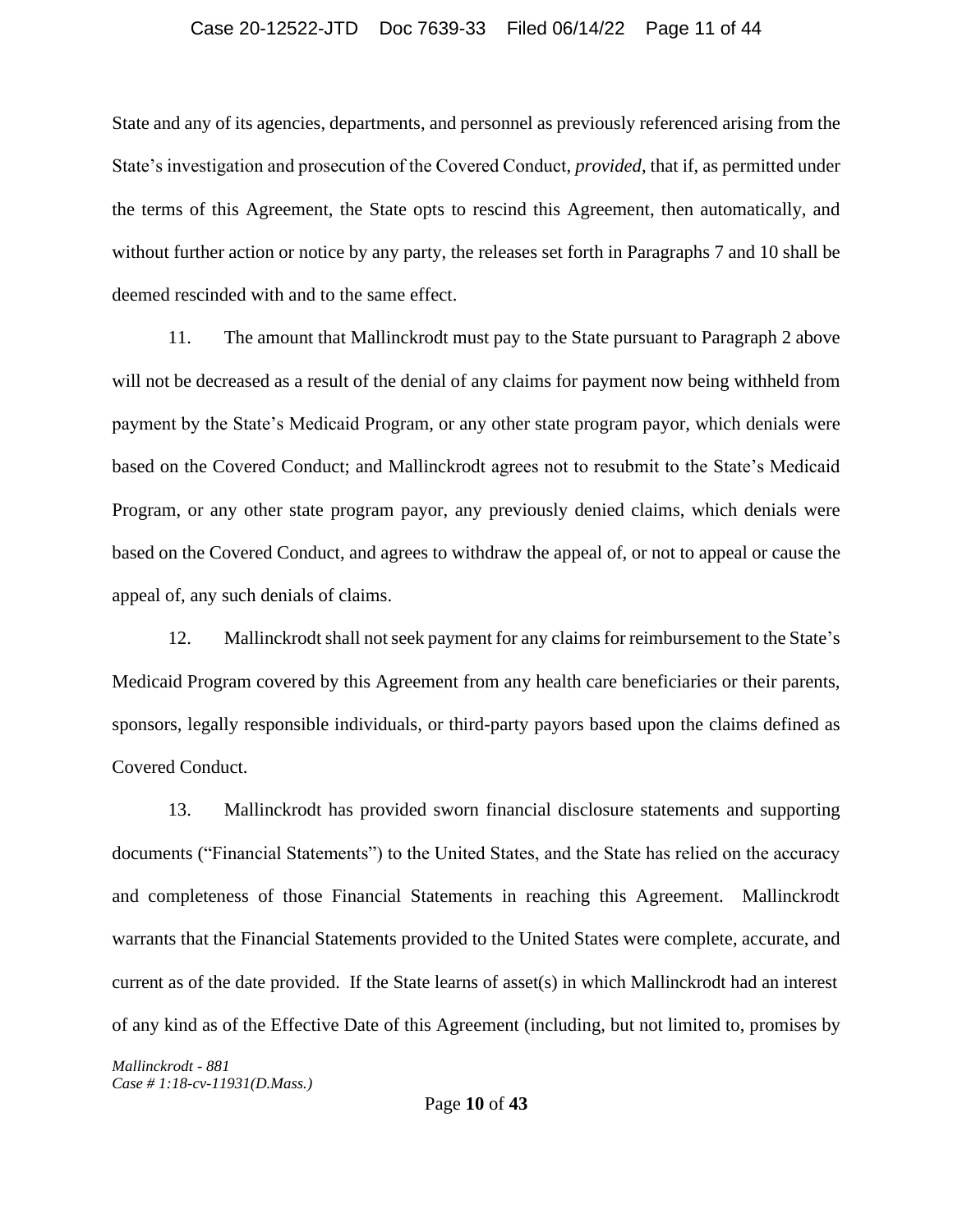#### Case 20-12522-JTD Doc 7639-33 Filed 06/14/22 Page 12 of 44

insurers or other third parties to satisfy Mallinckrodt's obligations under this Agreement) that were not disclosed in the Financial Statements, or if the State learns of any false statement or misrepresentation by Mallinckrodt on, or in connection with, the Financial Statements, and if such nondisclosure, false statement, or misrepresentation changes the estimated net worth set forth in the Financial Statements by \$12.5 million or more, the State may at its option: (a) rescind this Agreement and pursue the Civil Action or file a new suit based on the Covered Conduct, with any recovery reduced by the amount of any payments previously made by Mallinckrodt to the State under this Agreement, or (b) commence an action (a "Collection Action") to collect the full State Amount in accordance with the Agreement plus one hundred percent (100%) of the net value of Mallinckrodt's previously undisclosed assets. Mallinckrodt agrees not to contest any Collection Action undertaken by the State pursuant to this provision and agrees that it will immediately pay to the State the greater of (i) a ten-percent (10%) surcharge of the amount collected in the Collection Action, or (ii) the State's reasonable attorneys' fees and expenses incurred in such a Collection Action, in each case, to the extent allowed under applicable law.

14. In the event that pursuant to Paragraph 13 above (concerning disclosure of assets), the State opts to rescind this Agreement, Mallinckrodt waives, and agrees not to plead, argue, or otherwise raise, the defenses of res judicata and collateral estoppel solely to the extent the same arise from the Chapter 11 Cases or any defenses under the theories of statute of limitations, laches, waiver, discharge, estoppel, release, accord and satisfaction or similar theories in response to any claims that relate to the Covered Conduct asserted by the State (a) in the Civil Action, or (b) in any other action with respect to any civil or administrative claims that are filed by the State within one hundred and twenty (120) calendar days of written notification by the State to Mallinckrodt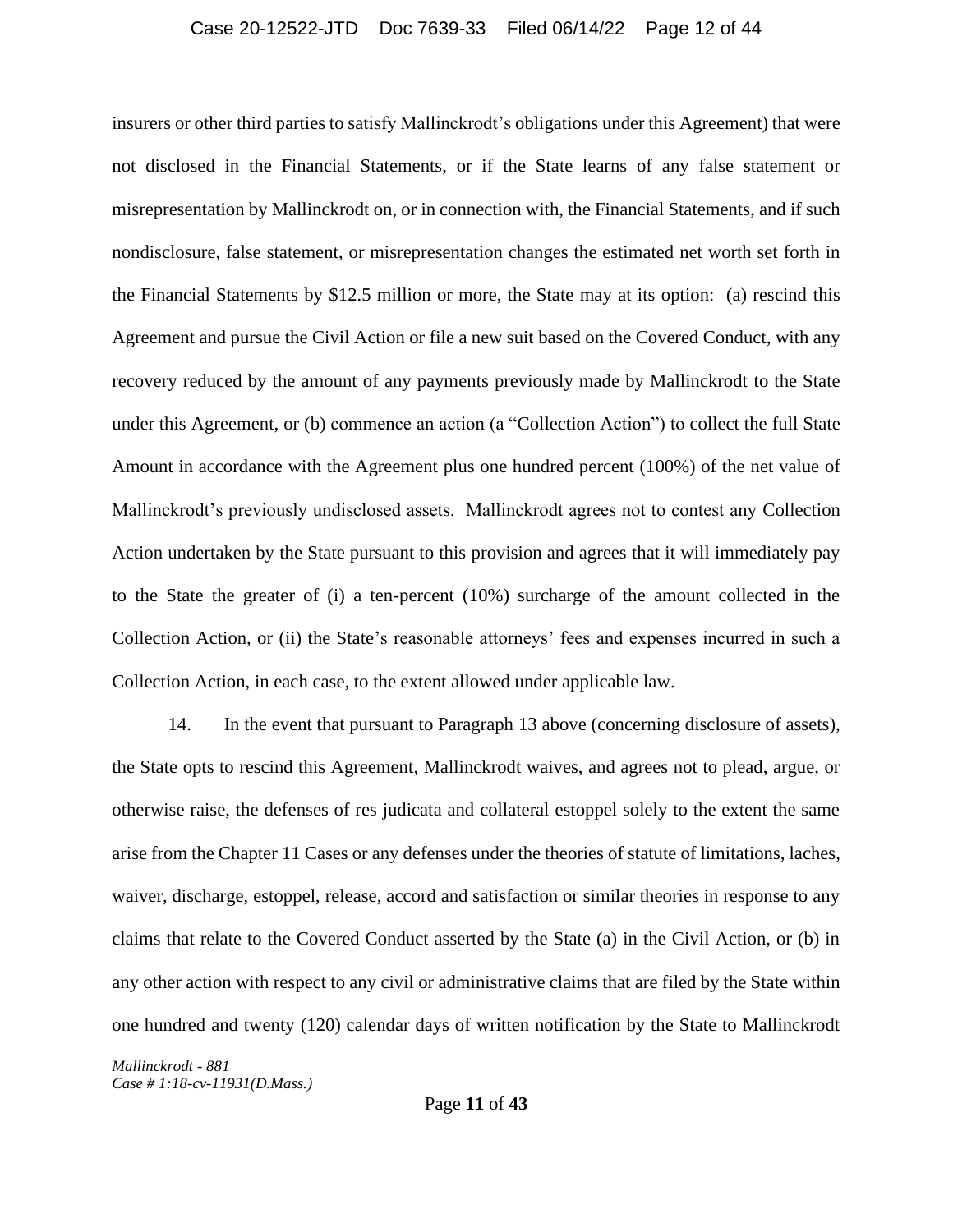# Case 20-12522-JTD Doc 7639-33 Filed 06/14/22 Page 13 of 44

that this Agreement has been rescinded, except to the extent these defenses were available on September 20, 2018.

15. The Parties each represent that this Agreement is freely and voluntarily entered into without any degree of duress or compulsion whatsoever.

16. Mallinckrodt agrees to cooperate fully and truthfully with any State investigation of individuals or entities not released in this Agreement. Upon reasonable notice of such an investigation, Mallinckrodt shall encourage, and agrees not to impair, the cooperation of its directors, officers, and employees, and shall use its best efforts to make available and encourage, the cooperation of former directors, officers, and employees for interviews and testimony, consistent with the rights and privileges of such individuals and of Mallinckrodt. Upon request, Mallinckrodt agrees to furnish to the State complete and unredacted copies of all non-privileged documents including, but not limited to, reports, memoranda of interviews, and records in its possession, custody or control, concerning any investigation of the Covered Conduct that it has undertaken, or that has been performed by another on its behalf.

17. Except as expressly provided to the contrary in this Agreement, each Party to this Agreement shall bear its own legal and other costs incurred in connection with this matter, including the preparation and performance of this Agreement.

18. Except as otherwise stated in this Agreement, this Agreement is intended to be for the benefit of the Parties only, and the Parties do not release any liability as to any other person or entity.

19. Nothing in this Agreement constitutes an agreement by the State concerning the characterization of the amounts paid hereunder for purposes of the State's revenue code.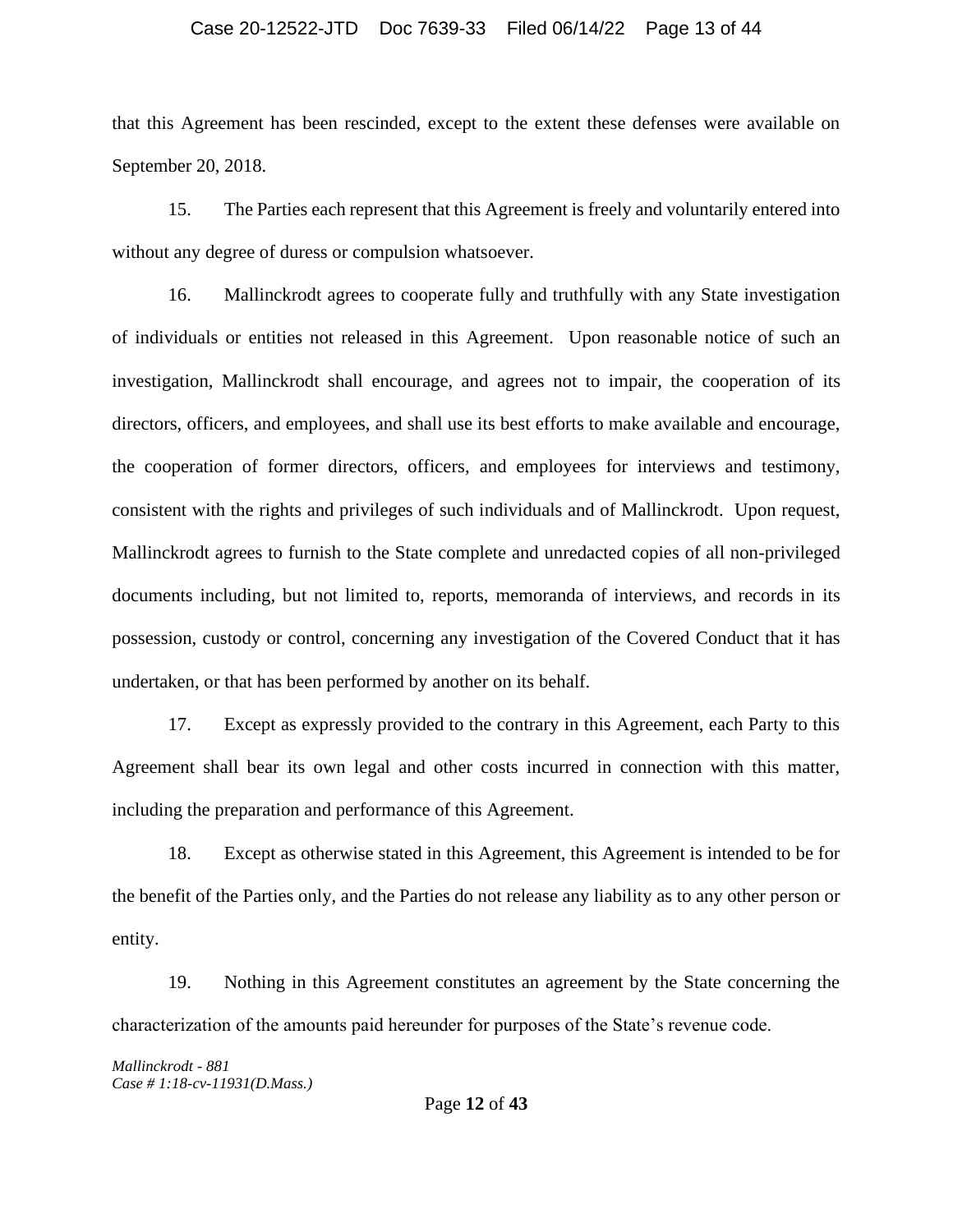# Case 20-12522-JTD Doc 7639-33 Filed 06/14/22 Page 14 of 44

20. For all disputes other than the Civil Action, this Agreement is governed by the laws of the State, and venue for addressing and resolving any and all disputes relating to this Agreement shall be the state courts of appropriate jurisdiction of the State or the Bankruptcy Court, which shall have concurrent jurisdiction.

21. The undersigned counsel represent and warrant that they are fully authorized to execute this Agreement on behalf of Mallinckrodt. The undersigned State signatories represent that they are signing this Agreement in their official capacities and that they are authorized to execute this Agreement on behalf of the State through their respective agencies and departments.

22. The Settlement Amount represents the amount the State is willing to accept in compromise of its civil claims arising from the Covered Conduct due solely to Mallinckrodt's financial condition as reflected in the Financial Statements referenced in Paragraph 13.

(a) In the event that Mallinckrodt fails to pay any portion of the Settlement Amount as provided in Paragraph 2 above and Exhibit C incorporated therein, Mallinckrodt shall be in default of Mallinckrodt's payment obligations ("Payment Default") under this Agreement. In such event, the State will provide Mallinckrodt with a written "Notice of Payment Default," and Mallinckrodt shall have an opportunity to cure such Payment Default (the "Cure Payment") within seven (7) business days from the date of receipt of the Notice of Payment Default by making all Installment Payments due through the date of the Notice of Payment Default together with all Interest accrued and accruing under this Agreement up to the date of the Cure Payment. Any such Cure Payment shall be paid in accordance with Paragraph 2(b) above. The Notice of Payment Default will be delivered to Mallinckrodt in accordance with Paragraph 36 of this Agreement. If Mallinckrodt fails to cure the Payment Default within seven (7) business days of receiving the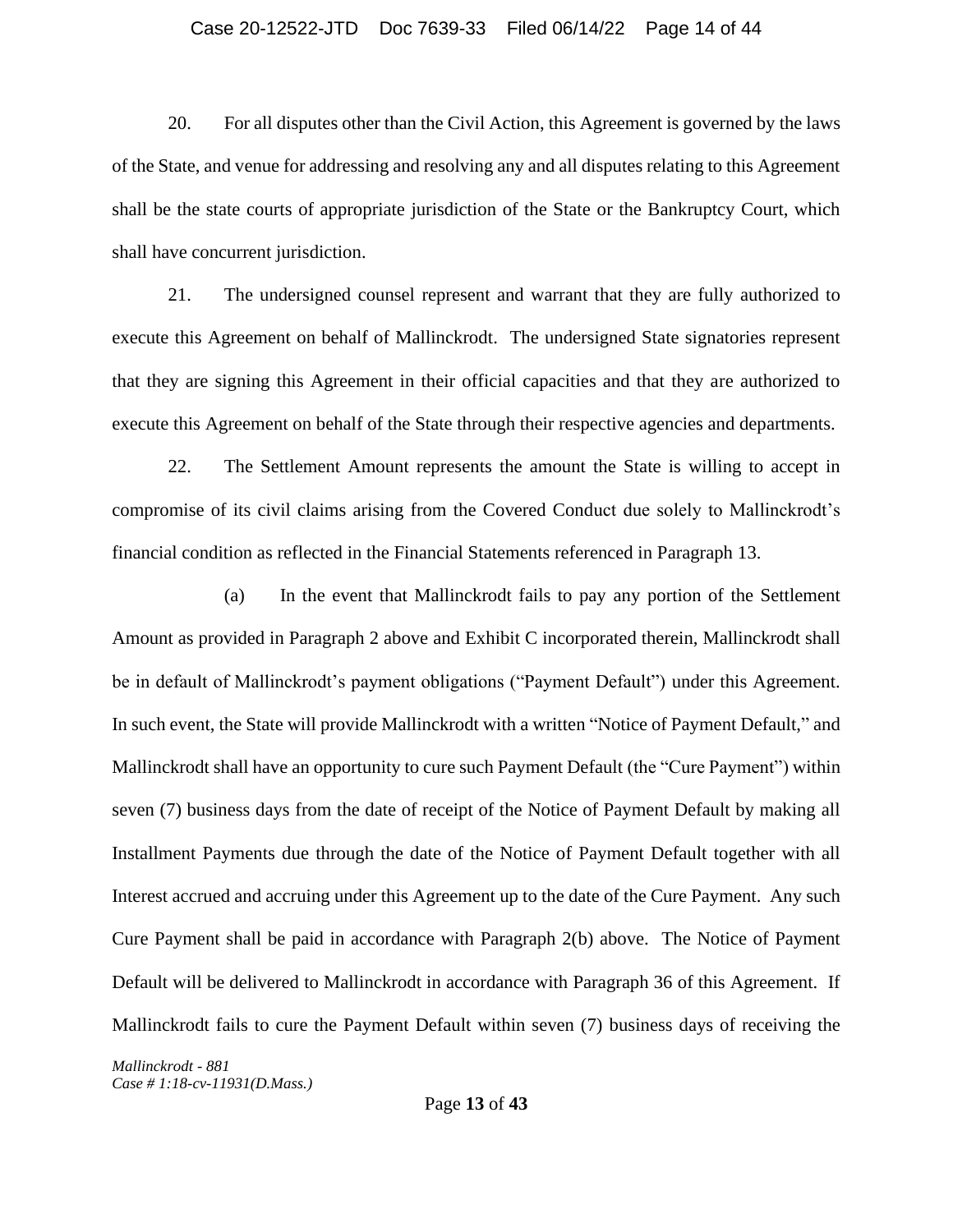#### Case 20-12522-JTD Doc 7639-33 Filed 06/14/22 Page 15 of 44

Notice of Payment Default and in the absence of an agreement with the State to a modified payment schedule ("Uncured Payment Default"), then without further notice, the unpaid balance of the Settlement Amount shall become immediately due and payable, and interest on such unpaid balance shall thereafter accrue at the rate of 12% per annum ("Default Interest"), compounded daily from the date of the Payment Default, on the remaining unpaid total (principal and Interest balance).

(b) In the event of an Uncured Payment Default, Mallinckrodt agrees that the State, at its sole discretion, may (i) retain any payments previously made, rescind this Agreement (in which event, automatically from and after the date of such rescission, and without further action or notice by any party, Mallinckrodt's obligation pursuant to Paragraph 2 above to pay any remaining balance of the State Amount shall be deemed null and void) and pursue the Civil Action, file suit based on the Covered Conduct or bring any civil and/or administrative claim, action, or proceeding against Mallinckrodt for the claims that would otherwise be covered by the release provided in Paragraph 7 above, with any recovery reduced by the amount of any payments previously made by Mallinckrodt to the State under this Agreement; (ii) take any action to enforce this Agreement; (iii) offset the unpaid balance of the State Amount from any amounts due and owing to Mallinckrodt and/or affiliated companies by any department, agency, or agent of the State at the time of Payment Default or subsequently; and/or (iv) exercise any other right granted by law, or under the terms of this Agreement, or recognizable at common law or in equity. The State shall be entitled to any other rights granted by law or in equity by reason of Payment Default, including referral of this matter for private collection. In the event the State pursues a Collection Action, Mallinckrodt agrees immediately to pay the State the greater of (i) a ten-percent (10%)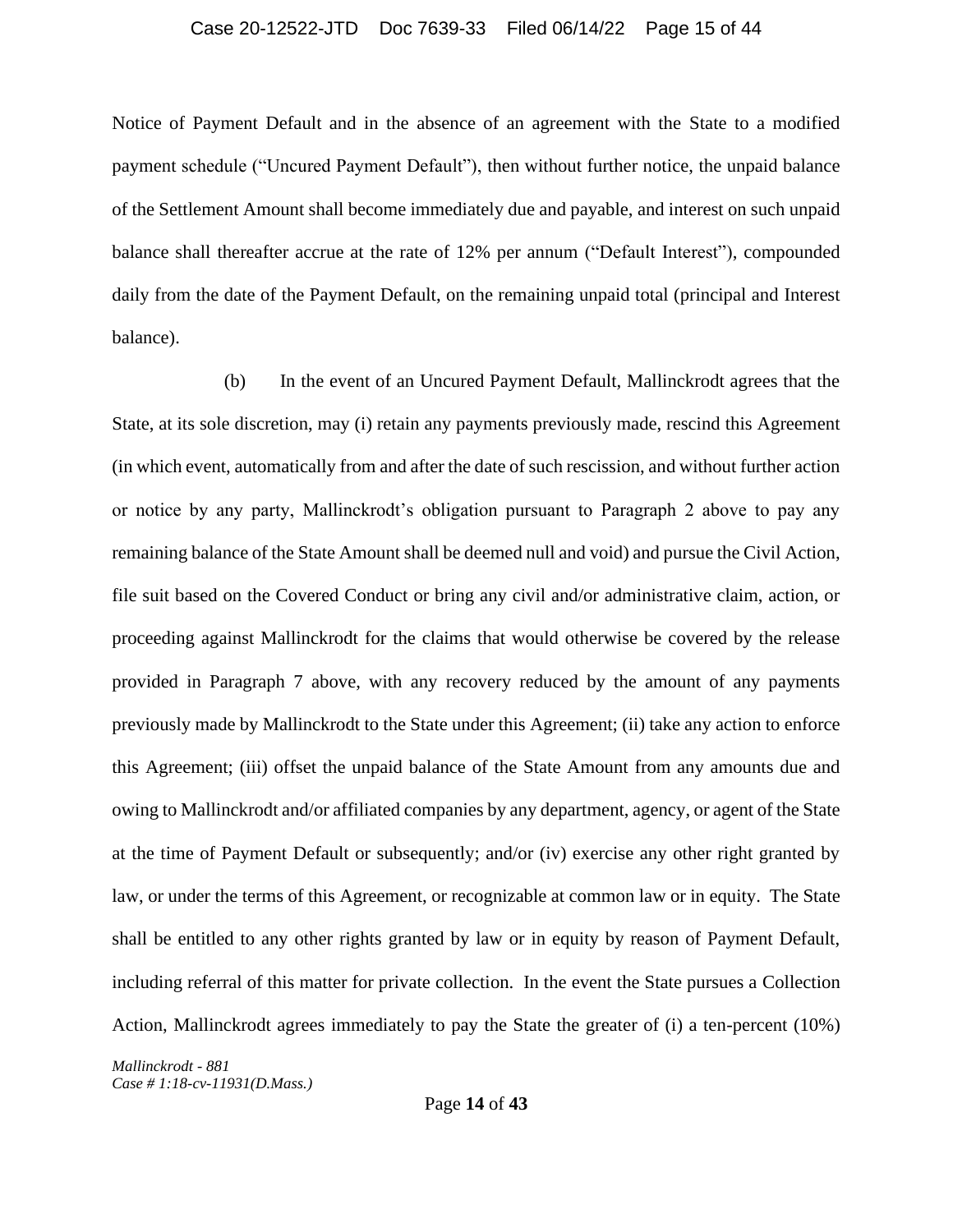#### Case 20-12522-JTD Doc 7639-33 Filed 06/14/22 Page 16 of 44

surcharge of the amount to be collected, or (ii) the State's reasonable attorneys' fees and expenses incurred in such an action, in each case, to the extent allowed under applicable law. In the event that, pursuant to this Paragraph 22, the State opts to rescind this Agreement, Mallinckrodt waives, and agrees not to plead, argue, or otherwise raise, the defenses of res judicata and collateral estoppel solely to the extent the same arise from the Chapter 11 Cases or any defenses under the theories of statute of limitations, laches, waiver, discharge, estoppel, release, accord and satisfaction or similar theories in response to any claims that relate to the Covered Conduct asserted by the State (x) in the Civil Action, or (y) in any other action with respect to any civil or administrative claims that are filed by the State within one hundred and twenty (120) calendar days of written notification by the State to Mallinckrodt that this Agreement has been rescinded, except to the extent these defenses were available on September 20, 2018. Mallinckrodt agrees not to contest any offset, recoupment, and/or collection action undertaken by the State pursuant to this Paragraph, either administratively or in any state or federal court, except on the grounds of actual payment to the State.

(c) In the event of an Uncured Payment Default, the State may exclude Mallinckrodt from participating in the State Medicaid Program until Mallinckrodt pays the Settlement Amount, with Interest and reasonable costs as set forth above ("Exclusion for Default"). The State will provide written notice of any such Exclusion for Default to Mallinckrodt. Mallinckrodt waives any further notice of the Exclusion for Default under state law and agrees not to contest such exclusion either administratively or in any state or federal court. Reinstatement to program participation is not automatic. If at the end of the period of exclusion, Mallinckrodt wishes to apply for reinstatement, it must submit a written request for reinstatement to the State in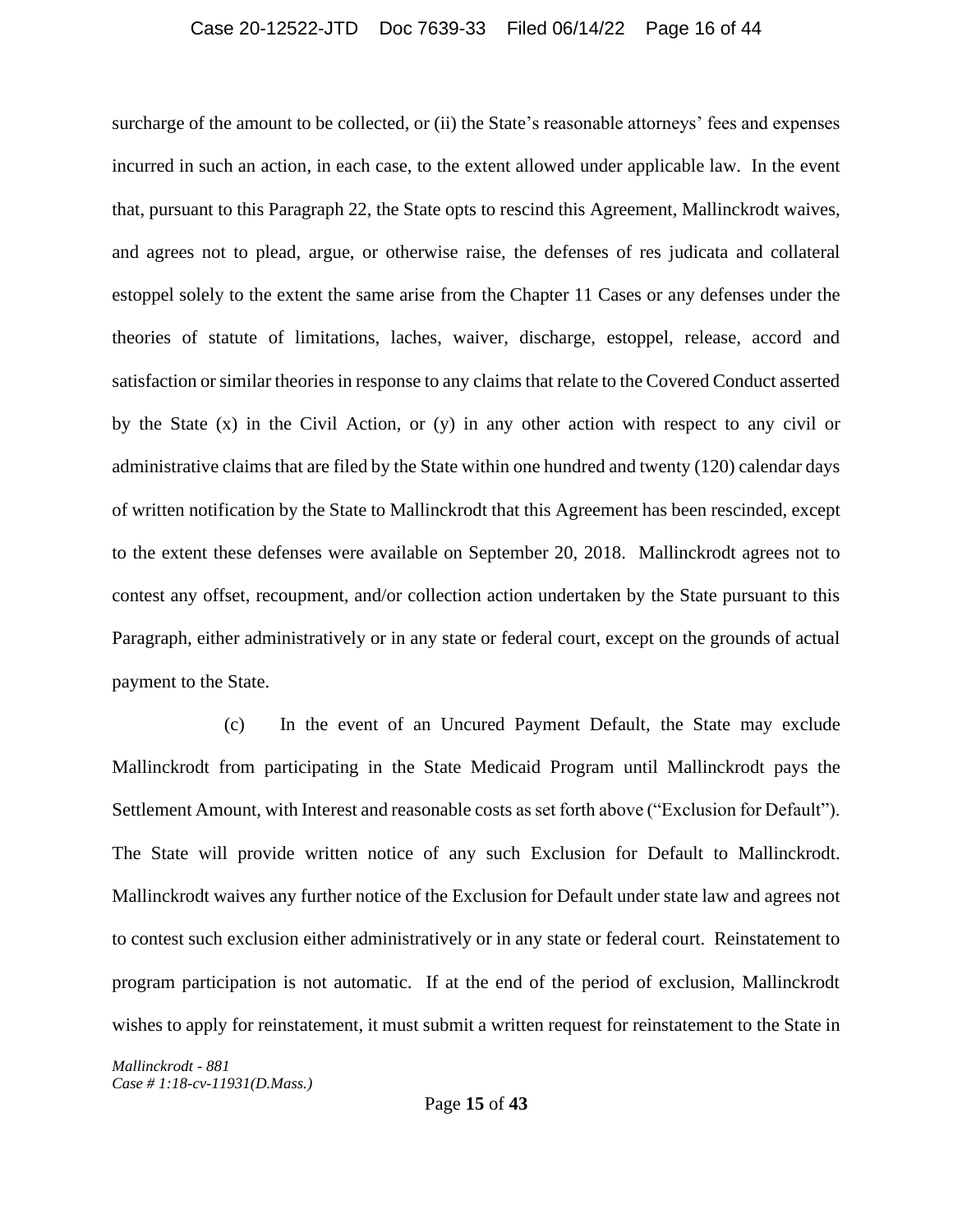#### Case 20-12522-JTD Doc 7639-33 Filed 06/14/22 Page 17 of 44

accordance with the provisions of state law. Mallinckrodt will not be reinstated unless and until the State approves such request for reinstatement. The remedy of Exclusion for Default is in addition to, and not in lieu of, any other remedies identified in this Agreement or otherwise available.

23. In exchange for valuable consideration provided in this Agreement, Mallinckrodt agrees to the following:

(a) The Definitive Documents related to the Bankruptcy Proceedings shall be consistent in all material respects with this Agreement and shall not in any manner, by their terms, contain any provisions that amend, modify, supplement, supersede or conflict with, any of the provisions of this Agreement in any manner that is materially adverse to, or materially prejudicial to the State, including, without limitation, with respect to the State's rights and remedies under this Agreement, including, without limitation, any and all remedies under Paragraphs 13, 14, 22 and 23, all such rights and remedies being deemed to be material terms of this Agreement that if limited in any way by the Definitive Documents will be both materially adverse to the State and materially prejudicial to it. The Definitive Documents shall be in form and substance reasonably acceptable to the State. In addition, Mallinckrodt shall take such actions as may be reasonably necessary or appropriate in the Bankruptcy Proceedings (including, without limitation, assuming its obligations under this Agreement pursuant to the Approved Plan, the Canadian Recognition Proceeding, and Scheme of Arrangement) to ensure Mallinckrodt will be able to comply with its obligations under this Agreement.

(b) Where the provisions of this Agreement refer or apply to the Chapter 11 Cases, the Bankruptcy Court, and/or the Approved Plan (including the Definitive Documents and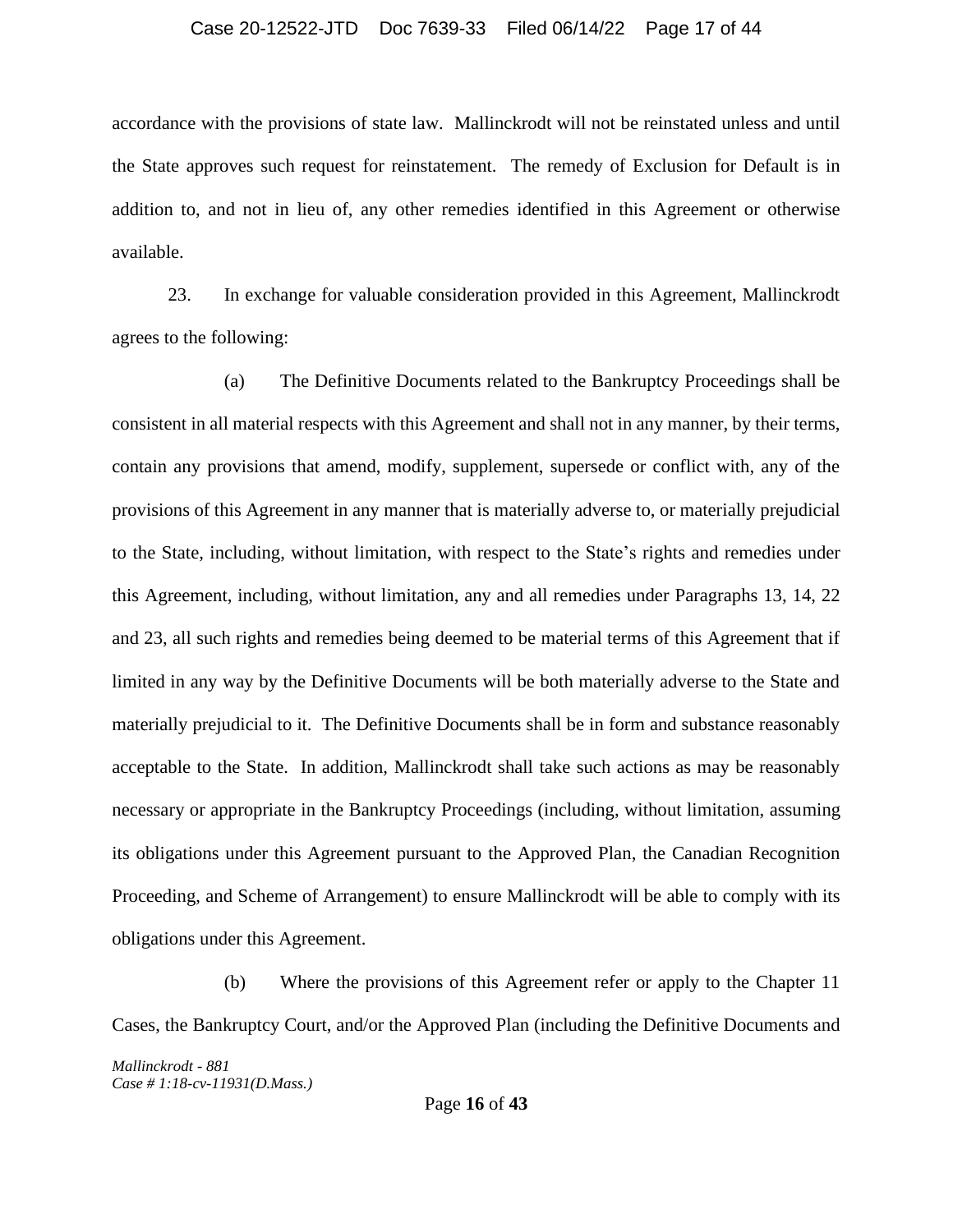#### Case 20-12522-JTD Doc 7639-33 Filed 06/14/22 Page 18 of 44

any other documentation relating or relevant thereto) or events, circumstances, or procedures in the United States (the "U.S. Process") but do not equally reference or apply to the Examinership Proceeding, the Irish Court, the Canadian Recognition Proceeding, the Canadian Court and/or the Scheme of Arrangement (including the Definitive Documents or any other documentation relating or relevant thereto) or equivalent events, circumstances, or procedures in Ireland or Canada (the "Foreign Processes"), those provisions relating to the U.S. Process shall be deemed to apply or refer equally to the Foreign Processes (and, if necessary, this Agreement will be deemed to include provisions relating to the Foreign Processes which correspond to provisions relating to the U.S. Process) to ensure that the rights and obligations of the State under this Agreement apply equally to the Foreign Processes in the same way as the U.S. Process, to the fullest extent necessary in order to implement the terms, spirit, and intent of this Agreement.Mallinckrodt shall (i) provide the State with a copy of the Approved Plan or any other plan or reorganization or liquidation for which it intends seek approval from the Bankruptcy Court no later than ten days prior to filing such plan with the Bankruptcy Court, and (ii) obtain approval of the Approved Plan from the State. The State shall not withhold approval without a reasonable, good faith basis and will inform Mallinckrodt of the reasons for withholding approval, if any. Mallinckrodt shall have seven (7) days to revise the plan and seek approval of the revised plan from the State.

(c) If any of the Chapter 11 Cases or the Examinership Proceeding of Mallinckrodt are converted or dismissed for any reason, the State shall have the right to rescind this Agreement with the same remedies contemplated in Paragraph 22(b) as though Mallinckrodt had committed an Uncured Payment Default (in which event, automatically from and after the date of such rescission, and without further action or notice by any party, Mallinckrodt's obligation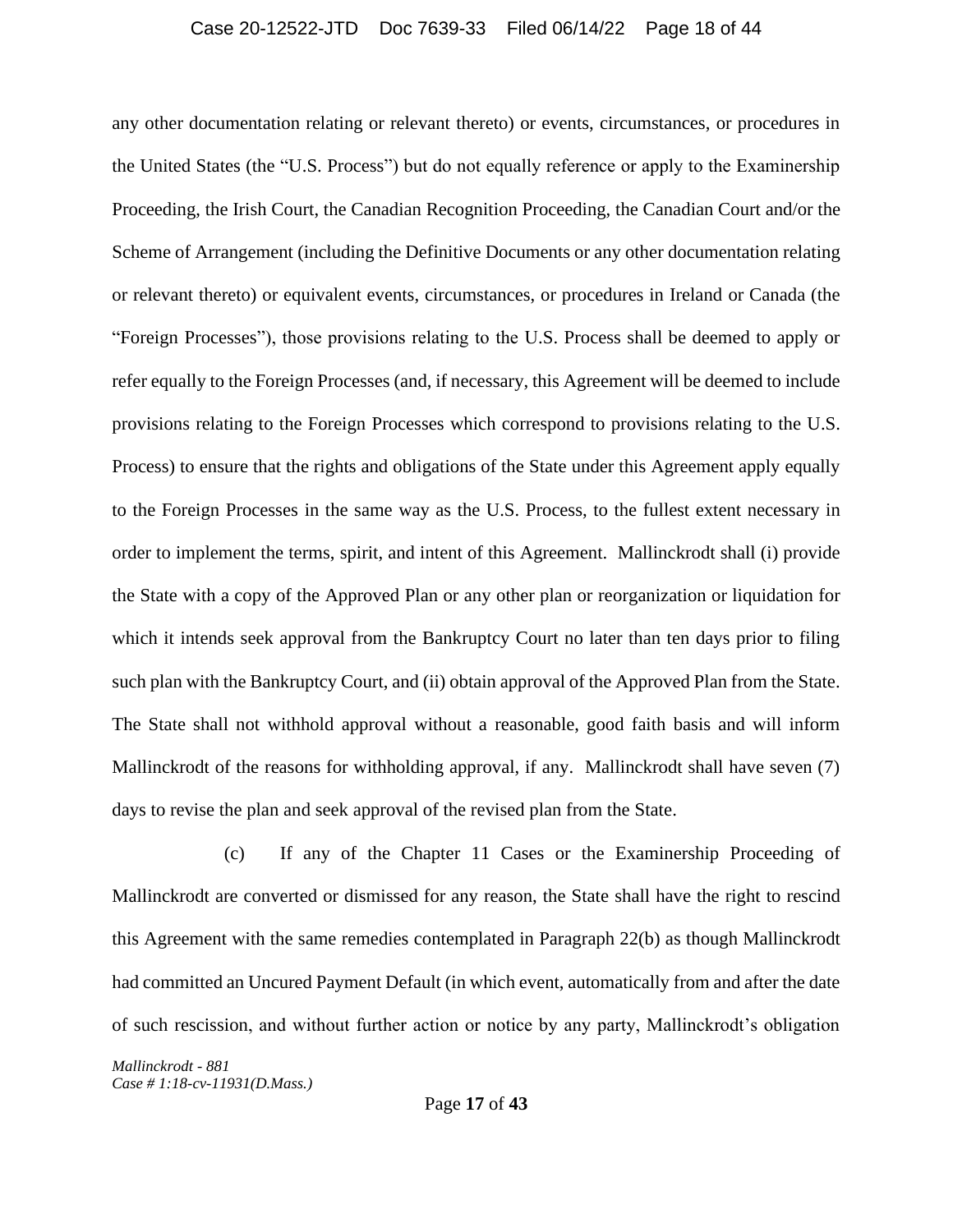#### Case 20-12522-JTD Doc 7639-33 Filed 06/14/22 Page 19 of 44

pursuant to Paragraph 2 above to pay any remaining balance of the State Amount shall be deemed null and void).

(d) The State may, in its sole discretion, declare that the occurrence of any of the following events a default of Mallinckrodt's obligations under this Agreement (each "an Event of Default"):

- (i) the Approved Plan Effective Date does not occur on or before [June 30, 2022], or such later date to which the State may consent (such consent not to be unreasonably withheld);
- (ii) the Bankruptcy Court (or other court of competent jurisdiction) enters an order, (A) directing the appointment of an examiner with expanded powers or a trustee in any of the Chapter 11 Cases, or (B) converting any of the Chapter 11 Cases to cases under chapter 7 of the Bankruptcy Code;
- (iii) the Bankruptcy Court (or other court of competent jurisdiction, including the Irish Court) enters an order, the effect of which would render the Approved Plan incapable of consummation on the terms set forth in this Agreement;
- (iv) the Bankruptcy Court (or other court of competent jurisdiction, including the Irish Court) grants relief that is inconsistent with this Agreement;
- (v) issuance by the Bankruptcy Court (or any other court of competent jurisdiction, including the Irish Court) of any ruling, judgment or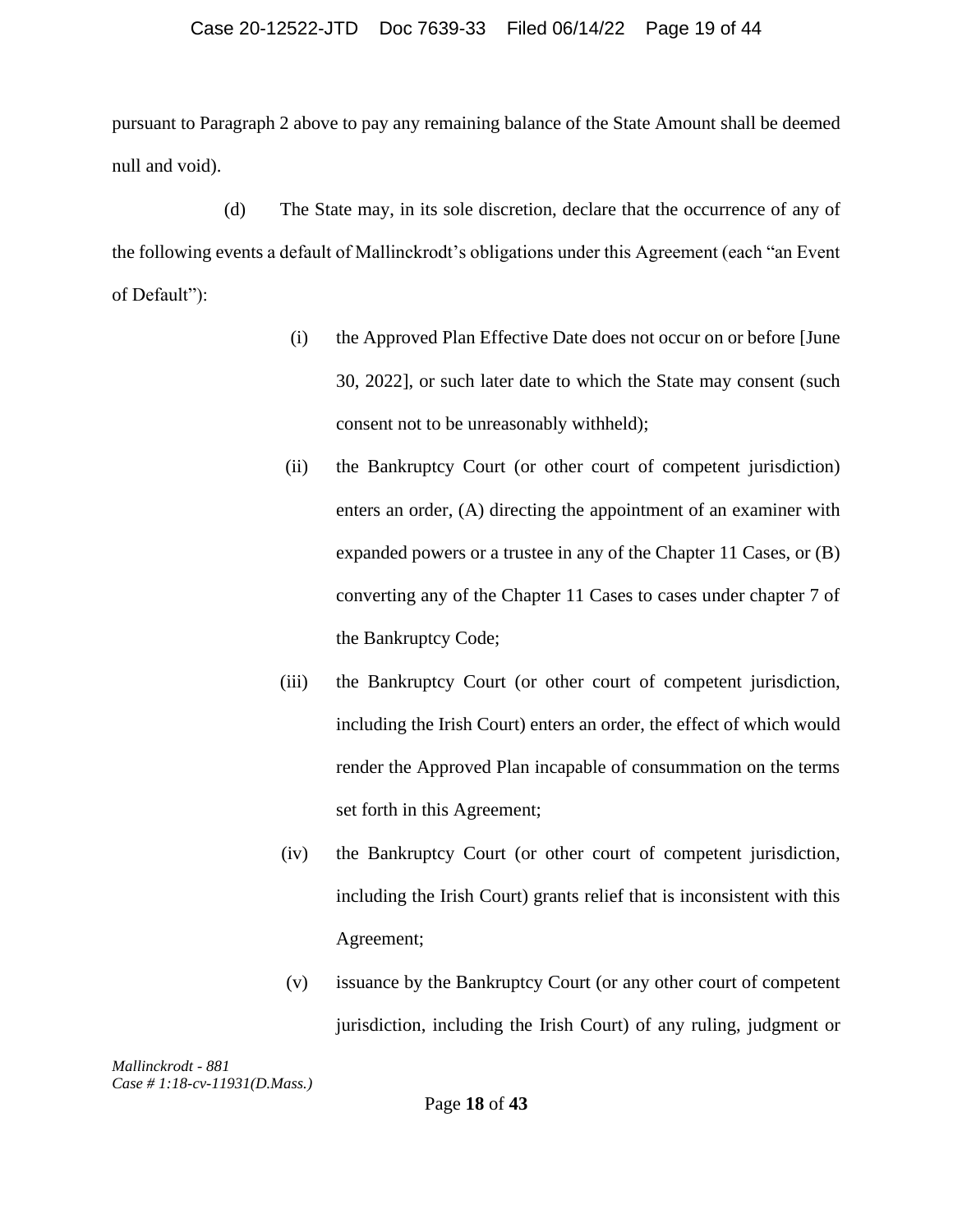#### Case 20-12522-JTD Doc 7639-33 Filed 06/14/22 Page 20 of 44

order enjoining the consummation of this Agreement or the Approved Plan, or denying approval of this Agreement;

- (vi) (A) the filing of a pleading by Mallinckrodt seeking to withdraw, amend or modify the Approved Plan, any of the Definitive Documents, or any motion to assume or approve this Agreement, which withdrawal, amendment, modification or filing is not consistent with this Agreement in any material aspect, or (B) if Mallinckrodt, files any motion or pleading that is not consistent with this Agreement in any material aspect and such motion or pleading has not been withdrawn prior to the earlier of (i) three (3) business days after Mallinckrodt receives written notice from the State that such motion or pleading is inconsistent with this Agreement, and (ii) the entry of an order of a court approving such motion;
- (vii) the Bankruptcy Court enters an order denying confirmation of the Approved Plan; or
- (viii) any court of competent jurisdiction has entered a judgment or order declaring this Agreement to be unenforceable.

An Event of Default may be waived by the written consent of the State at its sole discretion.

(e) (1) If an Event of Default has occurred and has not been waived by written consent of the State, or (2) if, before the Medicaid Participating State Settlement Amount is paid in full, Mallinckrodt or a third party commences a case, proceeding, or other action under any law relating to bankruptcy, insolvency, reorganization, or relief of debtors seeking any order for relief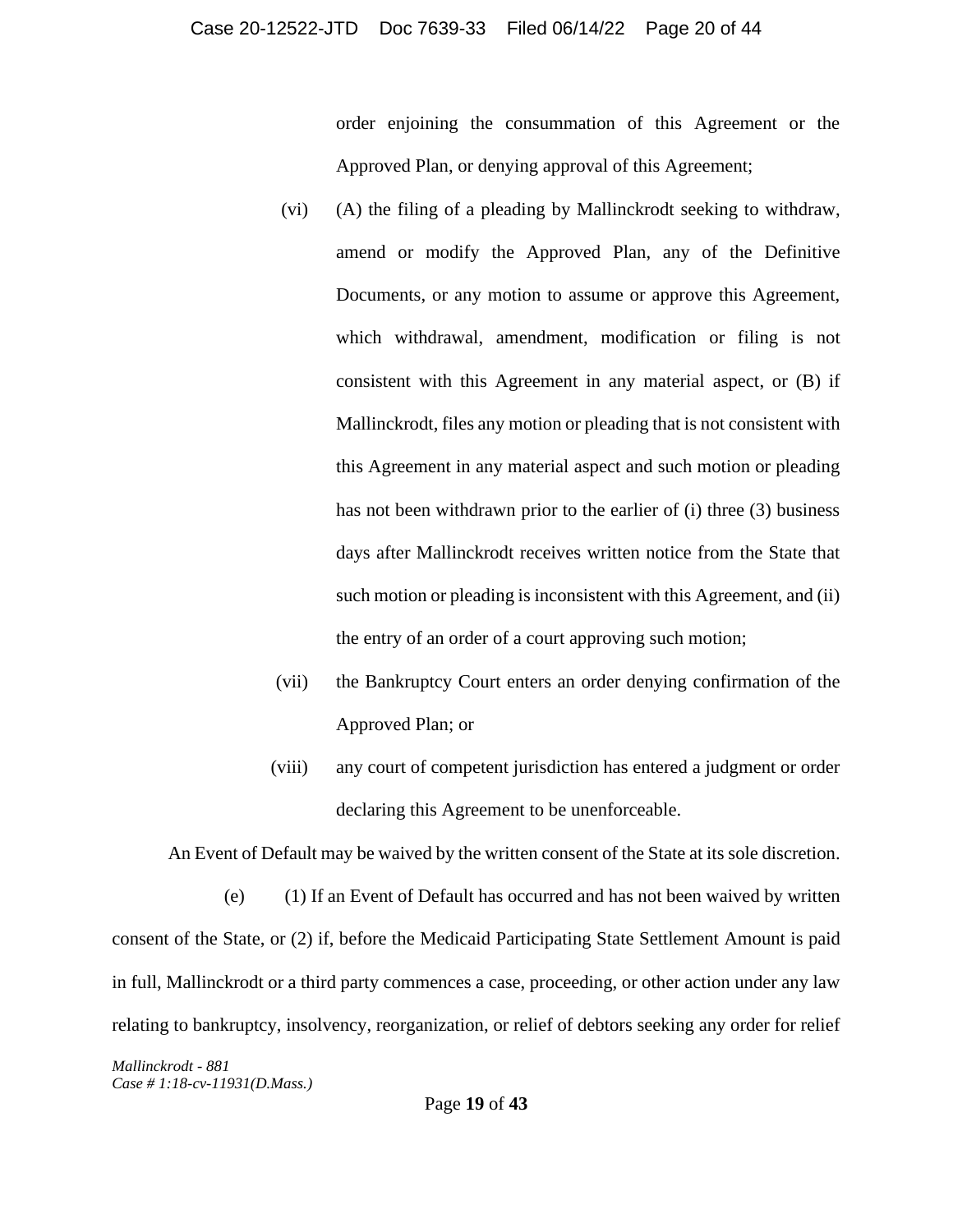#### Case 20-12522-JTD Doc 7639-33 Filed 06/14/22 Page 21 of 44

of Mallinckrodt's debts, or to adjudicate Mallinckrodt as bankrupt or insolvent, or seeking appointment of a receiver, trustee, custodian, or other similar official for Mallinckrodt or for all or any substantial part of Mallinckrodt's assets (in each case, other than the Bankruptcy Proceedings) (collectively a "Future Insolvency Proceeding") or (3) if Mallinckrodt's obligations under this Agreement are avoided for any reason (including but not limited to, through the exercise of a trustee's avoidance powers under the Bankruptcy Code) in a Future Insolvency Proceeding or in any other case, proceeding or action:

- (i) the State, at its sole option, may rescind this Agreement and bring any civil and/or administrative claim, action, or proceeding against Mallinckrodt for the claims that would otherwise be covered by the release provided in Paragraph 7 above, including, but not limited to, by re-filing the States' Complaint-in-Intervention, in which event the same waiver of defenses as set forth in Paragraph 22(b) above shall apply; *provided*, that any such claims shall be reduced by the amount of any payments received pursuant to this Agreement; and *provided further*, that automatically from and after the date of such rescission, and without further action or notice by any party, Mallinckrodt's obligation pursuant to Paragraph 2 above to pay any remaining balance of the State Amount shall be deemed null and void;
- (ii) in any Future Insolvency Proceeding in which this Agreement is not assumed and the State Amount is not for any reason paid in full or

*Mallinckrodt - 881 Case # 1:18-cv-11931(D.Mass.)*

Page **20** of **43**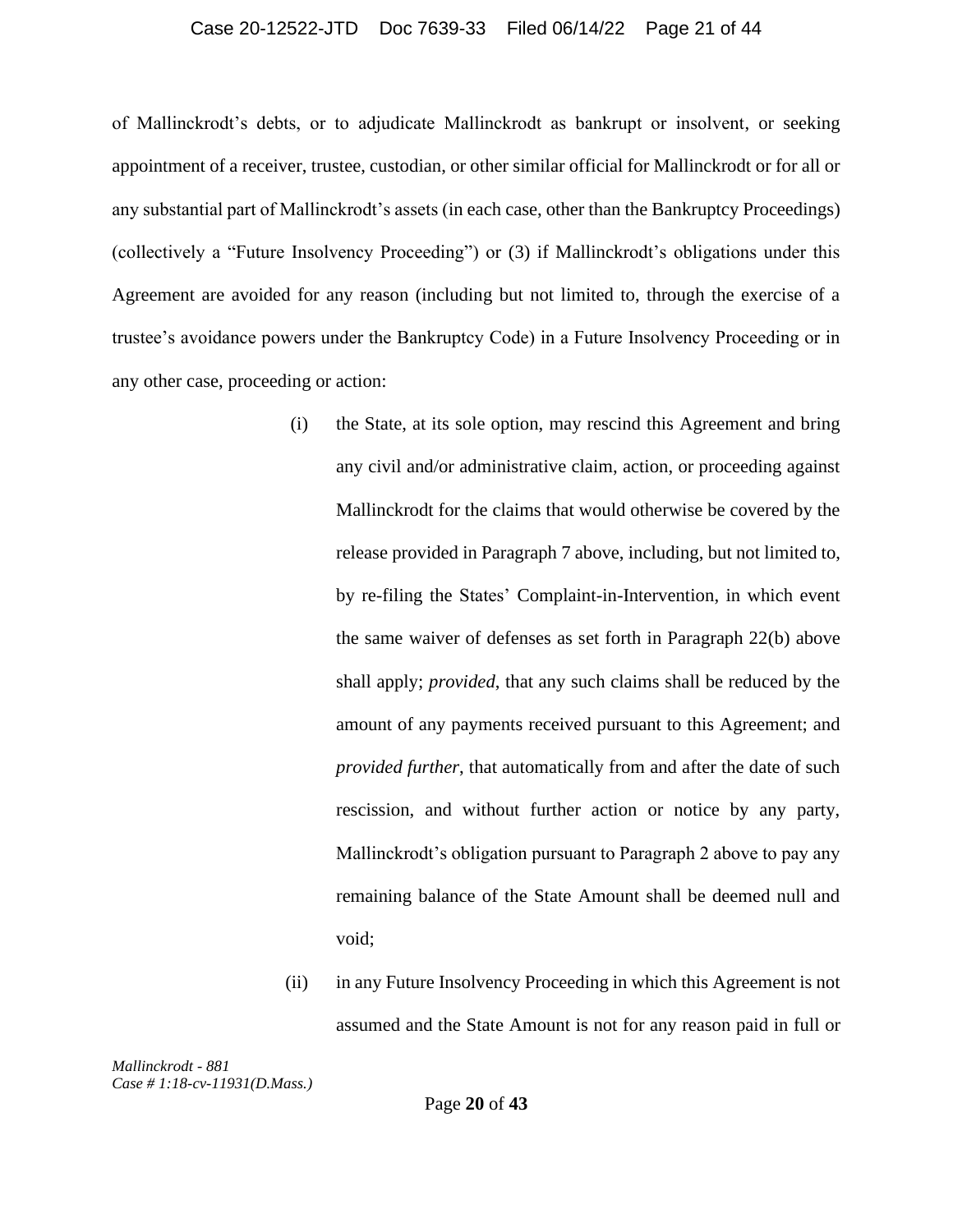is the subject of an avoidance claim of any type, the State, at its sole option, shall be entitled to an undisputed, noncontingent, and liquidated claim against Mallinckrodt for either: (A) the then-unpaid balance of the State Amount, or (B) the amount reflected in the State's Proofs of Claim in the Bankruptcy Proceedings with respect to the Covered Conduct plus any applicable penalties;

(iii) Mallinckrodt shall not argue or otherwise contend in a Future Insolvency Proceeding that the State's claim, action, or proceeding in respect of the matters covered by this Agreement is subject to an automatic stay and, to the extent necessary, consents to relief from the automatic stay for cause under 11 U.S.C.  $\S$  362(d)(1). Mallinckrodt waives, and shall not plead, argue, or otherwise raise, the defenses of res judicata and collateral estoppel solely to the extent the same arise from the Chapter 11 Cases or any defenses under the theories of statute of limitations, laches, release, waiver, discharge, estoppel, accord and satisfaction, or similar theories, to any such civil or administrative claim, action, or proceeding brought by the State in accordance with this Paragraph 23(e), including, without limitation any such civil or administrative claim, action, or proceeding brought by the State within 120 days of written notification to Mallinckrodt that this Agreement has been rescinded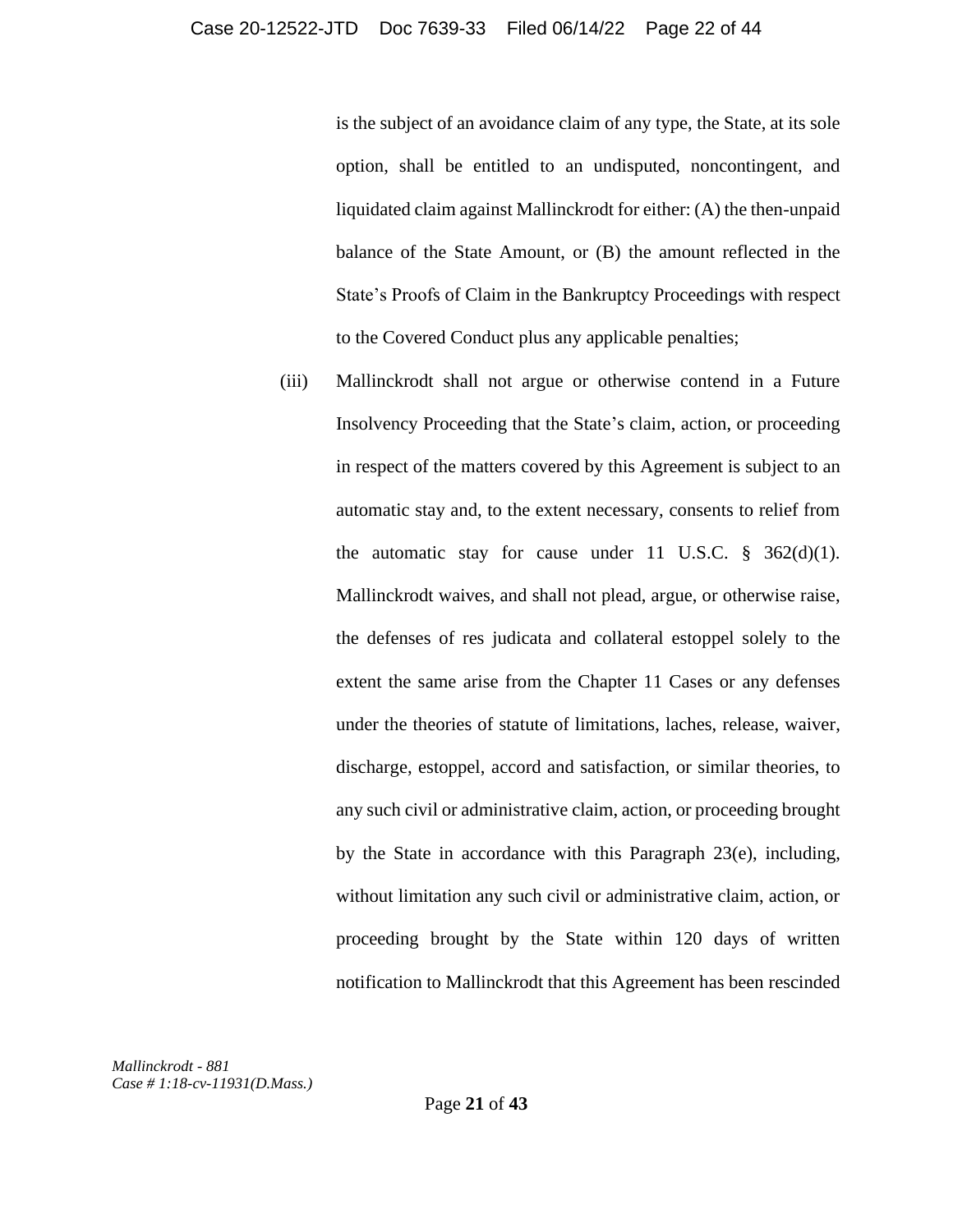pursuant to this Paragraph 23, except to the extent such defenses were available on September 20, 2018; and

(iv) the State may exclude Mallinckrodt from participating in the State Medicaid Program until Mallinckrodt cures the default and/or pays the unpaid portion of the Settlement Amount, interest due, and collection costs. The State will provide written notice of any such exclusion to Mallinckrodt. Mallinckrodt waives any further notice of the exclusion under state law and agrees not to contest such exclusion either administratively or in any state or federal court. Reinstatement to program participation is not automatic. If at the end of the period of exclusion Mallinckrodt wishes to apply for reinstatement, Mallinckrodt must submit a written request for reinstatement to the State in accordance with the provisions of state law. Mallinckrodt will not be reinstated unless and until the State approves such request for reinstatement. The option for exclusion for default as described in this Paragraph is in addition to, and not in lieu of, the options identified in this Agreement or otherwise available.

(f) Notwithstanding anything to the contrary in this Agreement, but subject to the proviso in this Paragraph 23(f), all rights of Mallinckrodt and the States to assert, in any Future Insolvency Proceeding, that claims arising from the Covered Conduct are or are not dischargeable in such Future Insolvency Proceeding are hereby fully preserved; *provided*, that for the avoidance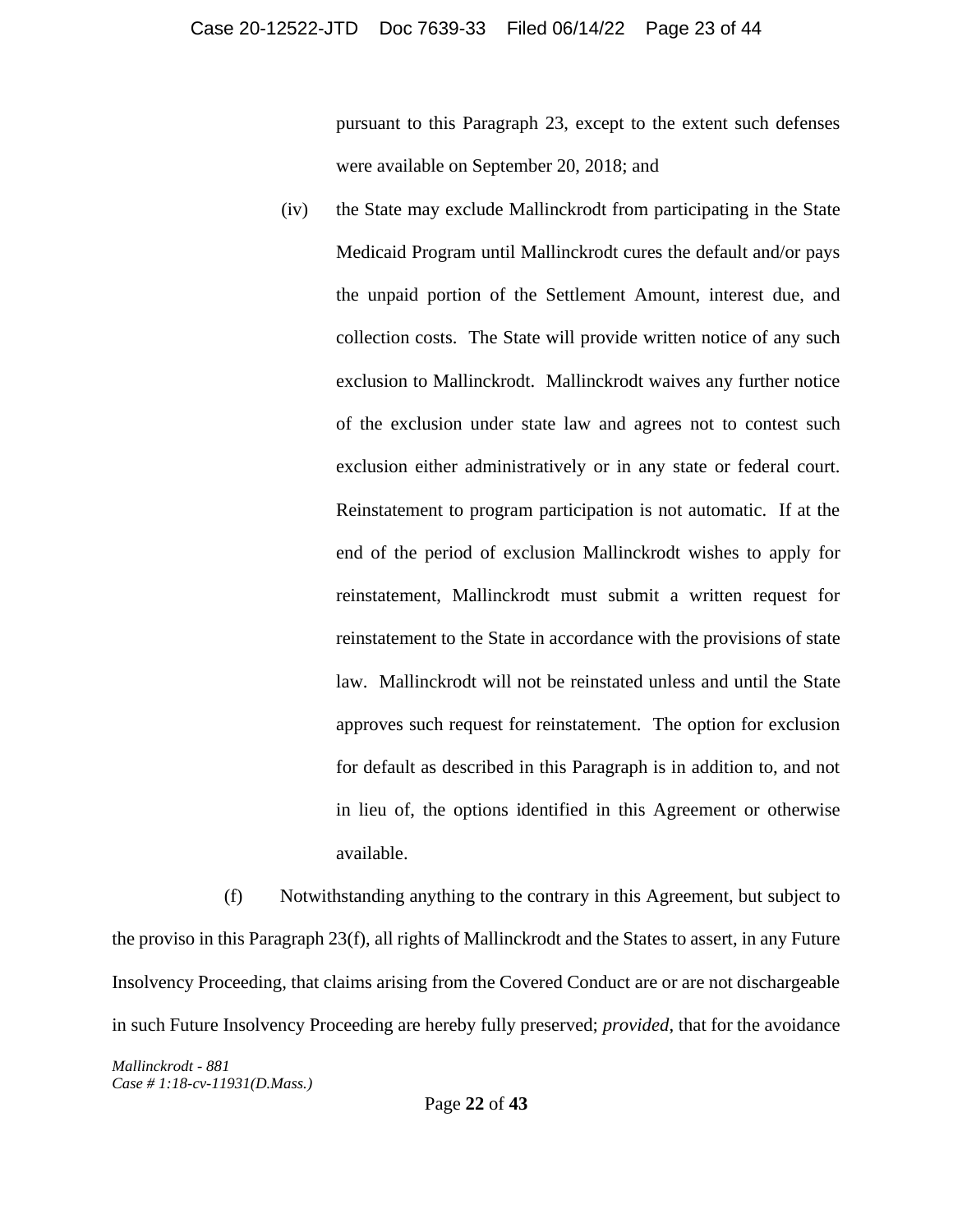### Case 20-12522-JTD Doc 7639-33 Filed 06/14/22 Page 24 of 44

of doubt, Mallinckrodt shall not be entitled to assert that any such claims were discharged pursuant to the Bankruptcy Proceedings and/or Definitive Documents.

24. Mallinckrodt's obligations under this Agreement may not be avoided pursuant to 11 U.S.C. §§ 544, 547 or 548, and Mallinckrodt shall not argue or otherwise take the position in any Future Insolvency Proceeding or in any other case, proceeding, or action that: (i) Mallinckrodt's obligations under this Agreement may be avoided under 11 U.S.C. § 547; (ii) the mutual promises, covenants, and obligations set forth in this Agreement do not constitute a contemporaneous exchange for new value given to Mallinckrodt; or (iii) the mutual promises, covenants, and obligations set forth herein are not intended to and do not, in fact, represent a reasonably equivalent exchange of value or that such mutual promises, covenants and obligations are intended to hinder, delay, or defraud any entity to which Mallinckrodt was or became indebted to on or after the date of this Agreement, within the meaning of 11 U.S.C.  $\S$  548(a)(1) or any applicable federal, state or local law in accordance with 11 U.S.C. § 544.

25. In evaluating whether to execute this Agreement, the Parties warrant that the mutual promises, covenants, and obligations set forth herein constitute a contemporaneous exchange for new value given to Mallinckrodt, within the meaning of 11 U.S.C.  $\S$  547(c)(1), and the Parties conclude that these mutual promises, covenants, and obligations do, in fact, constitute such a contemporaneous exchange. Further, the Parties warrant that the mutual promises, covenants, and obligations set forth herein are intended to and do, in fact, represent a reasonably equivalent exchange of value that is not intended to hinder, delay, or defraud any entity to which Mallinckrodt was or became indebted to on or after the date of this transfer, within the meaning of 11 U.S.C. § 548(a)(1) or any applicable federal, state or local law in accordance with 11 U.S.C. § 544.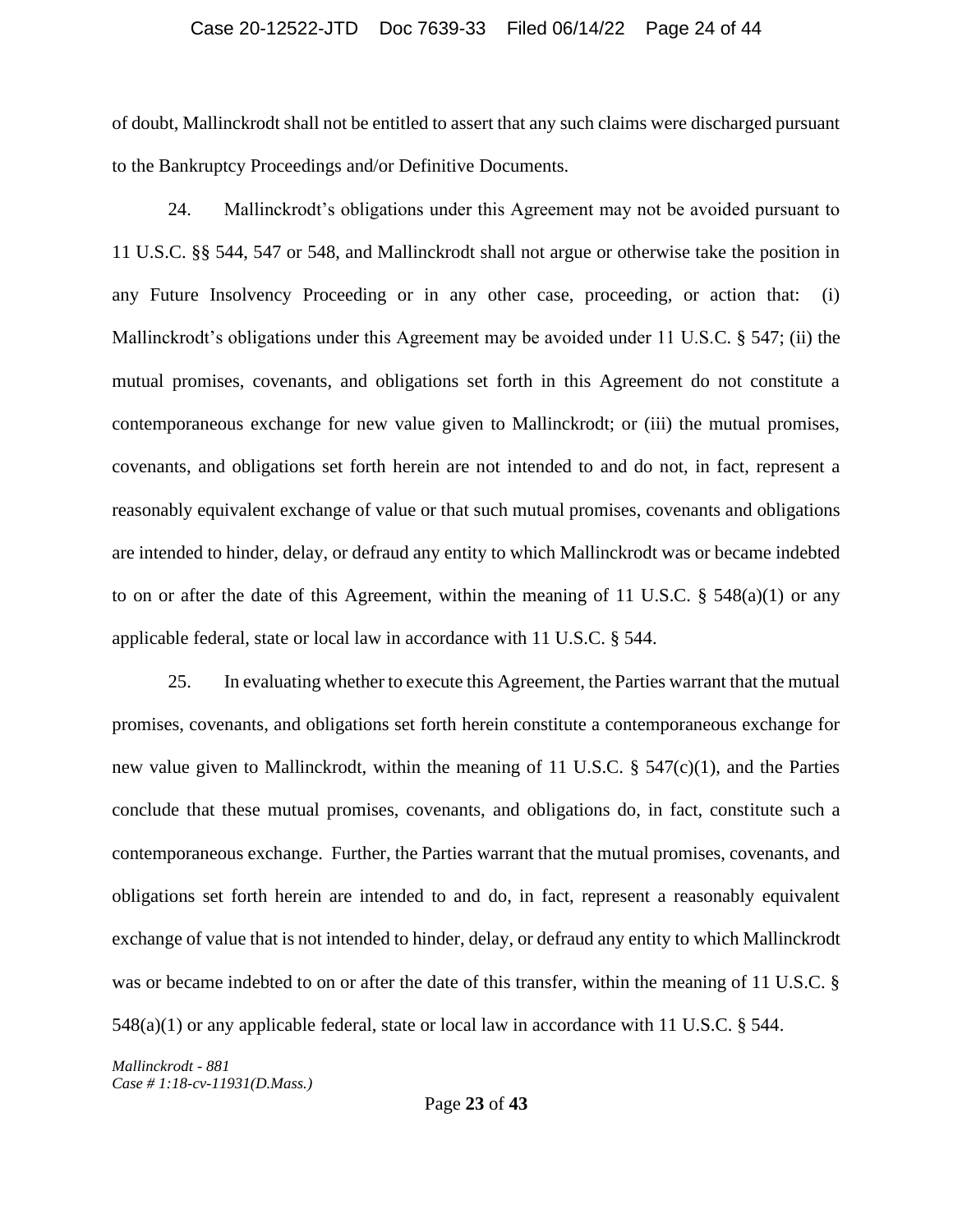# Case 20-12522-JTD Doc 7639-33 Filed 06/14/22 Page 25 of 44

26. Nothing herein is intended to, or does, in any manner waive, limit, impair or restrict the ability of the State to protect and preserve its rights, remedies and interests, including any other claims against Mallinckrodt or other parties, or its full participation in the Bankruptcy Proceedings. Furthermore, nothing in this Agreement shall be construed to prohibit the State from appearing as a party-in-interest in any matter to be adjudicated in the Bankruptcy Proceedings so long as any appearance by the State and the positions advocated by the State in connection therewith are consistent with this Agreement.

27. This Agreement shall be binding on all successors, transferees, heirs, and assigns of the Parties. References to Mallinckrodt shall include and encompass any reorganized Mallinckrodt created by the Approved Plan (defined herein) confirmed by the Bankruptcy Court. For the avoidance of doubt: (a) reorganized Mallinckrodt plc and reorganized Mallinckrodt ARD LLC shall be considered successors to Mallinckrodt plc and Mallinckrodt ARD LLC, respectively, and be fully responsible for any liabilities, obligations, or conditions included in this Agreement; and (b) the Approved Plan shall provide for (i) the reorganization and continued corporate existence of Mallinckrodt plc and Mallinckrodt ARD LLC and (ii) the vesting of the assets of Mallinckrodt plc and Mallinckrodt ARD LLC in reorganized Mallinckrodt plc and Mallinckrodt ARD LLC upon the effective date of the confirmed Approved Plan.

28. This Agreement constitutes the complete agreement between the Parties with respect to the Covered Conduct and shall not be amended except by written consent of the Parties. Nothing in this Agreement is intended to alter or have any effect whatsoever on the separate and distinct settlement agreements Mallinckrodt has entered into or intends to enter into with certain states regarding opioid claims.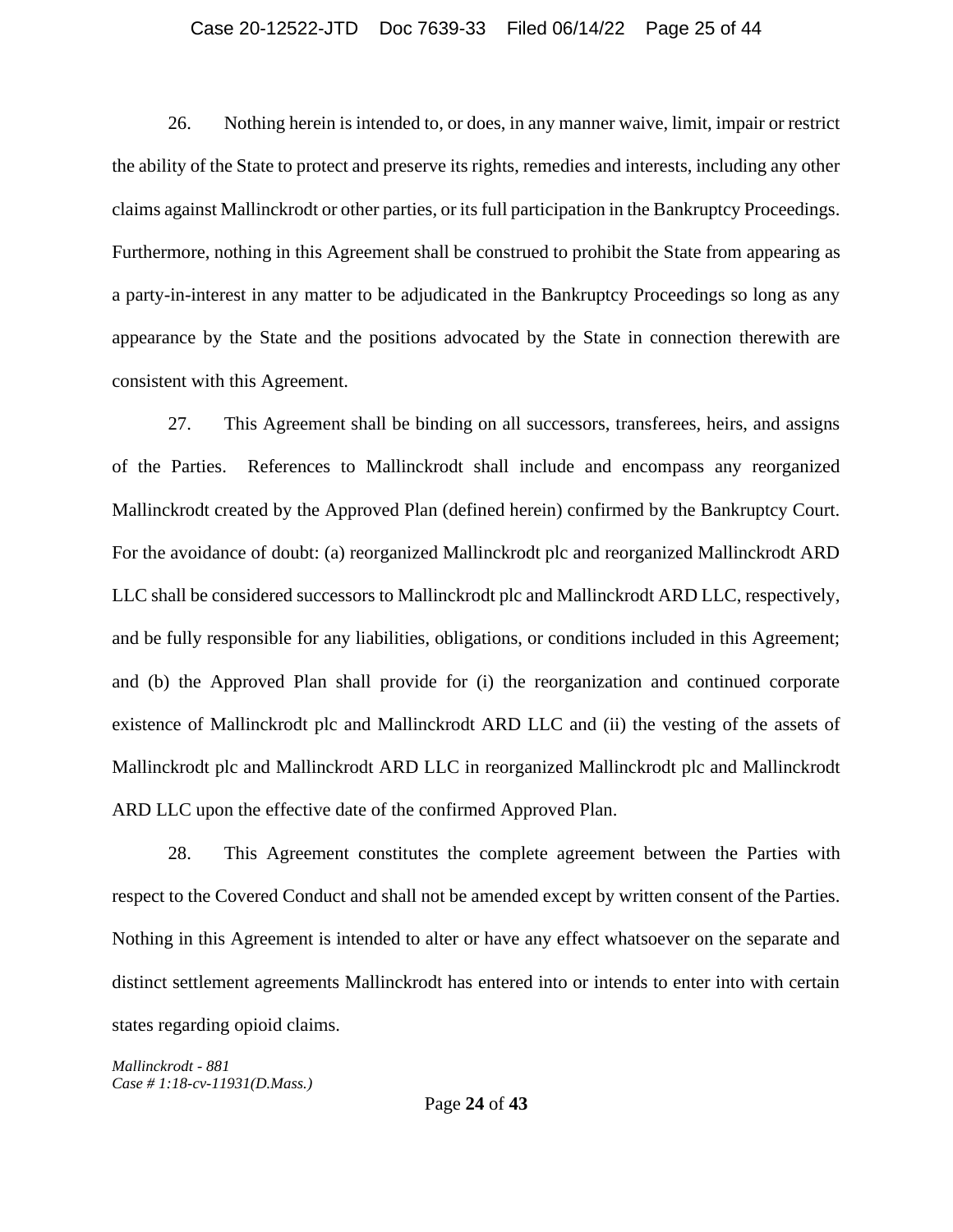# Case 20-12522-JTD Doc 7639-33 Filed 06/14/22 Page 26 of 44

29. Forbearance by the State from pursuing any remedy or relief available to it under this Agreement shall not constitute a waiver of rights under this Agreement.

30. This Agreement may be executed in counterparts, each of which shall constitute an original, and all of which shall constitute one and the same Agreement.

31. The facsimile, email or other electronically delivered signatures of the Parties shall be deemed to constitute acceptable binding signatures for purposes of this Agreement, and facsimile or electronic copies shall be deemed to constitute duplicate originals.

32. For purposes of construing this Agreement, this Agreement shall be deemed to have been drafted by the Parties to this Agreement and shall not, therefore, be construed against any of the Parties for that reason.

33. In the event of any conflict among the terms and provisions in the Definitive Documents, on the one hand, and this Agreement, on the other hand, the terms and provisions of this Agreement shall control, including with respect to the release paragraphs above and notwithstanding the terms of the ballot for voting on the Approved Plan. For the avoidance of doubt, Mallinckrodt agrees that (i) the release, discharge and/or injunction provisions of any of the Definitive Documents are not applicable to, and do not bar, restrict or limit, the rights and remedies granted to the State under this Agreement including, without limitation, the right to pursue the Civil Action or any other action, as may be permitted hereunder, and (ii) 11 U.S.C. §525 does not apply to, or bar, restrict or limit, the Exclusion for Default and/or the rights accorded the State in Paragraph 23(e)(iv) of the Agreement.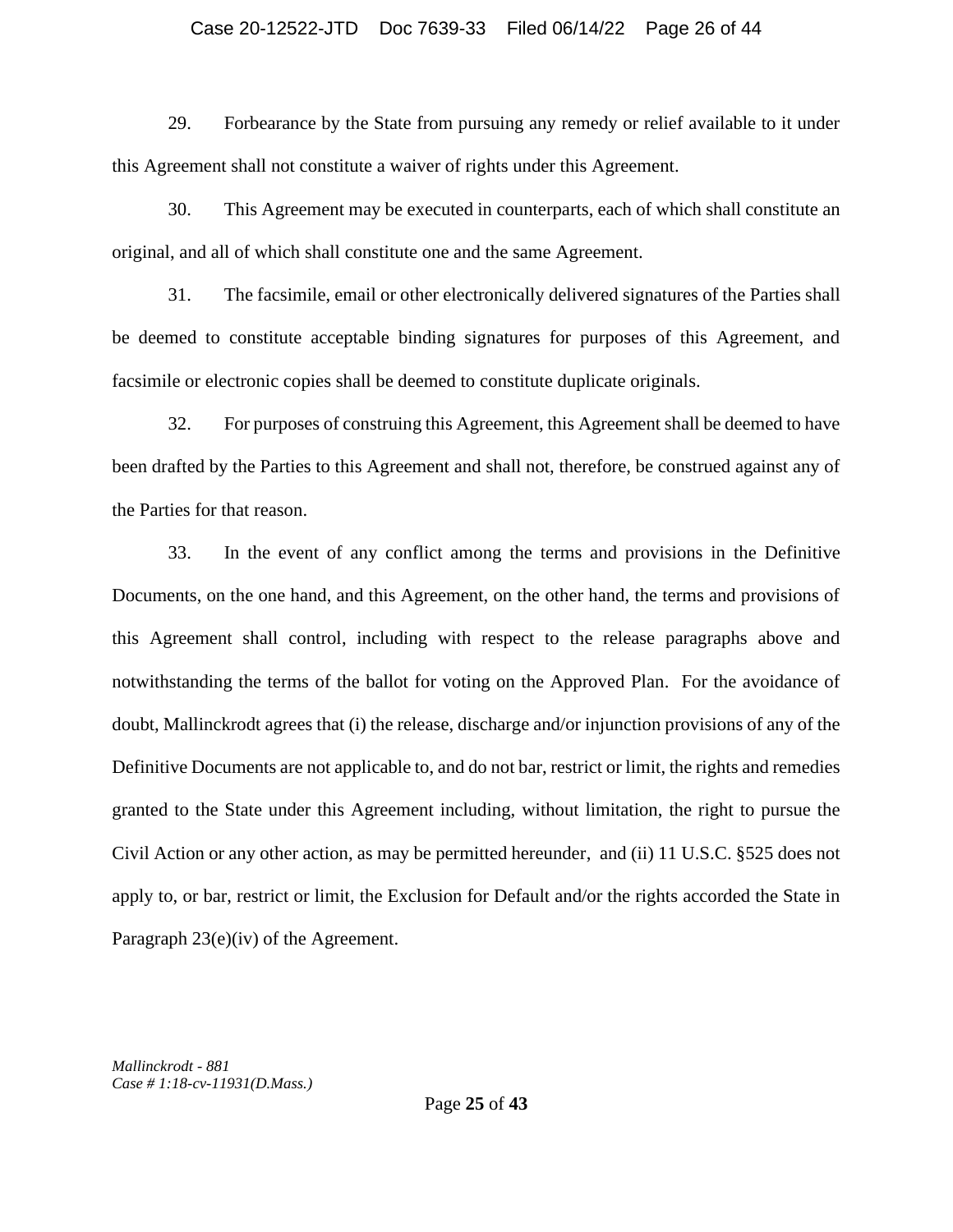34. As a material condition to the settlement and to avoid any conflict that may arise

with any order confirming the Approved Plan, the following language shall be included in any

confirmation order submitted or supported by Mallinckrodt to the Bankruptcy Court:

"Notwithstanding any provision of this [confirmation] order to the contrary, in the event of any conflict between the [confirmation] order and the Federal/State Acthar Settlement Agreements executed by any Settling State (the "Rebate Claims State Settlement Agreements") that resolve *United States of America et al., ex rel. Landolt v. Mallinckrodt ARD LLC (f/k/a Mallinckrodt ARD, Inc.; f/k/a Questcor Pharmaceuticals Inc.),* Civil Action No. 1:18-cv-11931 (D. Mass.) (the "Landolt Civil Action"), the terms of the Rebate Claims State Settlement Agreements shall govern, including with respect to the release provisions of the Rebate Claims State Settlement Agreements. For the avoidance of doubt such terms shall include, but not be limited to any default provisions contained in the Rebate Claims State Settlement Agreements which shall survive confirmation and shall not be subject to any discharge injunction.

Mallinckrodt agrees that (i) the release, discharge and/or injunction provisions of the Definitive Documents shall not be applicable to, and shall not bar, restrict or limit, the rights and remedies granted to the States in the Rebate Claims State Settlement Agreements, including, without limitation, the right to pursue the Landolt Civil Action or any other action, as may be permitted thereunder and (ii) 11 U.S.C. § 525 shall not apply to, or bar, restrict or limit, the rights accorded the States in Paragraphs 22 and 23 of the Rebate Claims State Settlement Agreements to exclude Mallinckrodt from participating in the State Medicaid Programs.

The court further orders that any statutes of limitation and/or laches for the Covered Conduct as defined in the Rebate Claims State Settlement Agreements are tolled until such time as all payment obligations have been met by Mallinckrodt.

The state courts shall have concurrent jurisdiction with this Court with respect to interpretation and/or enforcement of the Rebate Claims State Settlement Agreements."

35. Notwithstanding anything to the contrary in this Agreement, in the event that the

State exercises its right to rescind this Agreement (including pursuant to Paragraphs 13, 14, 22,

and/or 23): (a) the rights and remedies granted to the State under (i) subclause (a) of Paragraph

13, (ii) Paragraph 14, (iii) subclause (i) of the first sentence of Paragraph 22(b), (iv) subclause (iv)

of Paragraph 22(b) (solely relating to rights that survive rescission under the other subclauses of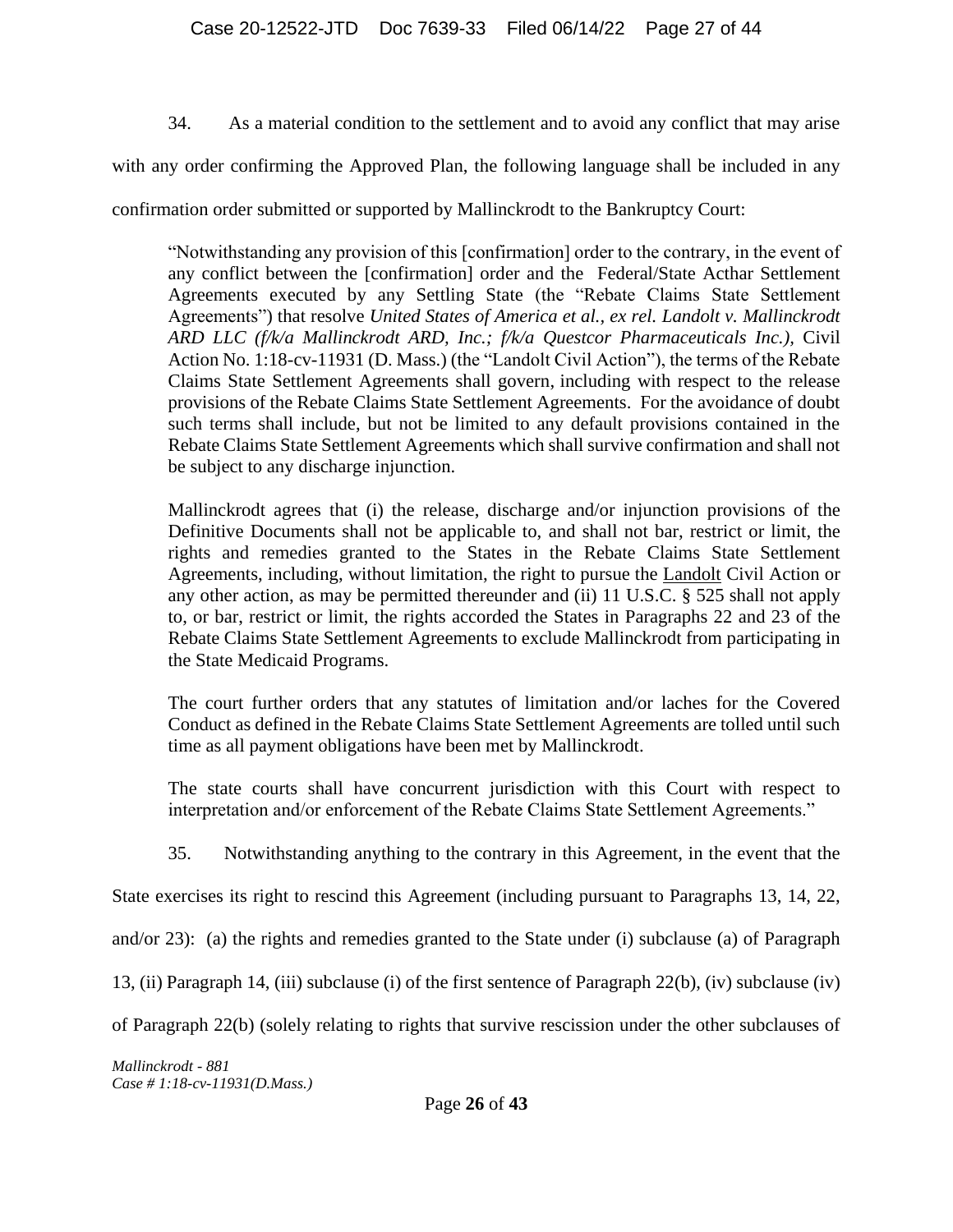## Case 20-12522-JTD Doc 7639-33 Filed 06/14/22 Page 28 of 44

this paragraph 35(a)), (v) the penultimate sentence of Paragraph 22(b), (vi) Paragraph 22(c), (vii) the first sentence of Paragraph 23(a) (solely to the extent requiring the Definitive Documents to be consistent with the Surviving Provisions (defined below)), (viii) Paragraph 23(c) with respect to the incorporation of the penultimate sentence of Paragraph  $22(b)$ , (ix) subparagraphs (e)(i), (e)(iii), (e)(iv), and (f) of Paragraph 23 and (x) Paragraphs 33 and 34 (the foregoing  $(i) - (x)$ , collectively, the "Surviving Provisions") shall survive, and be fully preserved and unaffected by, such rescission; (b) the releases granted in Paragraphs 7 and 10 hereof shall be automatically rescinded; and (c) other than with respect to the Surviving Provisions, the State and Mallinckrodt shall be relieved of all of their respective obligations under this Agreement, including, without limitation, Mallinckrodt's obligation to make any remaining Installment Payments of the State Amount.

36. Except as otherwise provided herein, all notices or other writings required by this Agreement shall be given via overnight mail service or telecopier or email to State as indicated in Exhibit D and to Mallinckrodt at the following addresses:

For Mallinckrodt: General Counsel Mallinckrodt plc 675 McDonnell Blvd. Hazelwood, Missouri 63042

37. This Agreement is effective on the date of signature of the last signatory to the Agreement (Effective Date of this Agreement) as approved by the Bankruptcy Court.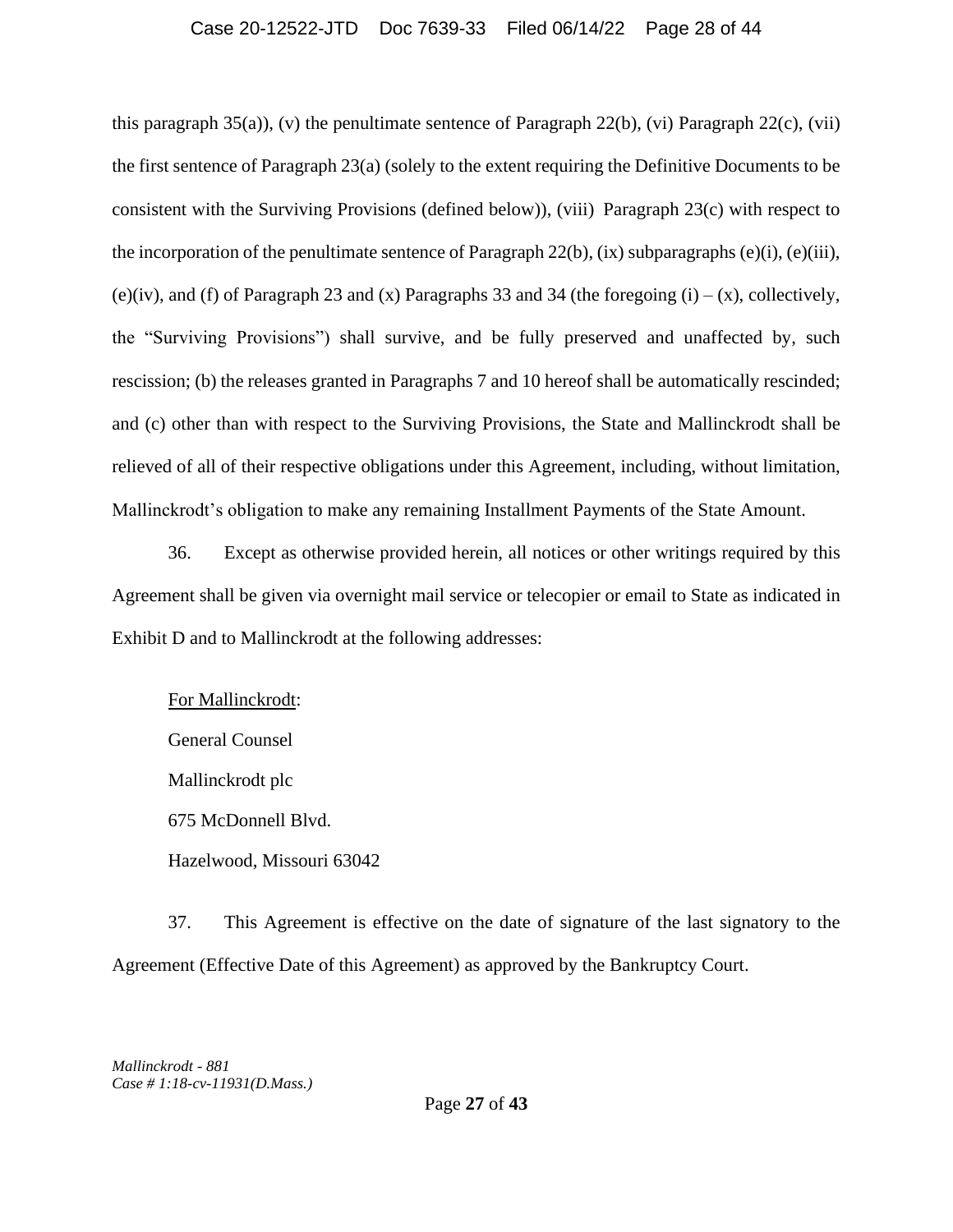**State of New York**

By:  $\frac{Nmy \, y \, v \, dz}{\sqrt{Muy \, y \, v \, dz}}$  Dated: 10-12-21

\_\_\_\_\_\_\_\_\_\_\_\_\_\_\_\_\_\_\_\_\_\_\_\_\_\_\_\_\_\_ Amy Held

Name

**Example 2 Transform Director, Medicaid Fraud Control Unit** 

Title

**Mew York State Attorney General's Office** Organization

By: \_\_\_\_\_\_\_\_\_\_\_\_\_\_\_\_\_\_\_\_\_\_\_\_\_\_\_\_\_\_\_\_\_\_\_\_\_\_\_\_ Dated: \_\_\_\_\_\_\_\_\_

\_\_\_\_\_\_\_\_\_\_\_\_\_\_\_\_\_\_\_\_\_\_\_\_\_\_\_\_\_\_ Name

Title

Organization

 $\frac{1}{\sqrt{2}}$  ,  $\frac{1}{\sqrt{2}}$  ,  $\frac{1}{\sqrt{2}}$  ,  $\frac{1}{\sqrt{2}}$  ,  $\frac{1}{\sqrt{2}}$  ,  $\frac{1}{\sqrt{2}}$  ,  $\frac{1}{\sqrt{2}}$  ,  $\frac{1}{\sqrt{2}}$  ,  $\frac{1}{\sqrt{2}}$  ,  $\frac{1}{\sqrt{2}}$  ,  $\frac{1}{\sqrt{2}}$  ,  $\frac{1}{\sqrt{2}}$  ,  $\frac{1}{\sqrt{2}}$  ,  $\frac{1}{\sqrt{2}}$  ,  $\frac{1}{\sqrt{2}}$ 

\_\_\_\_\_\_\_\_\_\_\_\_\_\_\_\_\_\_\_\_\_\_\_\_\_\_\_\_\_\_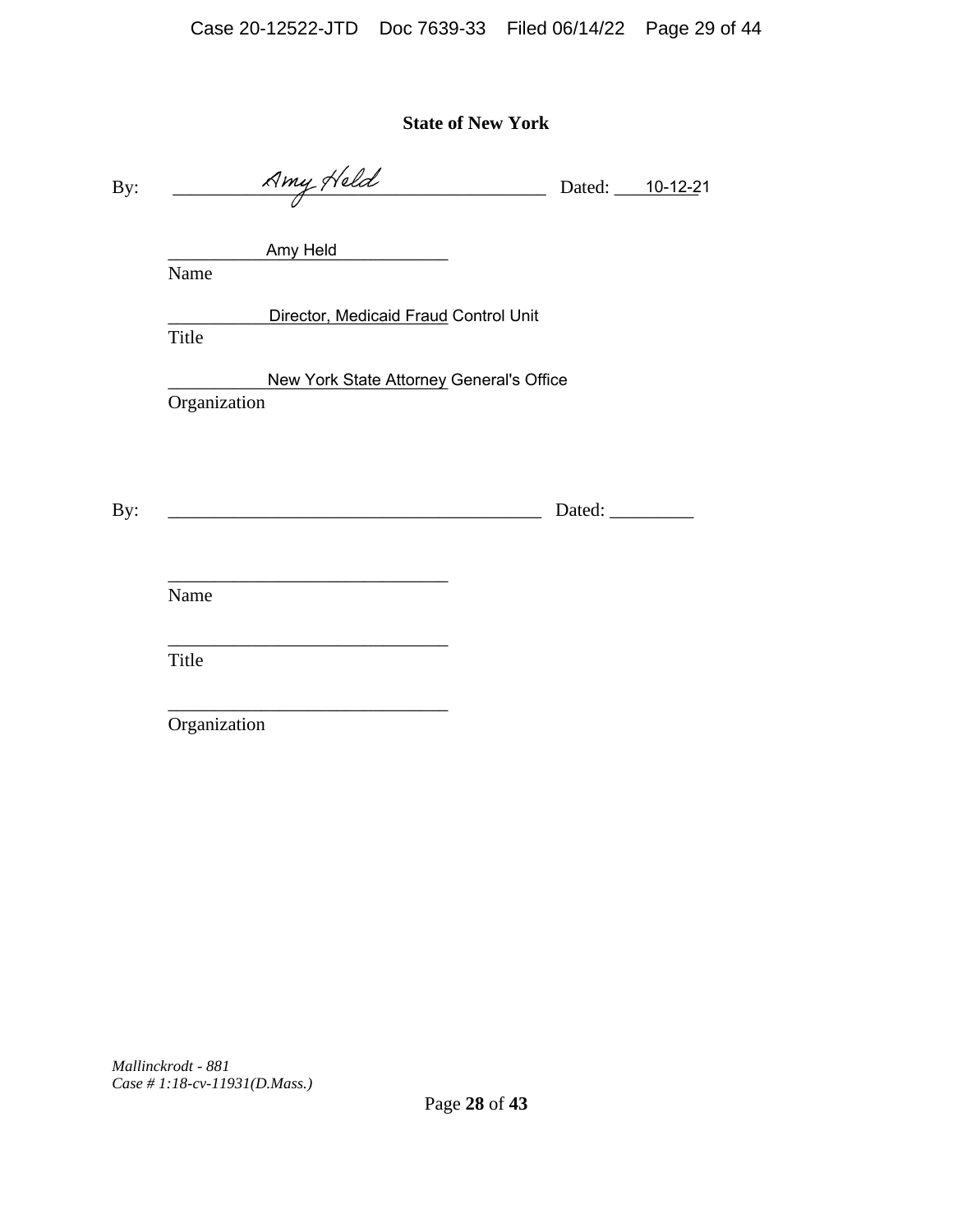Case 20-12522-JTD Doc 7639-33 Filed 06/14/22 Page 30 of 44

# **MALLINCKRODT ARD, LLC**

DATED: 03/03/2022

MalfCe BY:

Mark Casey Vice President & General Counsel

DATED: 03/03/2022

BY:

Michele Sartori

WILLIAM KETTLEWELL MICHELE SARTORI Hogan Lovells LLP Counsel for Mallinckrodt ARD, LLC

*Mallinckrodt - 88 I Case II I:18-cv-1193l(D.Mass.)*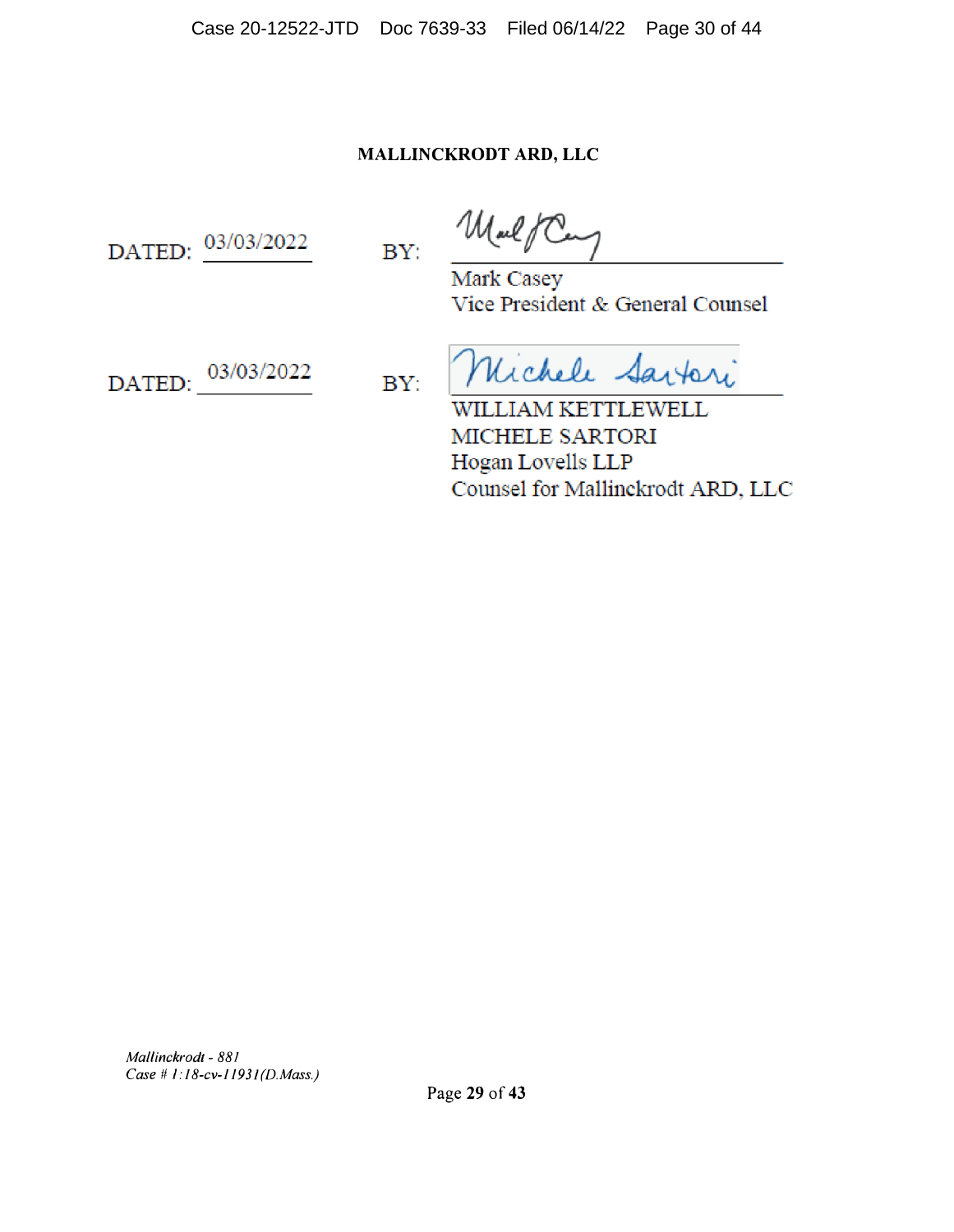# **MALLINCKRODT PLC**

DATED: 03/03/2022

BY:

MalfC

Mark Casey EVP, Chief Legal Officer

DATED: 03/03/2022

BY:

Michele Sartori

WILLIAM KETTLEWELL MICHELE SARTORI Hogan Lovells LLP Counsel for Mallinckrodt plc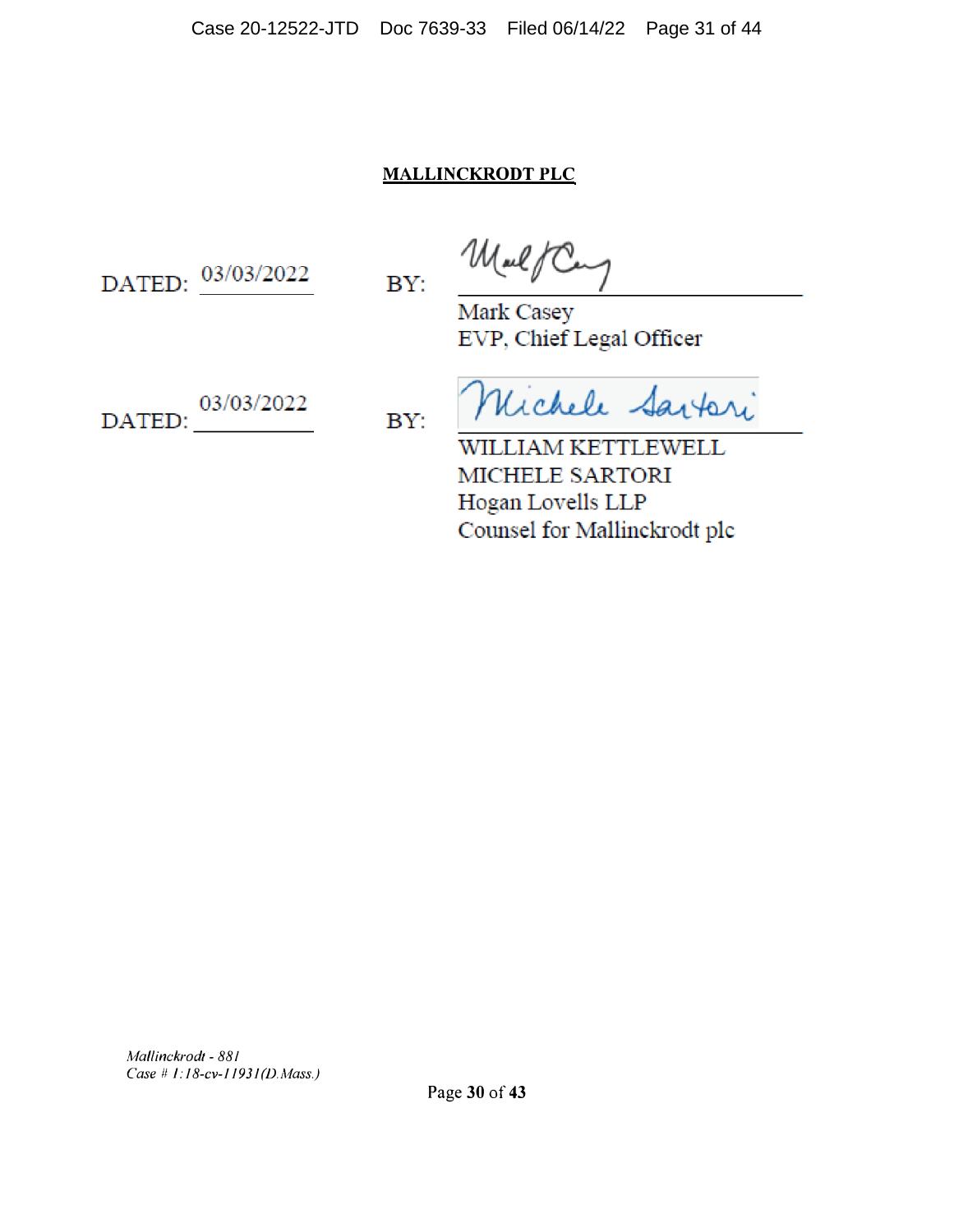# **EXHIBIT A: CERTAIN DEFINITIONS**

As used in this Agreement, the following terms have the following meanings:

- a. "**Approved Plan**" means a plan of reorganization for Mallinckrodt that is consistent in all material respects with this Agreement.
- a. "**Approved Plan Effective Date**" means the date on which the Approved Plan becomes effective in accordance with its terms.
- b. "**Definitive Documents**" means all material agreements, schedules and Bankruptcy Court or other judicial or regulatory orders that are necessary to implement this Agreement, including the Confirmation Order and the Approved Plan.
- c. "**Scheme of Arrangement**" means the scheme of arrangement based on the Plan to be submitted for approval in the Examinership Proceeding.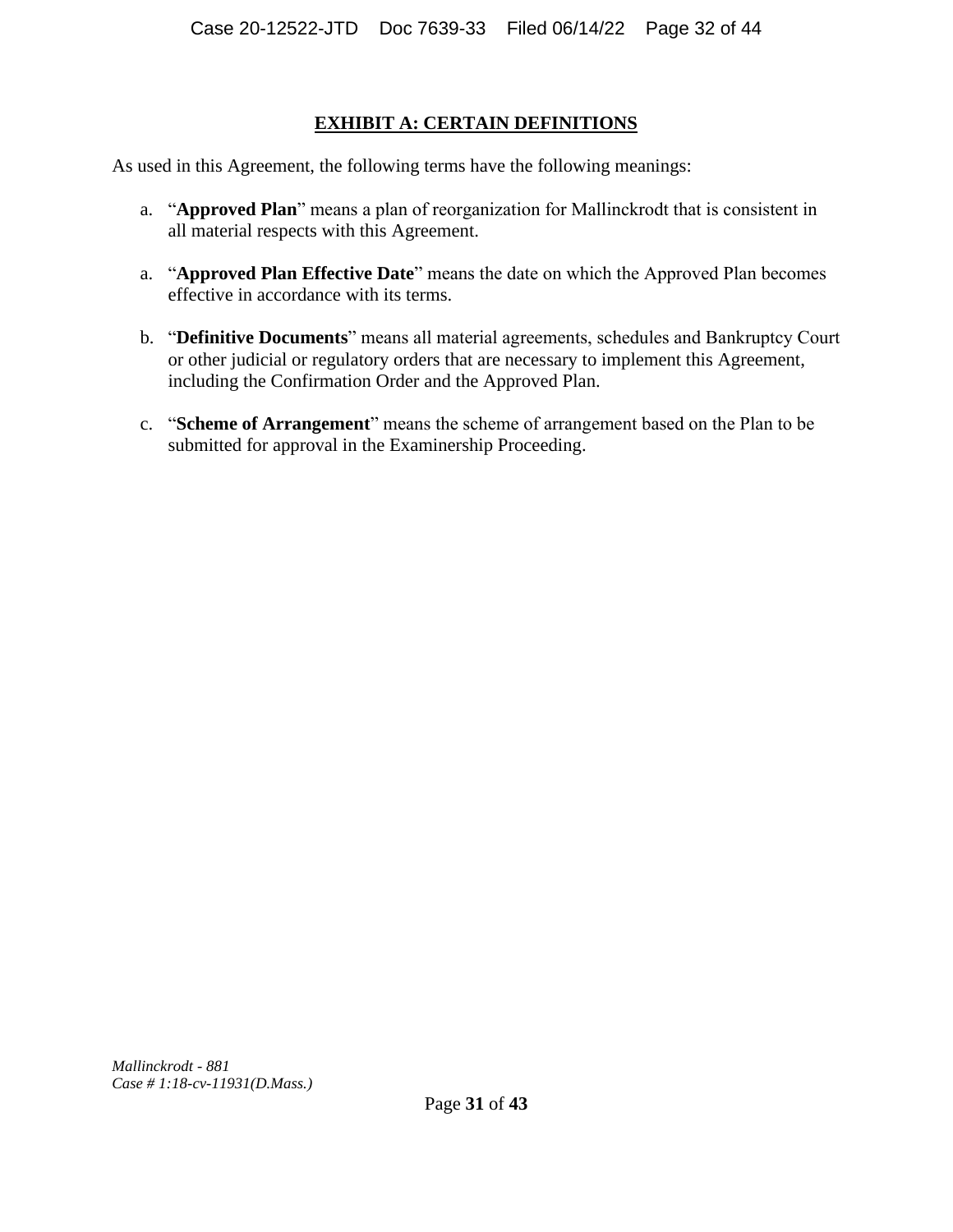# **EXHIBIT B: STATE PROOFS OF CLAIM**

| <b>STATE</b>  | <b>CLAIMANT</b><br>(Short Title)                                                                       | <b>CLAIM</b><br><b>NUMBER</b> | <b>ENTITY</b><br><b>ASSERTED</b><br><b>AGAINST</b> |
|---------------|--------------------------------------------------------------------------------------------------------|-------------------------------|----------------------------------------------------|
| AK            | State of Alaska Department of<br><b>Health and Social Services</b>                                     | 48714                         | Mallinckrodt<br>plc                                |
| AK            | State of Alaska Department of<br><b>Health and Social Services</b>                                     | 48717                         | Mallinckrodt<br><b>ARD LLC</b>                     |
| AL            | Alabama Medicaid Agency                                                                                | 48574                         | Mallinckrodt<br><b>ARD LLC</b>                     |
| AL            | Alabama Medicaid Agency                                                                                | 48575                         | Mallinckrodt<br>plc                                |
| <b>AR</b>     | Arkansas Department of<br>Human Services, as the Single<br>State Agency for the purpose of<br>Medicaid | 48564                         | Mallinckrodt<br>plc                                |
| AR            | Arkansas Department of<br>Human Services, as the Single<br>State Agency for the purpose of<br>Medicaid | 48565                         | Mallinckrodt<br><b>ARD LLC</b>                     |
| $A\mathbf{Z}$ | State of Arizona ex rel Arizona<br><b>Health Care Cost Containment</b><br>System                       | 48599                         | Mallinckrodt<br><b>ARD LLC</b>                     |
| $A\mathbf{Z}$ | State of Arizona ex rel Arizona<br><b>Health Care Cost Containment</b><br>System                       | 48601                         | Mallinckrodt<br>plc                                |
| CA            | California Department of<br>Health Care Services, Medicaid<br>Single-State Agency                      | 48572                         | Mallinckrodt<br>plc                                |
| <b>CA</b>     | California Department of<br>Health Care Services, Medicaid<br>Single-State Agency                      | 48573                         | Mallinckrodt<br><b>ARD LLC</b>                     |
| $\bf CO$      | Colorado Dept. of Health Care<br>Policy and Financing (HCPF)<br>.                                      | 48585                         | Mallinckrodt<br>plc                                |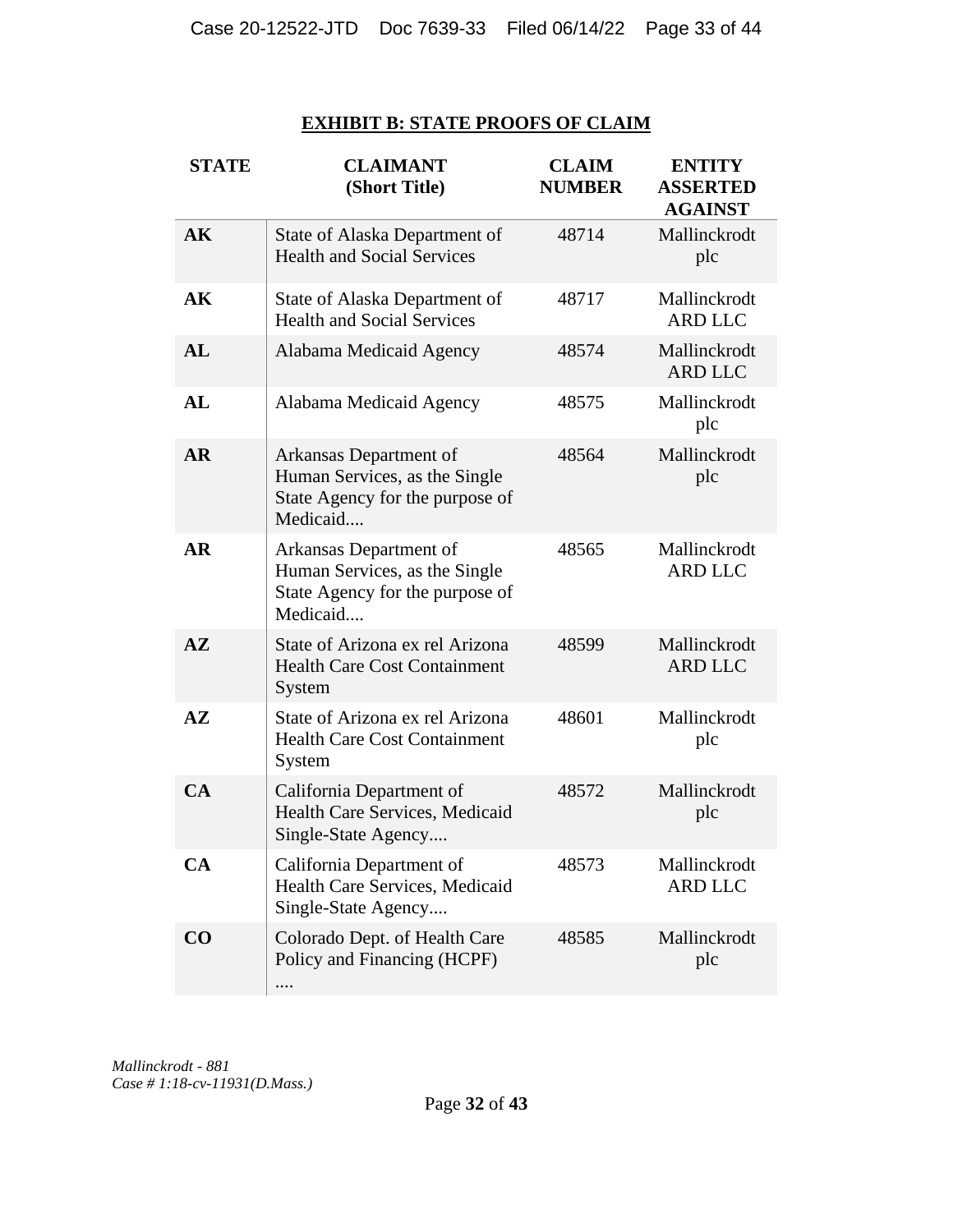| <b>STATE</b> | <b>CLAIMANT</b><br>(Short Title)                                                      | <b>CLAIM</b><br><b>NUMBER</b> | <b>ENTITY</b><br><b>ASSERTED</b><br><b>AGAINST</b> |
|--------------|---------------------------------------------------------------------------------------|-------------------------------|----------------------------------------------------|
| CO           | Colorado Dept. of Health Care<br>Policy and Financing (HCPF)                          | 48586                         | Mallinckrodt<br><b>ARD LLC</b>                     |
| <b>CT</b>    | <b>Connecticut Department of</b><br><b>Social Services</b>                            | 48645                         | Mallinckrodt<br><b>ARD LLC</b>                     |
| CT           | <b>Connecticut Department of</b><br><b>Social Services</b>                            | 48655                         | Mallinckrodt<br>plc                                |
| <b>DC</b>    | Office of the Attorney General<br>for the District of Columbia                        | 48776                         | Mallinckrodt<br><b>ARD LLC</b>                     |
| <b>DC</b>    | Office of the Attorney General<br>for the District of Columbia                        | 48777                         | Mallinckrodt<br>plc                                |
| <b>DE</b>    | Delaware Health and Social<br>Service Division of Medicaid<br>and Medical Assistance  | 48686                         | Mallinckrodt<br><b>ARD LLC</b>                     |
| DE           | Delaware Health and Social<br>Service Division of Medicaid<br>and Medical Assistance  | 48713                         | Mallinckrodt<br>plc                                |
| <b>FL</b>    | State of Florida as FCA<br>Plaintiff/Florida Agency for<br>Health Care Administration | 48602                         | Mallinckrodt<br><b>ARD LLC</b>                     |
| <b>FL</b>    | State of Florida as FCA<br>Plaintiff/Florida Agency for<br>Health Care Administration | 48603                         | Mallinckrodt<br>plc                                |
| <b>GA</b>    | State of Georgia, Department of<br><b>Community Health</b>                            | 48631                         | Mallinckrodt<br>plc                                |
| <b>GA</b>    | State of Georgia, Department of<br><b>Community Health</b>                            | 48632                         | Mallinckrodt<br><b>ARD LLC</b>                     |
| $\mathbf{H}$ | State of Hawaii Department of<br><b>Human Services</b>                                | 48506                         | Mallinckrodt<br><b>ARD LLC</b>                     |
| $\mathbf{H}$ | State of Hawaii Department of<br><b>Human Services</b>                                | 48515                         | Mallinckrodt<br>plc                                |
| IA           | <b>Iowa Medicaid Enterprise</b>                                                       | 48481                         | Mallinckrodt<br>plc                                |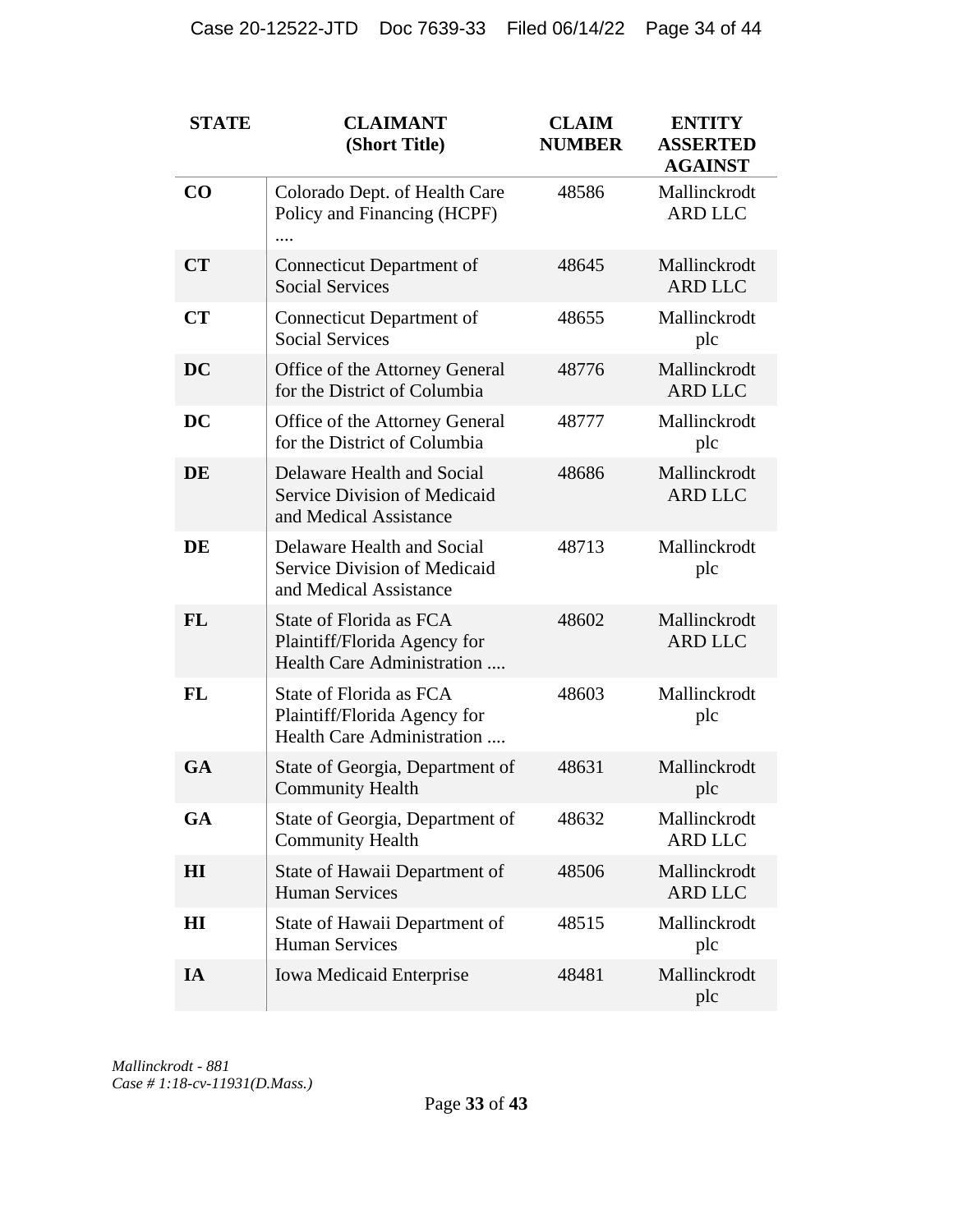| <b>STATE</b> | <b>CLAIMANT</b><br>(Short Title)                                                                                  | <b>CLAIM</b><br><b>NUMBER</b> | <b>ENTITY</b><br><b>ASSERTED</b><br><b>AGAINST</b> |
|--------------|-------------------------------------------------------------------------------------------------------------------|-------------------------------|----------------------------------------------------|
| IA           | <b>Iowa Medicaid Enterprise</b>                                                                                   | 48511                         | Mallinckrodt<br><b>ARD LLC</b>                     |
| ID           | State of Idaho                                                                                                    | 48650                         | Mallinckrodt<br><b>ARD LLC</b>                     |
| ID           | State of Idaho                                                                                                    | 48921                         | Mallinckrodt<br>plc                                |
| $\mathbf{I}$ | <b>State of Illinois</b>                                                                                          | 48509                         | Mallinckrodt<br>plc                                |
| $\mathbf{I}$ | <b>State of Illinois</b>                                                                                          | 48510                         | Mallinckrodt<br><b>ARD LLC</b>                     |
| IN           | <b>Indiana Family and Social</b><br>Services Agency, as the Single<br>State Agency for the purpose of<br>Medicaid | 48722                         | Mallinckrodt<br>plc                                |
| IN           | Indiana Family and Social<br>Services Agency, as the Single<br>State Agency for the purpose of<br>Medicaid        | 48736                         | Mallinckrodt<br><b>ARD Holdings</b><br>Inc.        |
| IN           | Indiana Family and Social<br>Services Agency, as the Single<br>State Agency for the purpose of<br>Medicaid        | 48794                         | Mallinckrodt<br><b>ARD LLC</b>                     |
| <b>KS</b>    | Kansas Department of Health<br>and Environment as the Kansas<br>Medicaid single-state agency                      | 48788                         | Mallinckrodt<br><b>ARD LLC</b>                     |
| <b>KS</b>    | Kansas Department of Health<br>and Environment as the Kansas<br>Medicaid single-state agency                      | 48790                         | Mallinckrodt<br>plc                                |
| KY           | Commonwealth of Kentucky                                                                                          | 48654                         | Mallinckrodt<br><b>ARD LLC</b>                     |
| KY           | Commonwealth of Kentucky                                                                                          | 48675                         | Mallinckrodt<br>plc                                |
| KY           | Commonwealth of Kentucky                                                                                          | 48830                         | Mallinckrodt<br>plc                                |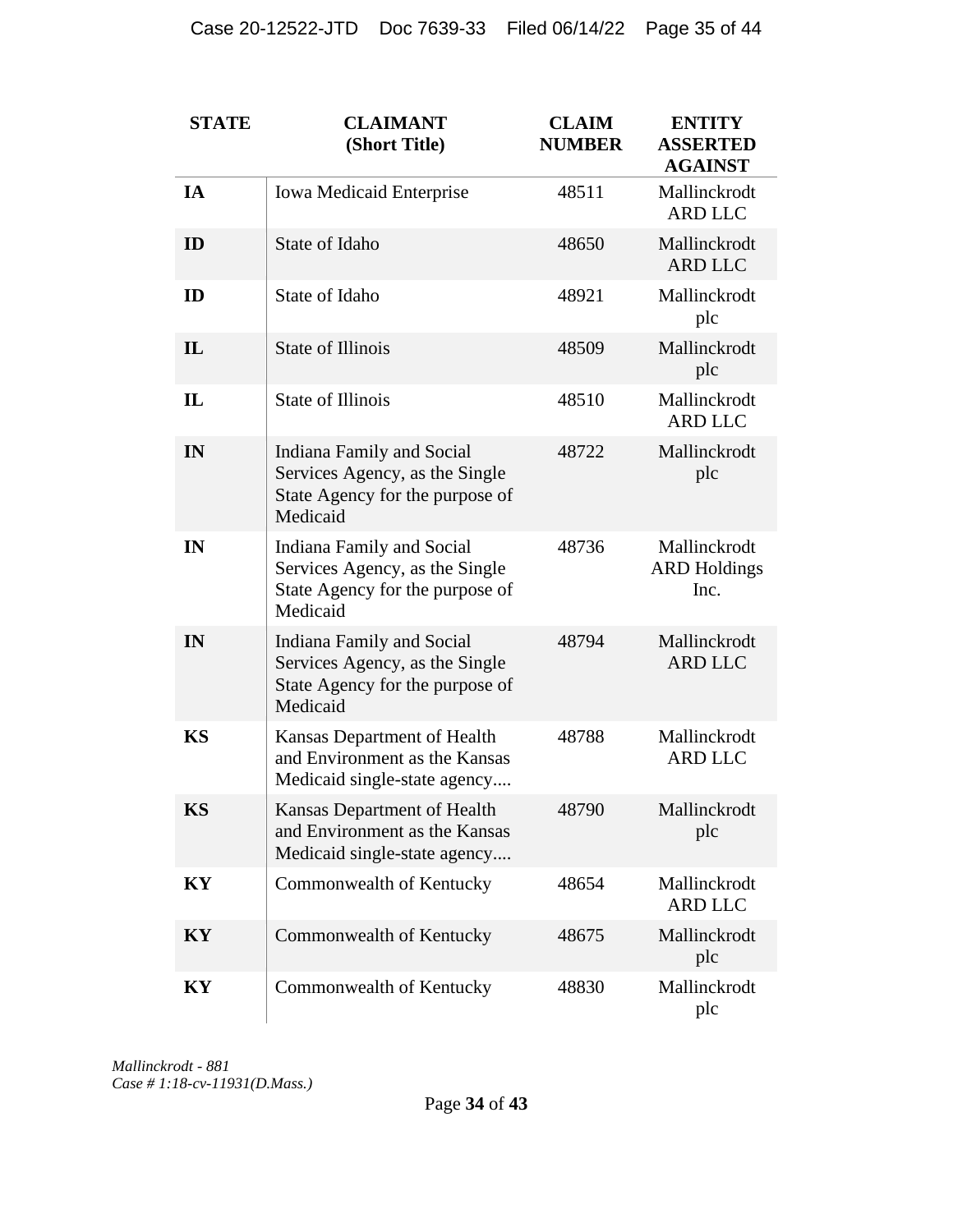| <b>STATE</b> | <b>CLAIMANT</b><br>(Short Title)                                                           | <b>CLAIM</b><br><b>NUMBER</b> | <b>ENTITY</b><br><b>ASSERTED</b><br><b>AGAINST</b> |
|--------------|--------------------------------------------------------------------------------------------|-------------------------------|----------------------------------------------------|
| LA           | State of Louisiana                                                                         | 48604                         | Mallinckrodt<br>plc                                |
| LA           | State of Louisiana                                                                         | 48670                         | Mallinckrodt<br><b>ARD LLC</b>                     |
| <b>MA</b>    | Commonwealth of<br>Massachusetts, Executive<br>Office of Health & Human<br><b>Services</b> | 48633                         | Mallinckrodt<br><b>ARD LLC</b>                     |
| <b>MA</b>    | Commonwealth of<br>Massachusetts, Executive<br>Office of Health & Human<br><b>Services</b> | 48642                         | Mallinckrodt<br>plc                                |
| <b>MD</b>    | Maryland Department of<br>Health, as single state agency<br>for the purpose of Medicaid    | 48538                         | Mallinckrodt<br>plc                                |
| <b>MD</b>    | Maryland Department of<br>Health, as single state agency<br>for the purpose of Medicaid    | 48551                         | Mallinckrodt<br><b>ARD LLC</b>                     |
| <b>ME</b>    | The Maine Department of<br>Health and Human Services, as<br>the Single State Agency        | 48705                         | Mallinckrodt<br><b>ARD LLC</b>                     |
| <b>ME</b>    | The Maine Department of<br>Health and Human Services, as<br>the Single State Agency        | 48673                         | Mallinckrodt<br>plc                                |
| MI           | Michigan Department of Health<br>and Human Services, as the<br>Single State Agency         | 48452                         | Mallinckrodt<br>plc                                |
| MI           | Michigan Department of Health<br>and Human Services, as the<br>Single State Agency         | 48454                         | Mallinckrodt<br><b>ARD LLC</b>                     |
| <b>MN</b>    | Minnesota Department of<br><b>Human Services</b>                                           | 48605                         | Mallinckrodt<br><b>ARD LLC</b>                     |
| <b>MN</b>    | Minnesota Department of<br><b>Human Services</b>                                           | 48606                         | Mallinckrodt<br>plc                                |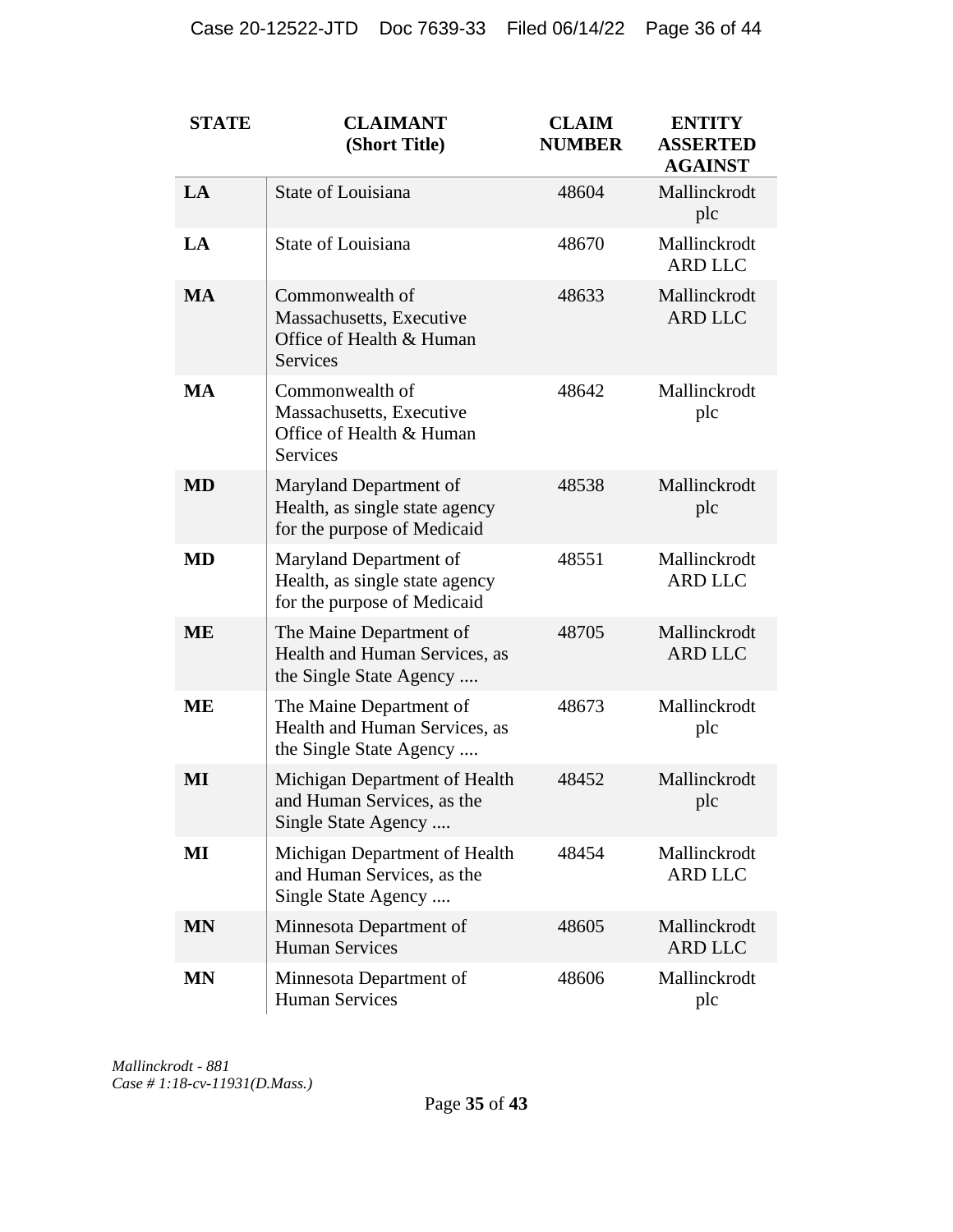| <b>STATE</b> | <b>CLAIMANT</b><br>(Short Title)                                                                            | <b>CLAIM</b><br><b>NUMBER</b> | <b>ENTITY</b><br><b>ASSERTED</b><br><b>AGAINST</b> |
|--------------|-------------------------------------------------------------------------------------------------------------|-------------------------------|----------------------------------------------------|
| <b>MO</b>    | Missouri Department of Social<br>Services, as the single state<br>agency for Medicaid                       | 48683                         | Mallinckrodt<br><b>ARD LLC</b>                     |
| <b>MO</b>    | Missouri Department of Social<br>Services, as the single state<br>agency for Medicaid                       | 48708                         | Mallinckrodt<br>plc                                |
| <b>MS</b>    | Mississippi Division of<br>Medicaid                                                                         | 48638                         | Mallinckrodt<br>plc                                |
| <b>MS</b>    | Mississippi Division of<br>Medicaid                                                                         | 48646                         | Mallinckrodt<br><b>ARD LLC</b>                     |
| <b>MT</b>    | Montana Medicaid                                                                                            | 48596                         | Mallinckrodt<br>plc                                |
| <b>MT</b>    | Montana Medicaid                                                                                            | 48597                         | Mallinckrodt<br><b>ARD LLC</b>                     |
| <b>NC</b>    | North Carolina Fund for<br>Medical Assistance, as the<br>Single State Agency for the<br>purpose of Medicaid | 48560                         | Mallinckrodt<br>plc                                |
| <b>NC</b>    | North Carolina Fund for<br>Medical Assistance, as the<br>Single State Agency for the<br>purpose of Medicaid | 48561                         | Mallinckrodt<br><b>ARD LLC</b>                     |
| <b>ND</b>    | North Dakota Department of<br>Human Services, as the Single<br>State Agency for the purpose of<br>Medicaid  | 48475                         | Mallinckrodt<br>plc                                |
| <b>ND</b>    | North Dakota Department of<br>Human Services, as the Single<br>State Agency for the purpose of<br>Medicaid  | 48505                         | Mallinckrodt<br><b>ARD LLC</b>                     |
| <b>NE</b>    | Nebraska Department of Health<br>and Human Services                                                         | 48590                         | Mallinckrodt<br>plc                                |
| <b>NE</b>    | Nebraska Department of Health<br>and Human Services                                                         | 48591                         | Mallinckrodt<br><b>ARD LLC</b>                     |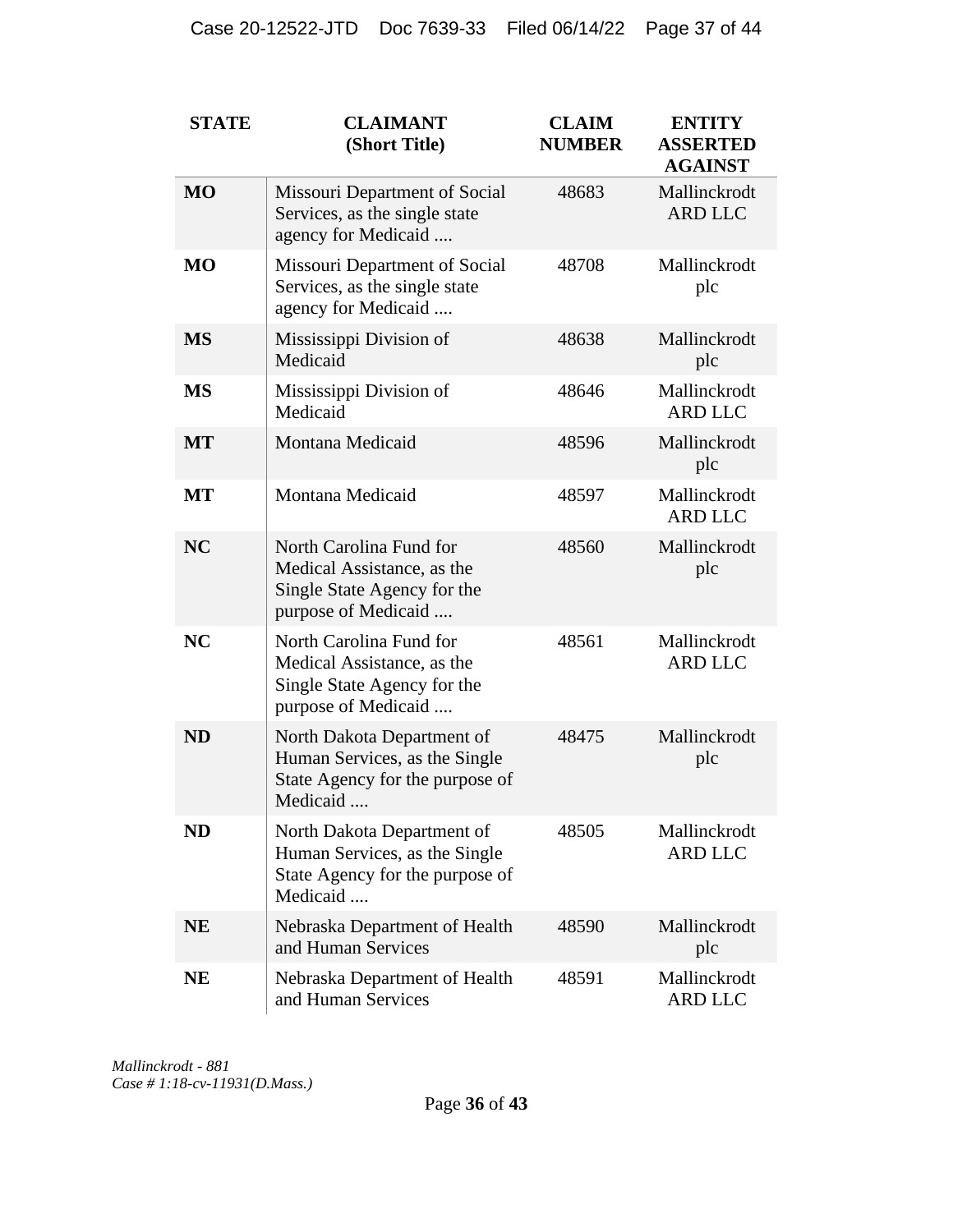| <b>STATE</b>   | <b>CLAIMANT</b><br>(Short Title)                                                                          | <b>CLAIM</b><br><b>NUMBER</b> | <b>ENTITY</b><br><b>ASSERTED</b><br><b>AGAINST</b> |
|----------------|-----------------------------------------------------------------------------------------------------------|-------------------------------|----------------------------------------------------|
| <b>NE</b>      | Nebraska Department of Health<br>and Human Services                                                       | 48598                         | Mallinckrodt<br><b>ARD LLC</b>                     |
| <b>NH</b>      | New Hampshire Department of<br>Health and Human Services, as<br>the Single State Agency                   | 48518                         | Mallinckrodt<br>plc                                |
| <b>NH</b>      | New Hampshire Department of<br>Health and Human Services, as<br>the Single State Agency                   | 48540                         | Mallinckrodt<br><b>ARD LLC</b>                     |
| <b>NJ</b>      | New Jersey Division of<br>Medical Assistance and Health<br><b>Services</b>                                | 48628                         | Mallinckrodt<br><b>ARD LLC</b>                     |
| <b>NJ</b>      | New Jersey Division of<br>Medical Assistance and Health<br><b>Services</b>                                | 48640                         | Mallinckrodt<br>plc                                |
| <b>NM</b>      | <b>New Mexico Human Services</b><br>Department (as single state<br>agency for the purpose of<br>Medicaid) | 48594                         | Mallinckrodt<br>plc                                |
| <b>NM</b>      | <b>New Mexico Human Services</b><br>Department (as single state<br>agency for the purpose of<br>Medicaid) | 48595                         | Mallinckrodt<br><b>ARD LLC</b>                     |
| <b>NV</b>      | <b>State of Nevada</b>                                                                                    | 48450                         | Mallinckrodt<br><b>ARD LLC</b>                     |
| <b>NV</b>      | <b>State of Nevada</b>                                                                                    | 48451                         | Mallinckrodt<br>plc                                |
| NY             | New York State c/o New York<br>State Office of the Attorney<br>General, Medicaid Fraud<br>Control Unit    | 48676                         | Mallinckrodt<br><b>ARD LLC</b>                     |
| N <sub>Y</sub> | New York State c/o New York<br>State Office of the Attorney<br>General, Medicaid Fraud<br>Control Unit    | 48621                         | Mallinckrodt<br>plc                                |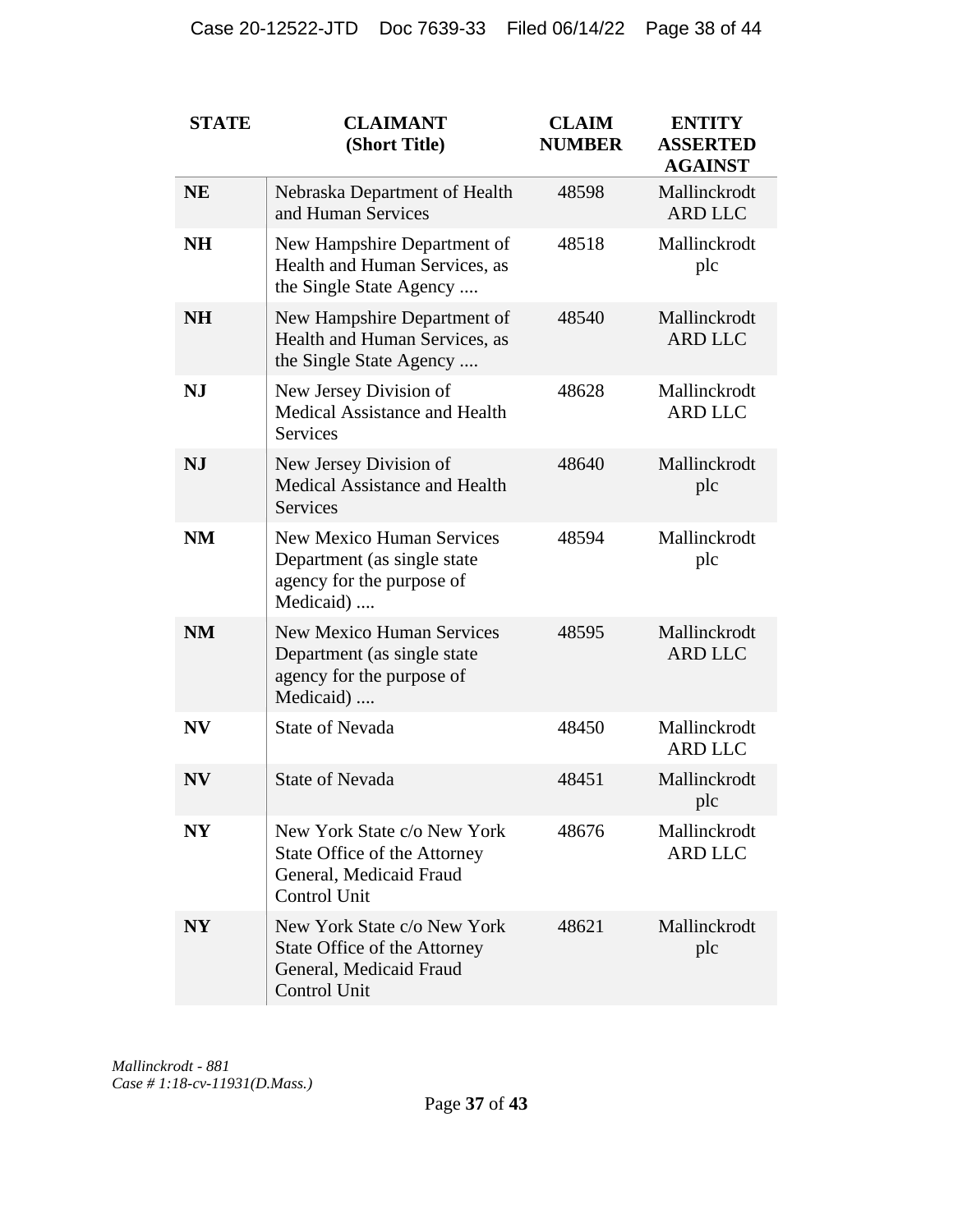| <b>STATE</b> | <b>CLAIMANT</b><br>(Short Title)                                                             | <b>CLAIM</b><br><b>NUMBER</b> | <b>ENTITY</b><br><b>ASSERTED</b><br><b>AGAINST</b> |
|--------------|----------------------------------------------------------------------------------------------|-------------------------------|----------------------------------------------------|
| <b>OH</b>    | State of Ohio Department of<br>Medicaid                                                      | 48593                         | Mallinckrodt<br>plc                                |
| <b>OH</b>    | State of Ohio Department of<br>Medicaid                                                      | 48831                         | Mallinckrodt<br><b>ARD LLC</b>                     |
| OK           | State of Oklahoma                                                                            | 48578                         | Mallinckrodt<br><b>ARD LLC</b>                     |
| OK           | State of Oklahoma                                                                            | 48584                         | Mallinckrodt<br>plc                                |
| <b>OR</b>    | Oregon Health Authority, care<br>of  Director of the DOJ-<br><b>MFCU</b>                     | 48570                         | Mallinckrodt<br>plc                                |
| <b>OR</b>    | Oregon Health Authority, care<br>of  Director of the DOJ-<br><b>MFCU</b>                     | 48571                         | Mallinckrodt<br><b>ARD LLC</b>                     |
| PA           | PA Department of Human<br>Services, as the Single State<br>Agency for Medicaid               | 48616                         | Mallinckrodt<br><b>ARD LLC</b>                     |
| PA           | PA Department of Human<br>Services, as the Single State<br>Agency for Medicaid               | 48620                         | Mallinckrodt<br>plc                                |
| <b>PR</b>    | Puerto Rico Department of<br>Health, as the Single State<br>Agency for Medicaid              | 48589                         | Mallinckrodt<br>plc                                |
| <b>PR</b>    | Puerto Rico Department of<br>Health, as the Single State<br>Agency for Medicaid              | 48592                         | Mallinckrodt<br><b>ARD LLC</b>                     |
| RI           | Rhode Island Executive Office<br>of Health and Human Services<br>Office of Program Integrity | 48647                         | Mallinckrodt<br><b>ARD LLC</b>                     |
| <b>RI</b>    | Rhode Island Executive Office<br>of Health and Human Services<br>Office of Program Integrity | 48648                         | Mallinckrodt<br>plc                                |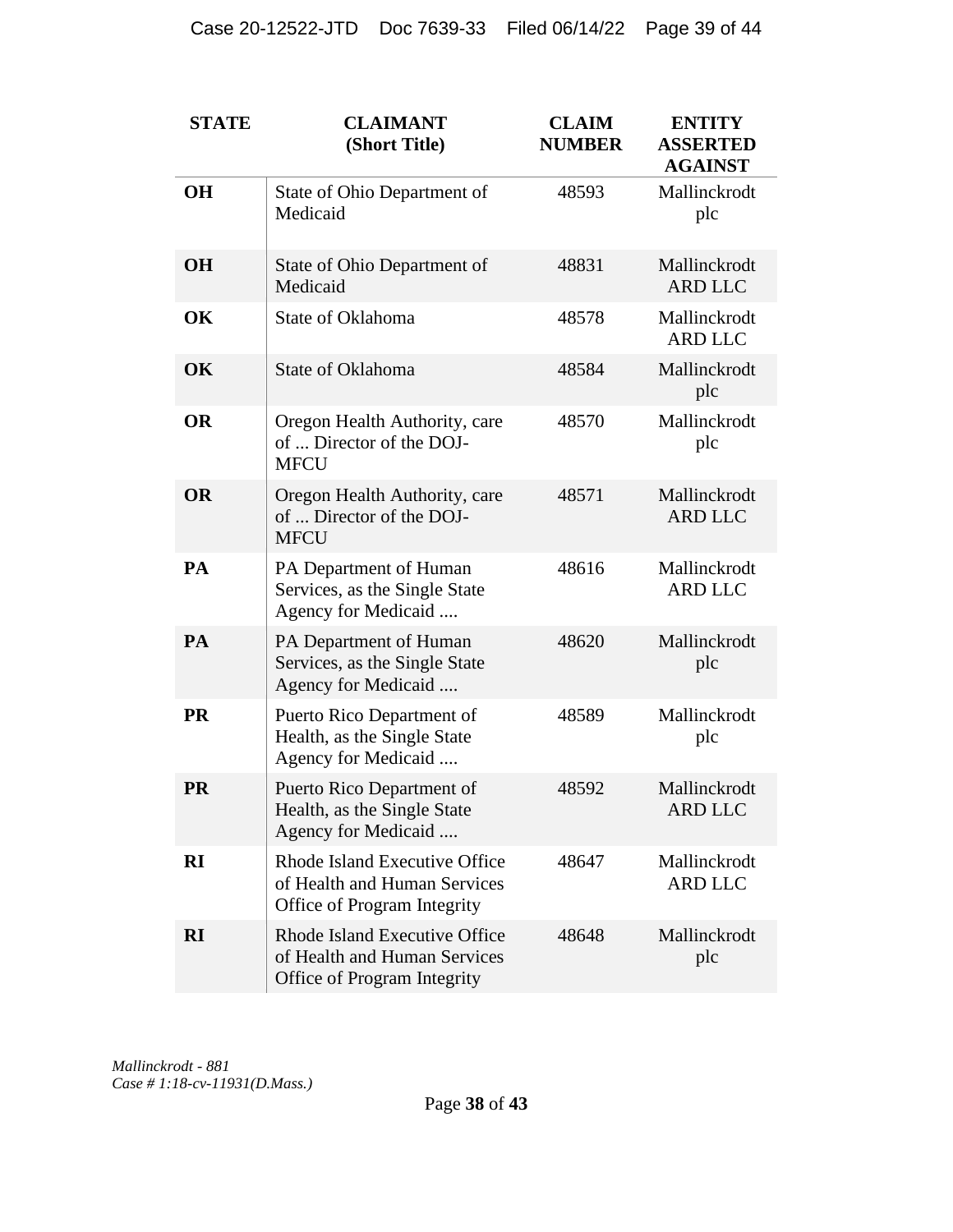| <b>STATE</b> | <b>CLAIMANT</b><br>(Short Title)                                                                  | <b>CLAIM</b><br><b>NUMBER</b> | <b>ENTITY</b><br><b>ASSERTED</b><br><b>AGAINST</b> |
|--------------|---------------------------------------------------------------------------------------------------|-------------------------------|----------------------------------------------------|
| <b>SC</b>    | South Carolina Department of<br><b>Health and Human Services</b>                                  | 48930                         | Mallinckrodt<br>plc                                |
| <b>SC</b>    | South Carolina Department of<br><b>Health and Human Services</b>                                  | 48931                         | Mallinckrodt<br><b>ARD LLC</b>                     |
| <b>SD</b>    | South Dakota Department of<br>Social Services, as the<br><b>Medicaid Single State Agency</b>      | 48472                         | Mallinckrodt<br>plc                                |
| <b>SD</b>    | South Dakota Department of<br>Social Services, as the<br><b>Medicaid Single State Agency</b>      | 48473                         | Mallinckrodt<br><b>ARD LLC</b>                     |
| TN           | State of Tennessee, Division of<br>TennCare                                                       | 48624                         | Mallinckrodt<br><b>ARD LLC</b>                     |
| <b>TN</b>    | State of Tennessee, Division of<br>TennCare                                                       | 48625                         | Mallinckrodt<br>plc                                |
| <b>TX</b>    | The State of Texas                                                                                | 48636                         | Mallinckrodt<br>plc                                |
| <b>TX</b>    | The State of Texas                                                                                | 48641                         | Mallinckrodt<br><b>ARD LLC</b>                     |
| <b>UT</b>    | <b>Utah Medicaid Fraud Control</b><br>Unit, Office of the Attorney<br>General                     | 48577                         | Mallinckrodt<br>plc                                |
| <b>UT</b>    | <b>Utah Medicaid Fraud Control</b><br>Unit, Office of the Attorney<br>General                     | 48579                         | Mallinckrodt<br><b>ARD LLC</b>                     |
| VA           | Virginia Department of Medical<br><b>Assistance Services</b>                                      | 48552                         | Mallinckrodt<br><b>ARD LLC</b>                     |
| <b>VA</b>    | Virginia Department of Medical<br><b>Assistance Services</b>                                      | 48553                         | Mallinckrodt<br>plc                                |
| VT           | Vermont Agency of Human<br>Services, as the Single State<br>Agency for the purpose of<br>Medicaid | 48692                         | Mallinckrodt<br><b>ARD LLC</b>                     |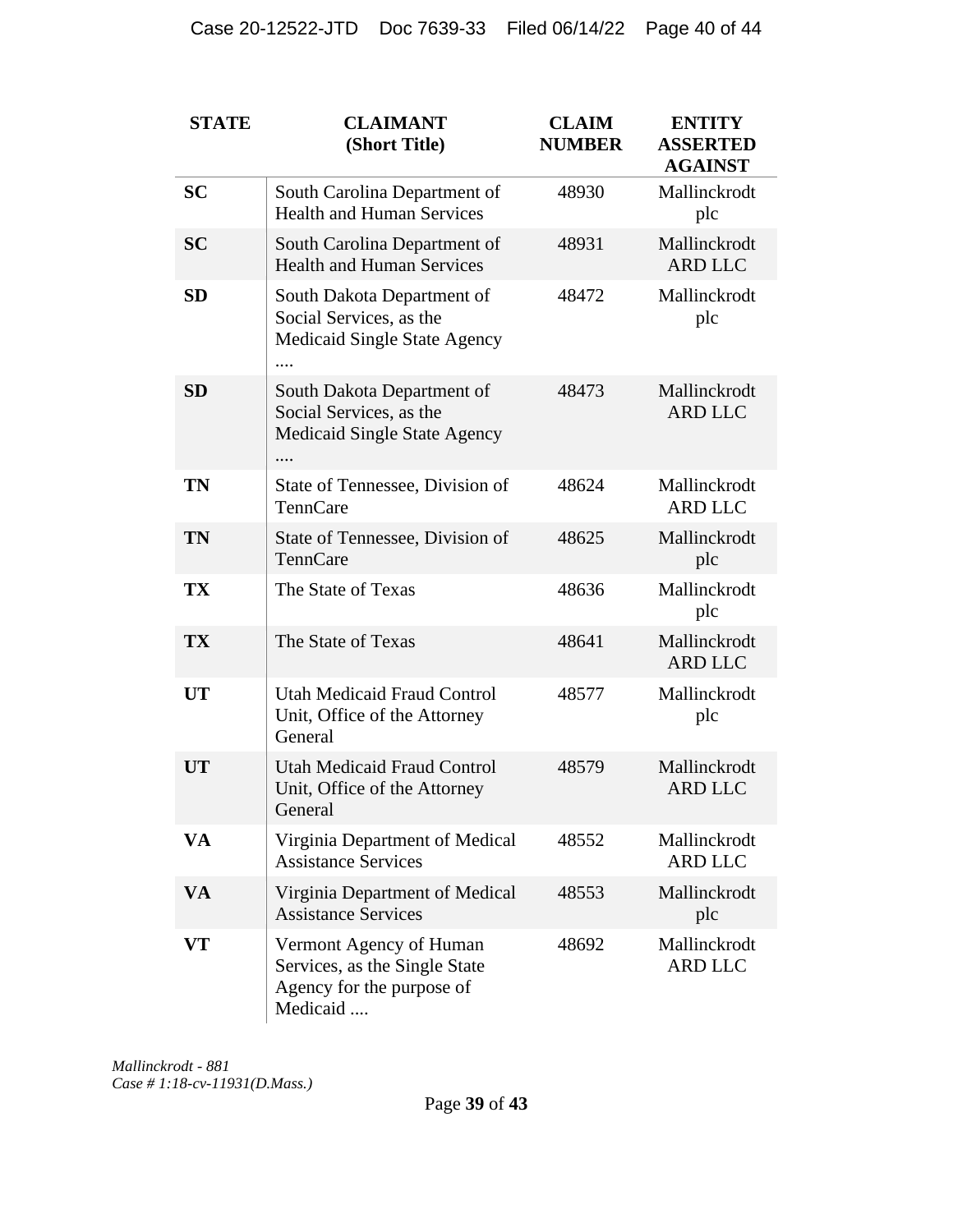| <b>STATE</b> | <b>CLAIMANT</b><br>(Short Title)                                                                  | <b>CLAIM</b><br><b>NUMBER</b> | <b>ENTITY</b><br><b>ASSERTED</b><br><b>AGAINST</b> |
|--------------|---------------------------------------------------------------------------------------------------|-------------------------------|----------------------------------------------------|
| <b>VT</b>    | Vermont Agency of Human<br>Services, as the Single State<br>Agency for the purpose of<br>Medicaid | 48698                         | Mallinckrodt<br>plc                                |
| <b>WA</b>    | <b>Washington State Health Care</b><br>Authority                                                  | 48581                         | Mallinckrodt<br>plc                                |
| <b>WA</b>    | <b>Washington State Health Care</b><br>Authority                                                  | 48582                         | Mallinckrodt<br><b>ARD LLC</b>                     |
| WI           | <b>State of Wisconsin</b>                                                                         | 48562                         | Mallinckrodt<br>plc                                |
| WI           | <b>State of Wisconsin</b>                                                                         | 48563                         | Mallinckrodt<br><b>ARD LLC</b>                     |
| WV           | West Virginia, Bureau of<br>Medical Services, as the Single<br>State Agency for Medicaid          | 48771                         | Mallinckrodt<br>plc                                |
| WV           | West Virginia, Bureau of<br>Medical Services, as the Single<br>State Agency for Medicaid          | 48774                         | Mallinckrodt<br><b>ARD LLC</b>                     |
| WY           | Wyoming Department of<br>Health, Division of Healthcare<br>Financing                              | 48715                         | Mallinckrodt<br>plc                                |
| WY           | Wyoming Department of<br>Health, Division of Healthcare<br>Financing                              | 48716                         | Mallinckrodt<br><b>ARD LLC</b>                     |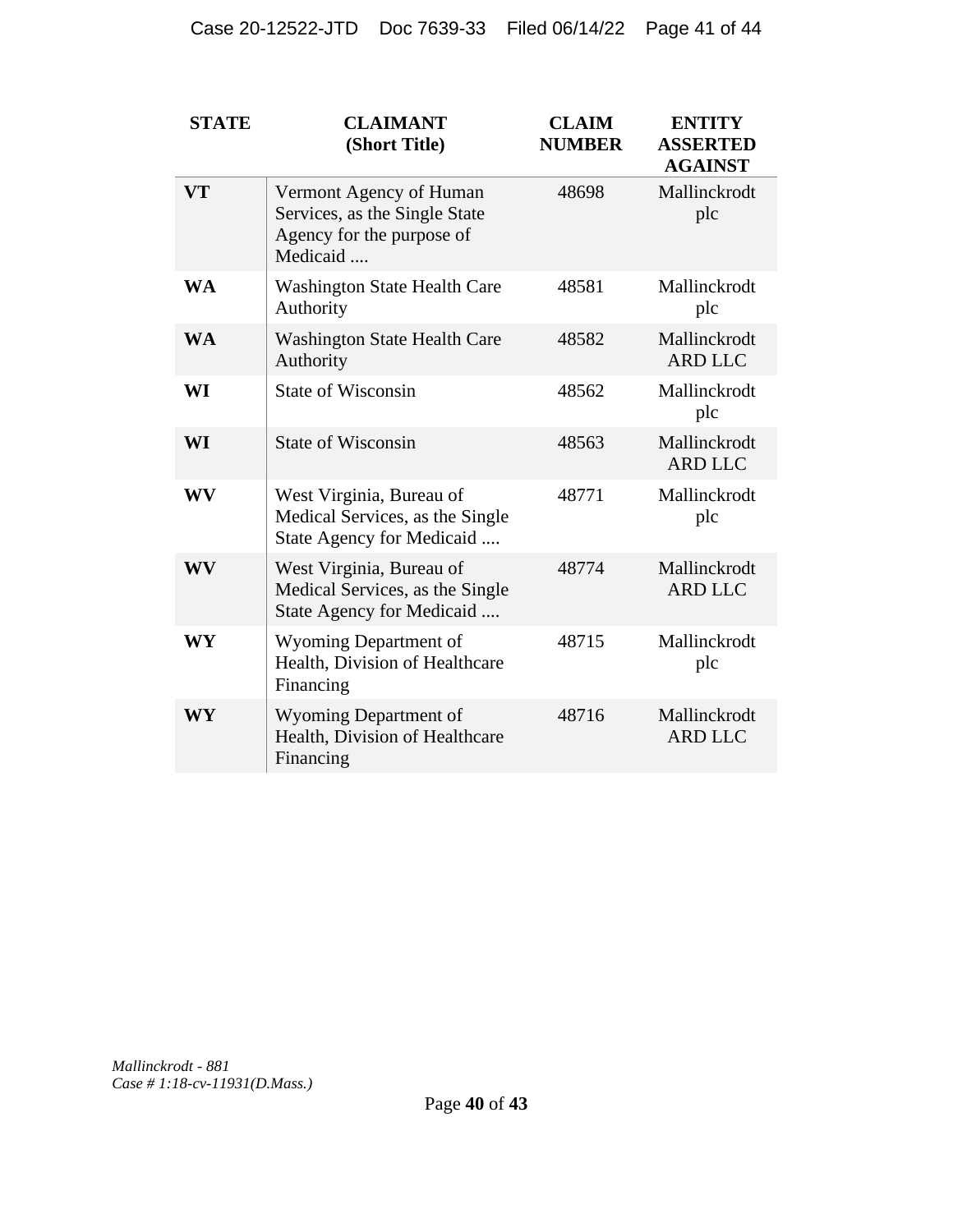# **EXHIBIT C: INSTALLMENT PAYMENT SCHEDULE**

Mallinckrodt will pay the Settlement Amount to the United States and the Medicaid

Participating States in eight installments as follows:

- a. \$13,483,146.07, plus interest on the full unpaid amount, upon the Approved Plan Effective Date in the Chapter 11 Cases contemplated in paragraph 23 of this Agreement, ("First Installment Payment") with \$7,133,200.78 paid to the United States and \$6,349,945.29 paid to the Medicaid Participating States;
- b. \$13,483,146.07, plus interest on the full unpaid amount, shall be due within one year of the First Installment Payment, with \$7,133,200.78 paid to the United States and \$6,349,945.29 paid to the Medicaid Participating States;
- c. \$17,977,528.09, plus interest on the full unpaid amount, shall be due within two years First Installment Payment, with \$9,510,934.36 paid to the United States and \$8,466,593.73 paid to the Medicaid Participating States;
- d. \$17,977,528.09, plus interest on the full unpaid amount, shall be due within three years of the First Installment Payment, with \$9,510,934.36 paid to the United States and \$8,466,593.73 paid to the Medicaid Participating States;
- e. \$29,213,483.15, plus interest on the full unpaid amount shall be due within four years of the First Installment Payment, with \$15,455,268.34 paid to the United States and \$13,758,214.81 paid to the Medicaid Participating States;
- f. \$29,213,483.15, plus interest on the full unpaid amount shall be due within five years of the First Installment Payment, with \$15,455,268.34 paid to the United States and \$13,758,214.81 paid to the Medicaid Participating States;
- g. \$56,179,775.28, plus interest on the full unpaid amount shall be due within six years of the First Installment Payment, with \$29,721,669.88 paid to the United States and \$26,458,105.40 paid to the Medicaid Participating States;
- h. \$56,179,775.28, plus interest on the full unpaid amount shall be due within seven years of the First Installment Payment, with \$29,721,669.89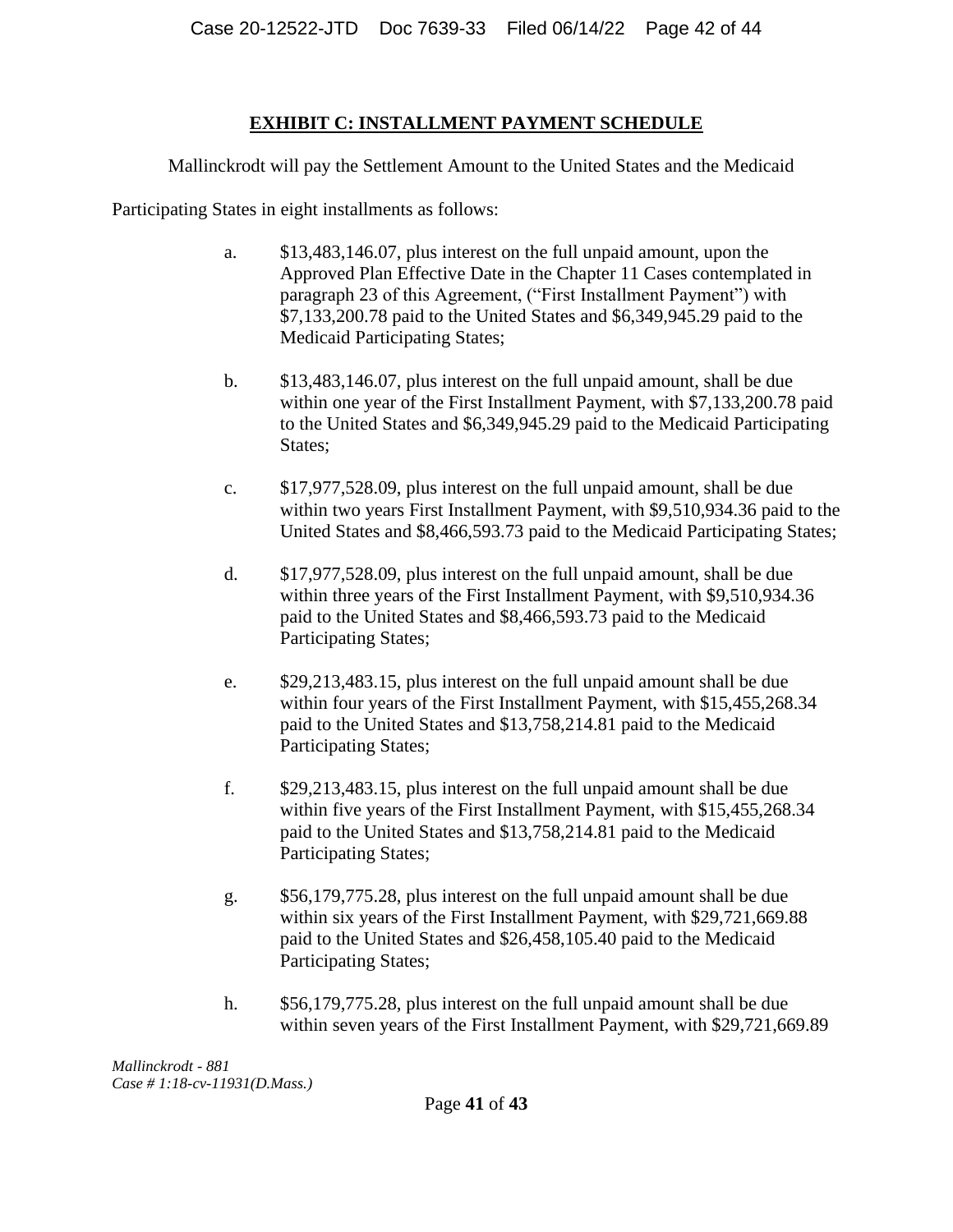paid to the United States and \$26,458,105.39 paid to the Medicaid Participating States.